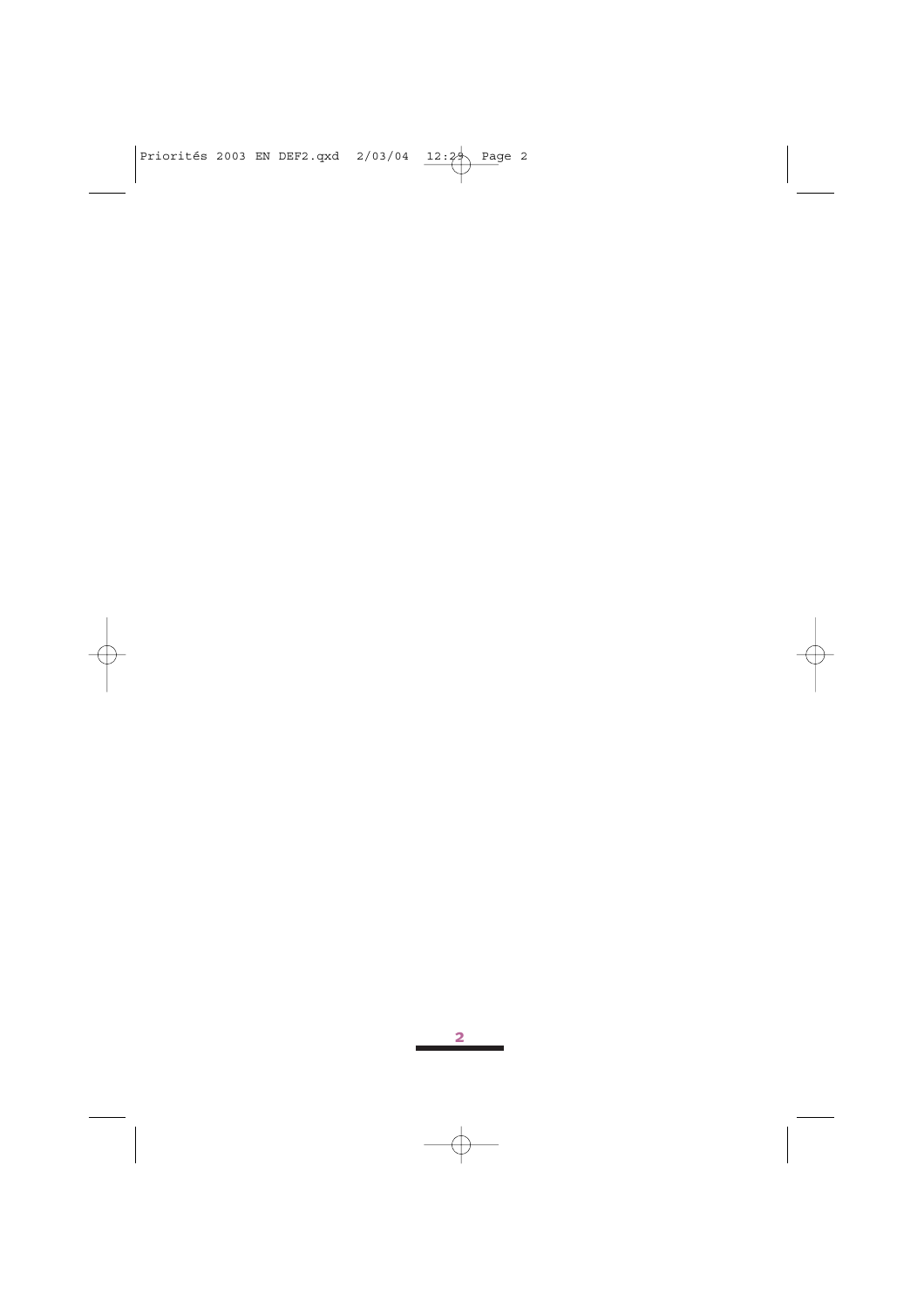## **CONTENTS**

### **EMPLOYMENT POLICY**

| Revitalise the Lisbon Strategy now to fight |    |
|---------------------------------------------|----|
| Unemployment and Social Degradation         |    |
| $\blacksquare$ Internal market strategy     | 10 |
| Industrial Policy in an Enlarged Europe     | 15 |

### **SOCIAL POLICY**

| ■ ETUC on services of general interest<br>and the Commission Green Paper                                            | 2 <sub>5</sub> |
|---------------------------------------------------------------------------------------------------------------------|----------------|
| <b>ETUC</b> response to the European Commission's<br>Communication                                                  |                |
| Action Plan for an ETUC policy on migration,<br>integration, and combating discrimination,<br>racism and xenophobia | 32             |
| <b>Directive 96/71 EC on the posting of workers</b><br>in the framework of the provision of services                | אג             |
| Give the recovery of the European economy<br>a chance: Relaunching the Lisbon Strategy                              |                |

### **FUTURE OF THE UNION**

| $\blacksquare$ ETUC view vis-à-vis the IGC |  |
|--------------------------------------------|--|
|--------------------------------------------|--|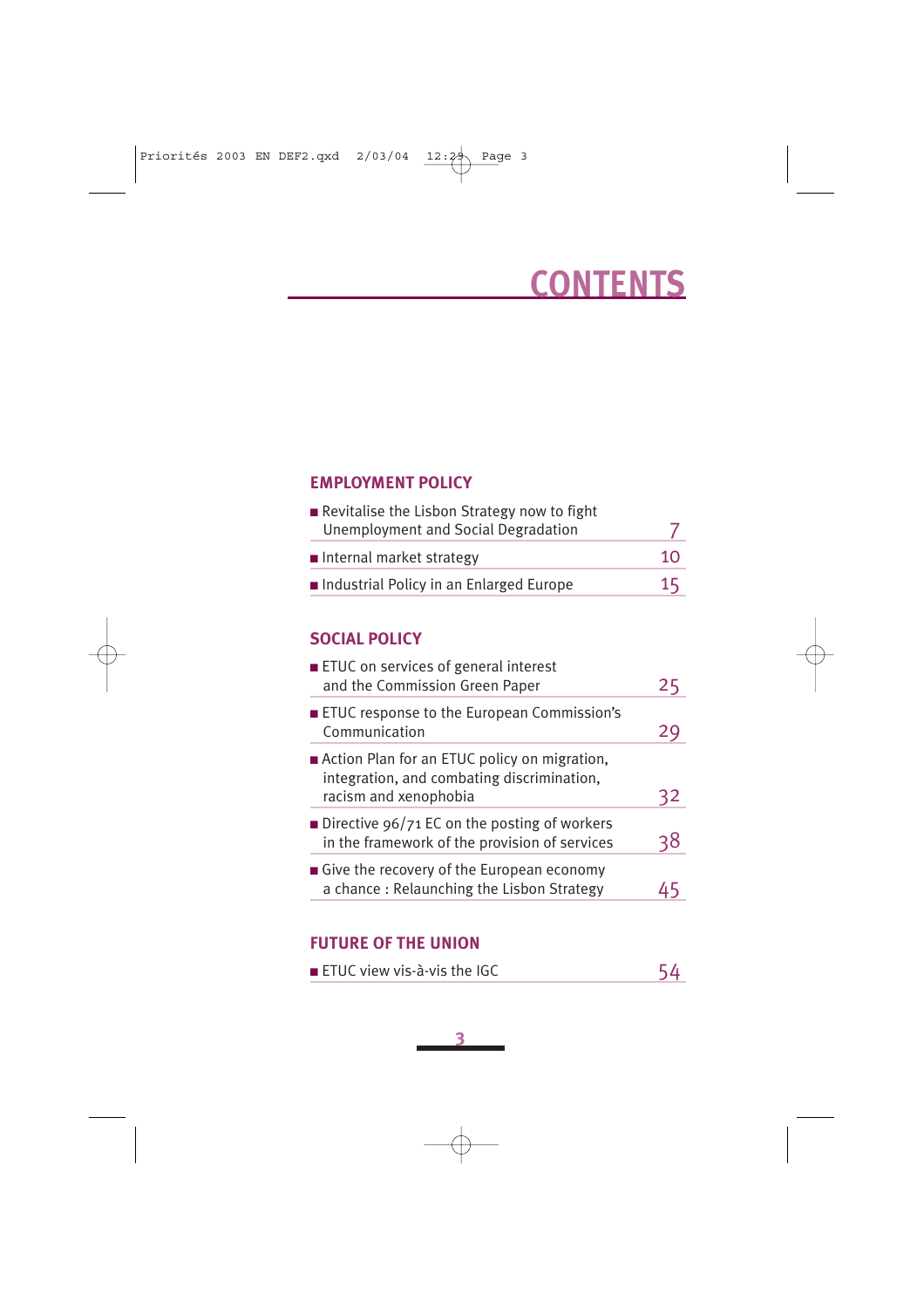### **EUROPE AND THE WORLD**

| $\blacksquare$ Democratizing globalization : A world with<br>peace, jobs, rights and social justice | 59 |
|-----------------------------------------------------------------------------------------------------|----|
| ■ European Unions say NO to War                                                                     | 63 |

### **ORDER FORM** 65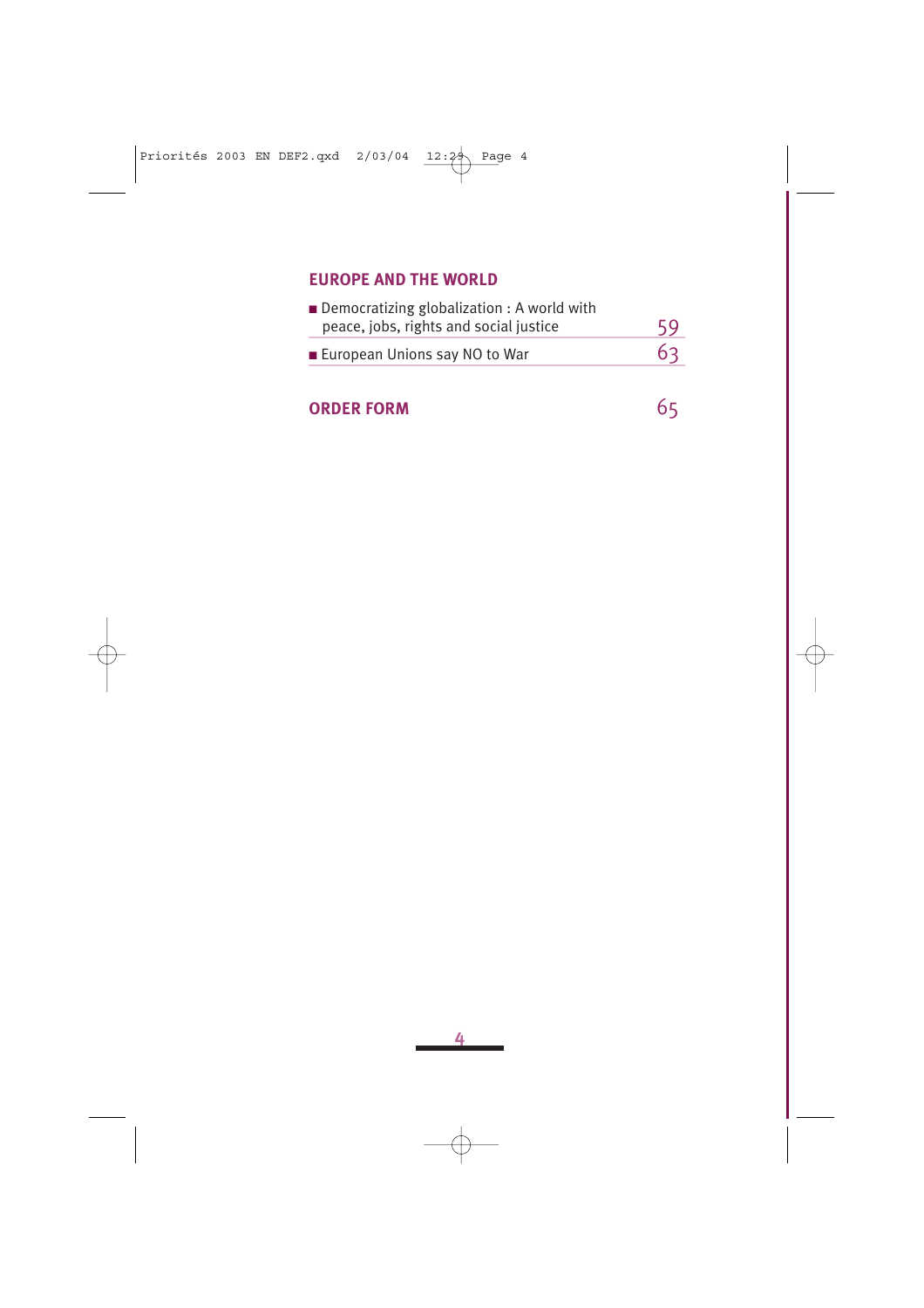# **EMPLOYMENT POLICY**

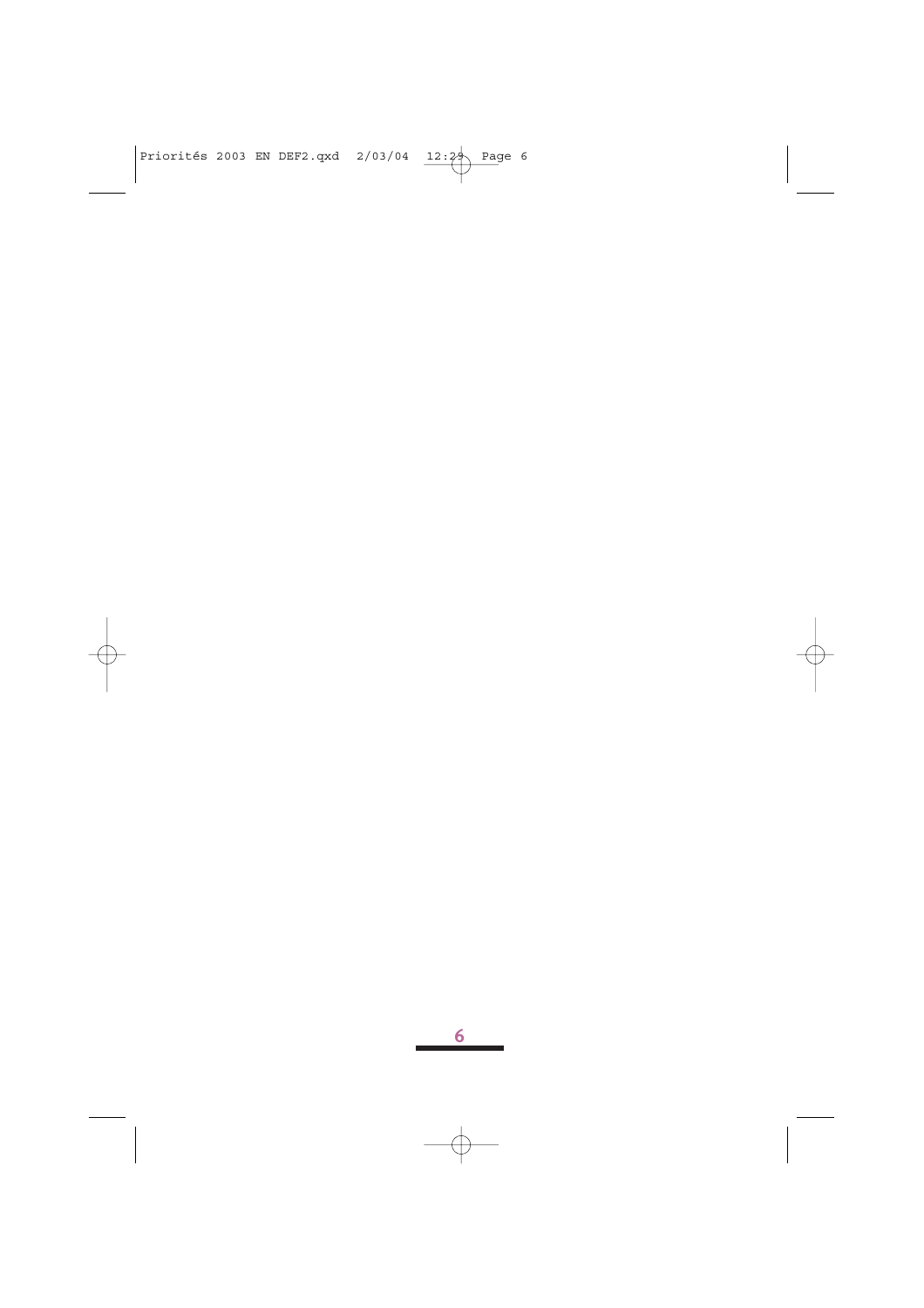

### <sup>1</sup> **REVITALISE THE LISBON STRATEGY NOW to fight Unemployment and Social Degradation**

Executive Comittee, 6-7/03/2003

The European Union is again facing a serious and worsening economic and social situation. Works closures and mass dismissals are becoming a daily occurrence. Structural change, partly resulting from the completion of the Single Market and the introduction of the Single Currency, is resulting in more and not less unemployment, and in social degradation and not social cohesion.

The Spring European Council must revitalise the Lisbon Strategy. It must address immediate as well as medium term problems and it must ensure, as was originally intended, that there is sustainable social and environmental as well as economic development. Innovation and competitiveness, yes, but more and better jobs, and enhanced living standards, too.

The ETUC understands concerns that parts of the Lisbon agenda, most notably in relation to the environment, have been very inadequately pursued; that other parts have been delayed for unacceptable reasons; and that some parts once agreed have yet to be implemented. However, the Commission's Report 'Choosing to Grow' reveals that the real failures at the heart of the EU's performance have been macroeconomic – and that missed structural objectives have been more the consequence than the cause of macroeconomic failures. In particular, the overall policy-mix has continued to be excessively focussed on stability – at the expense of the real economy.

As part of the Lisbon strategy and in order to get back on to its 3 % pa growth path, Europe must therefore introduce its own counter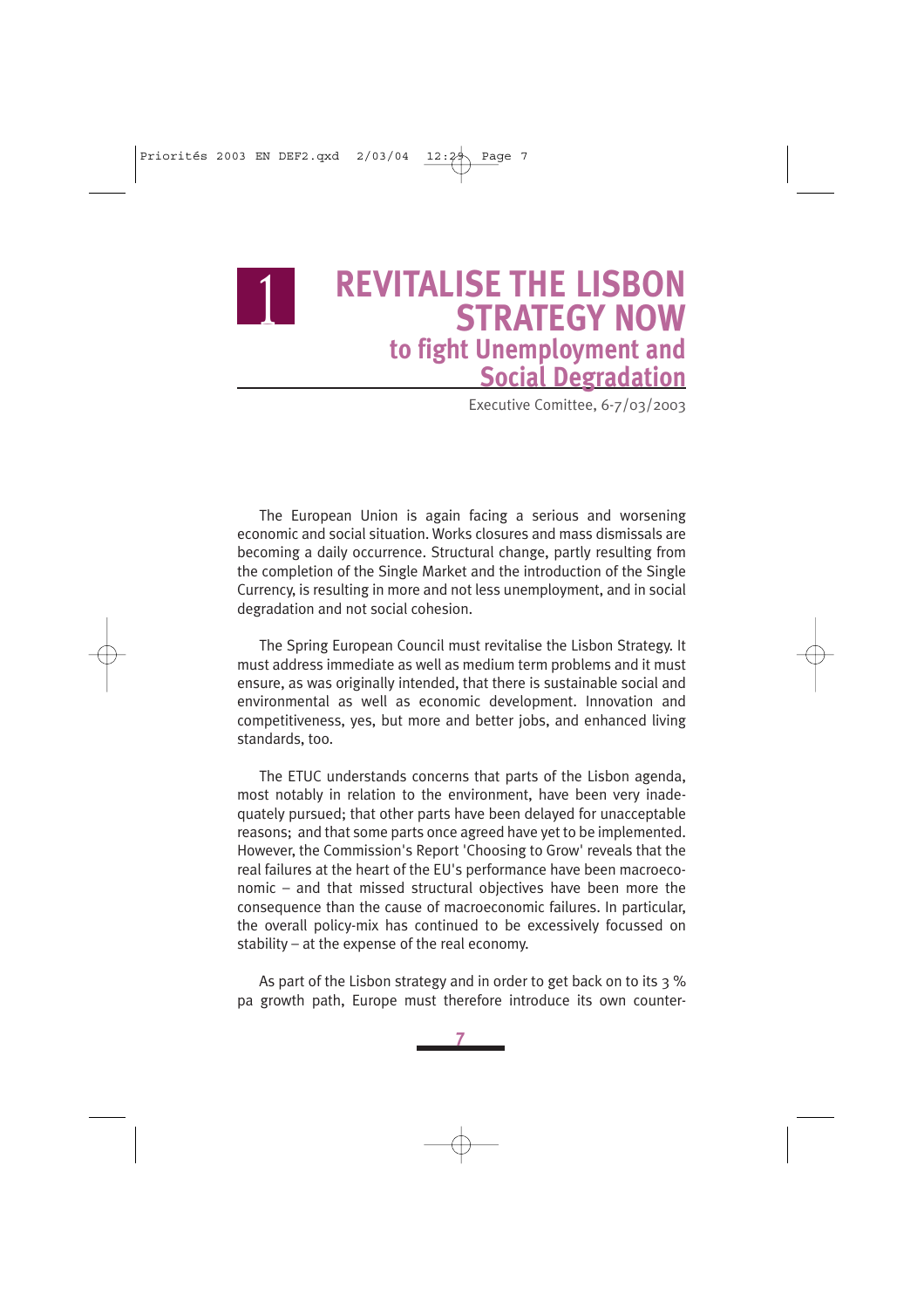cyclical, recovery programme. With a massive internal market, which will reach 450m people with enlargement. Furope can and must generate its own growth. It can no longer rely on others, such as the United States which has its own major problems.

With inflation under control, the first step must be to make monetary policy also growth and employment-friendly. Real interest rates are much too high for core-Europe and this is holding back the overall European economy. Indeed, deflation is now a greater threat than inflation. The ECB should have reduced rates by at least \_ % on 6 March and its failure to do so, coming on top of a history of 'too little, too late', is seriously damaging the Bank's credibility, while reinforcing the case for reform in the context of the European Convention.

Secondly, and especially in these circumstances, a coordinated budgetary stimulus equal to at least 1% of EU GDP is required. Together, the EU's Member States have more room for manoeuvre than if they continue to act alone. Recent progress on savings and corporation taxation help strengthen Europe's capacity to act. The focus should be on investment, thereby strengthening both the demand and supply sides of the economy, and particularly on the introduction of new environmentally-friendly technologies, enhanced funding of research and development, and the completion of the enlarged EU's trans-European infrastructure networks. Despite years of high profitability, much of private industry has been letting Europe down by not investing enough. Public initiative has therefore to move to the fore.

The Stability and Growth Pact must be brought into line with the Lisbon objectives of sustainable development. The Pact must be intelligently reformed to live up to its name and to promote, and not obstruct, growth. Member States should no longer be pressed into taking selfdefeating, pro-cyclical actions; instead, they should be encouraged to invest for the future through the incorporation into the Pact of the 'golden rule'.

Thirdly, the Spring Summit must ensure that the European Employment Strategy is strengthened in line with the Lisbon full employment commitment, and that it continues to be a key instrument for expressing the values of the European Social Model. This balances competitiveness with solidarity, and employers' demands for flexibility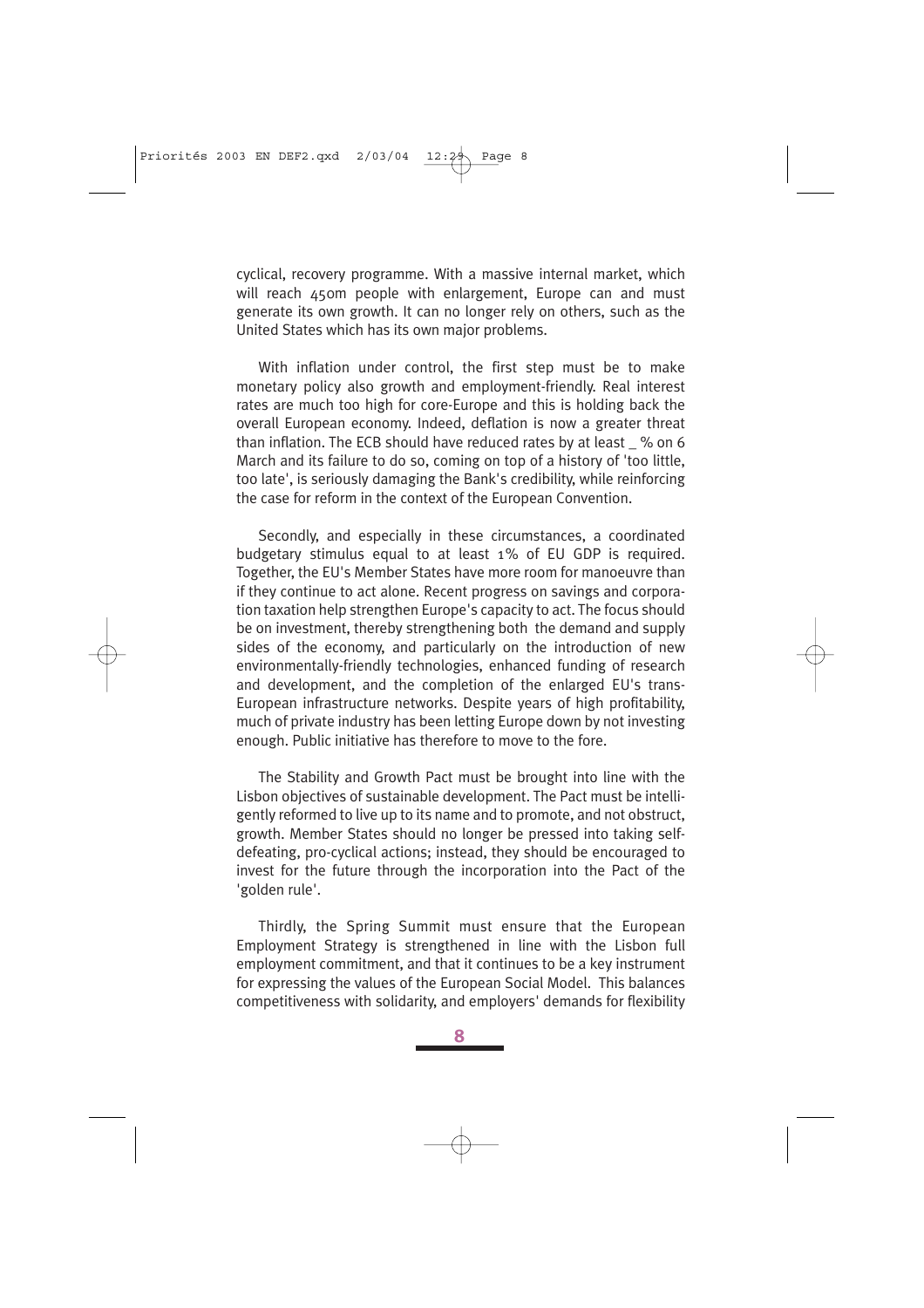with workers' needs for security. Action, rather that yet another labour market study as demanded by certain governments, is required.

The emphasis must be on positive measures of human investment, and not on sanctioning further those threatened or hit by unemployment and social exclusion. Particular attention must be devoted to mainstreaming equal rights and opportunities for women and men, to education and lifelong learning, to individualised assistance for the unemployed, to the needs of younger and older workers, to child and elderly care facilities, to improving health and safety (where failures lead to a massive loss of economic potential), and to lifting mobility obstacles especially with regard to housing and pensions. On pensions, voluntary progressive retirement schemes have their place, but the Summit must recognise that extra resources have to be found, and that the issue is a social one with financial implications, and not the reverse

The Summit should ensure that the EES addresses the challenges of enlargement: there must be one strategy, governed by the same principles, for the entire Union, though the ETUC could accept some flexibility in deadlines for meeting common targets. In addition, the EES must stand alongside, and not be made subordinate to, the Broad Economic Policy Guidelines; there should be greater synergy with the European Social Fund; national parliaments and the European Parliament must play bigger roles to promote commitment to the Strategy; and national administrations should establish EES committees with social partners representation.

Finally, the ETUC will resolutely oppose attempts to use the current crisis to dismantle the European Social Model. Structural change and modernisation must be built on social dialogue and negotiated agreement, not on employer diktat. The European institutions together with the Social Partners must: strengthen industrial policies to master the process of structural change and to reconcile competitiveness and social objectives; ensure that companies publish annually a report on how structural change is managed; involve closely the Social Partners in EU competition and merger procedures; strengthen the information and consultation provisions of the European Works Council directive; and ensure that these and other I & C provisions in EU laws are backed by European and national sanctions.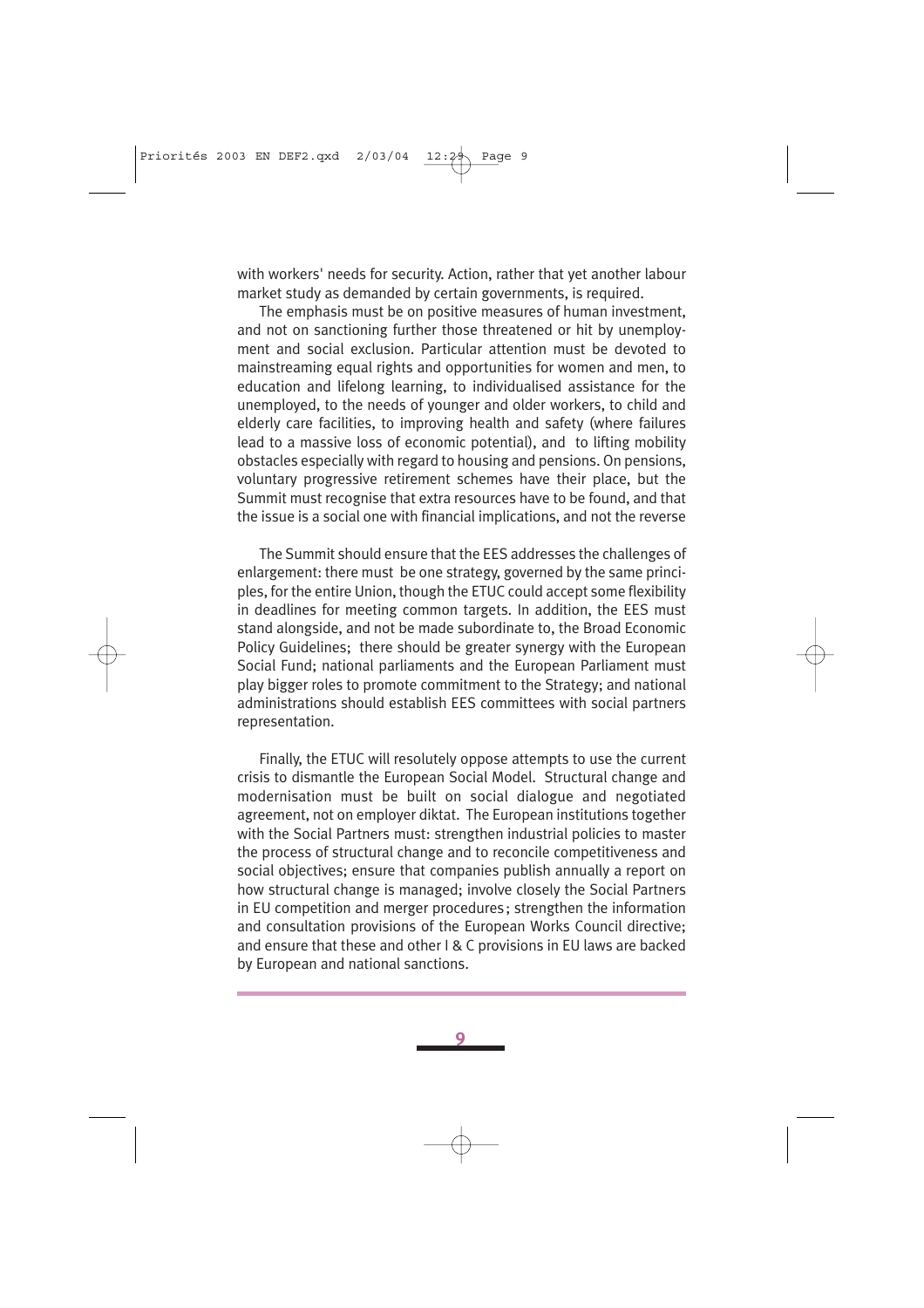### <sup>2</sup> **INTERNAL MARKET STRATEGY**

Executive Committee, 16-17/10/2003

**1.** The ETUC has always adopted a positive stance in relation to the creation of a European internal market which – ETUC is convinced – can lead to more growth, employment and a higher level of welfare, provided that the social dimension is at the same time constantly strengthened and extended. The current economic situation shows, however, that the advantages deriving from the internal market fall far short of expectations. On the contrary, the growth and employment effects have never been so great as forecast by the Commission.

**2.** It can no longer be claimed that the weak growth of the European economy and rising unemployment are attributable to the regulatory obstacles in the internal market. They are the outcome, rather, of an inadequately employment-oriented macro-economic policy which needs to be flanked by an innovative industrial and structural policy.

**3.** The ETUC shares the view that the obstacles which prevent the internal market from functioning to optimum effect must be dismantled. But the internal market strategy, as well as the broad economic policy guidelines and the employment policy guidelines, must be tailored to meet the strategic goals of the Lisbon Strategy, to enable the EU to develop into the most competitive and dynamic economic area in the world by the year 2010. Competitiveness must not be regarded as an end in itself – it must contribute to more and better jobs, and to greater social cohesion.

**4.** For the ETUC, it is impossible to understand how the political goal of a return to full employment and the strengthening of social cohesion can have been virtually eliminated from the Commission's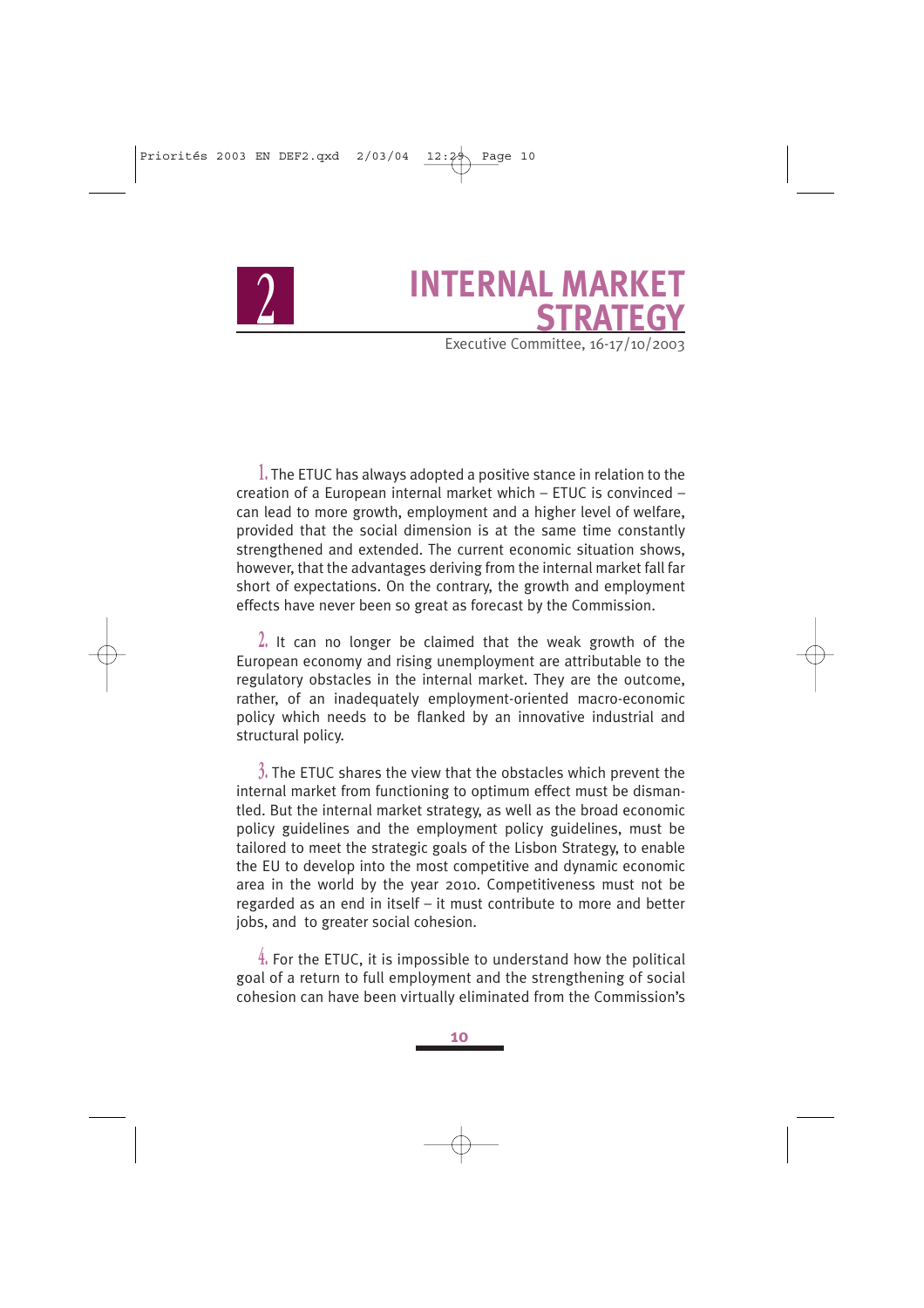considerations on the internal market strategy. The impression is created, indeed, that rather than a cautious, controlled opening of the market, the policy pursued is one of forced liberalisation. The ten-point plan for an internal market strategy proposes several administrative measures likely to seriously undermine the European social model. There is a risk that such measures will not contribute to the necessary improvements in internal market demand but that they will lead to significant burdens for workers and consumers. In particular, the public procurement procedures are of major importance for the employment situation and the working conditions in the Member states. It should be ensured that the legislative procurement package takes into account the observance of a 'fair labour standards' clause.

**5.** In order to facilitate the free movement of goods, primacy is given – rather than to the harmonisation of national regulations – to the principle of mutual recognition, with a call for a balance between state regulation and private self-regulation. For the ETUC, the principle of mutual recognition – even if it is appreciated in other areas (i.e. education) is not the cornerstone of the internal market – as the Commission asserts – but represents, at best, a substitute solution. From the standpoint of the ETUC, the most important aspect of the internal market is the harmonisation of national state regulations at a high level of protection for workers, consumers and environment.

**6.** If a major proportion of national state regulations are left subject to the principle of mutual recognition, this would not only lead to a considerable amount of legal uncertainty for firms. The danger of regime-shopping entailed by such an approach can lead to job losses and deteriorating consumer standards.

**7.** The ETUC is critical of the further liberalisation of services advocated by the Commission. Workers and consumers, but also small and medium-sized businesses, are not the victims of a lack of liberalisation. Without protection of their wages and working conditions and guaranteed quality standards, they are the ones who will suffer. Future concrete measures in the framework of the internal market strategy must be based upon a serious analysis, which investigate the positive and negative effects of further liberalisation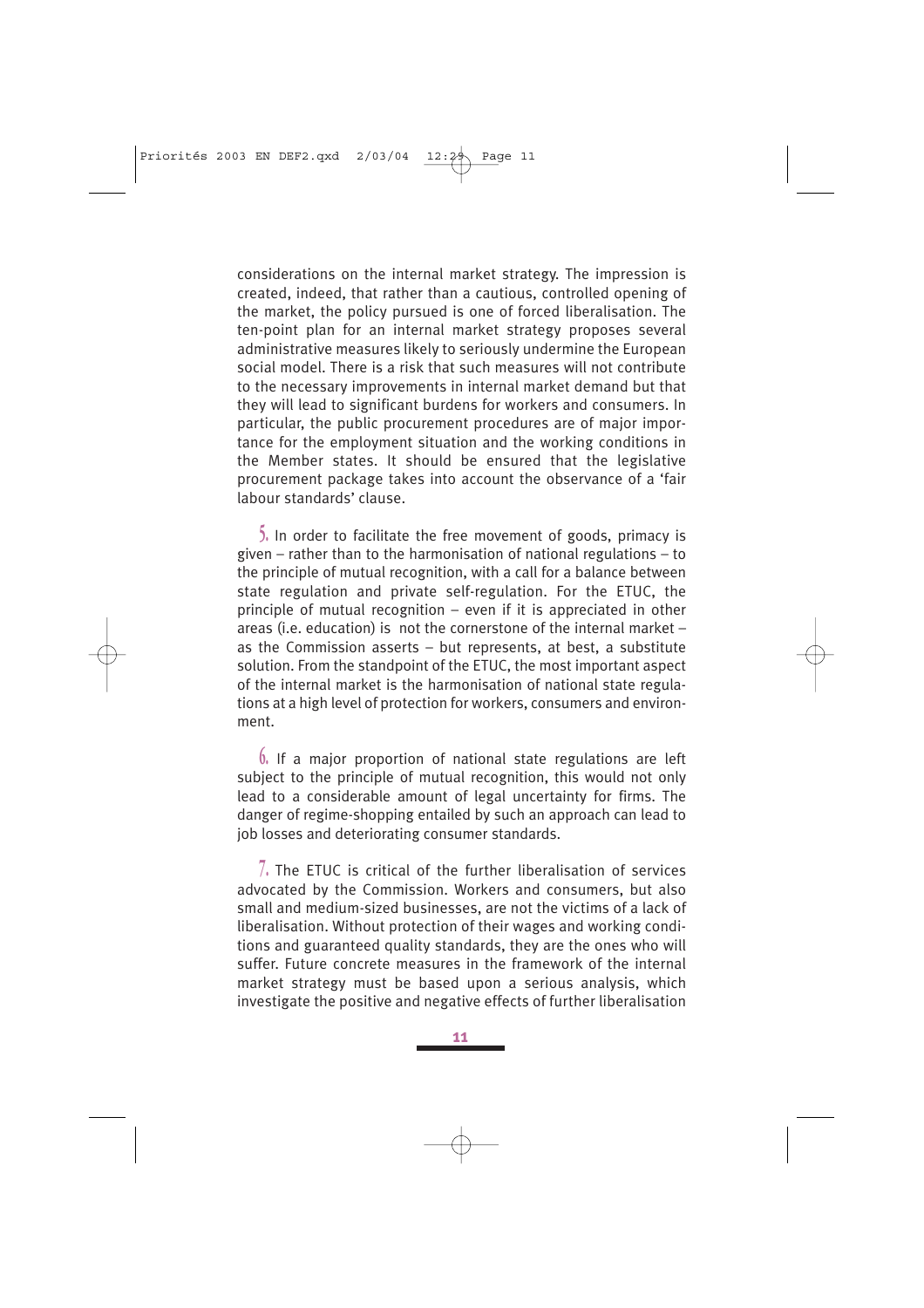for those concerned. Workers' and consumers' representatives must be involved in these evaluations.

**8.** In almost all those service sectors that have been opened up to liberalisation in recent years, it has turned out that expected welfare benefits are far from having been achieved. No account whatsoever is taken of those experiences in which the opening of markets has entailed serious adverse effects. This applies above all to services of general interest which are a main pillar of the European social model. No further steps must be taken towards the liberalisation of markets until the Commission has delivered a framework directive on services of general interest.

**9.** The liberalisation of the water supply sector envisaged by the European Commission is unacceptable. It would run counter to the generally recognised principle according to which water, in view of its special significance for human beings, cannot be regarded as a conventional "merchandise".

**10.** That tremendous investments in European infrastructure will be required in the coming years is a view that is shared. The ETUC has called, in this respect, for a reform of the stability and growth pact which, in the present state of the economy, leaves the member states too little room for manoeuvre in the financing of infrastructure projects. The ETUC is however critical of the Commission proposal in the direction of private financing and public/private partnerships.

**11.** Full support is given to the Commission's call for an efficient control of mergers. In the view of the ETUC the optimum use of deadlines in the framework of the merger control system should not lead to unrealistically short deadlines which would make full information and consultation of workers quite impossible. The ETUC is astonished that the Commission communication takes no account whatsoever of employee rights. Full and early worker participation is essential to prevent job losses and to ensure the satisfying outcome of restructuring measures, including mergers.

**12.** The new draft directive on takeover bids has to be changed to guarantee that workers and their representatives, both in the company of the bidder and in the targeted company, are informed and consulted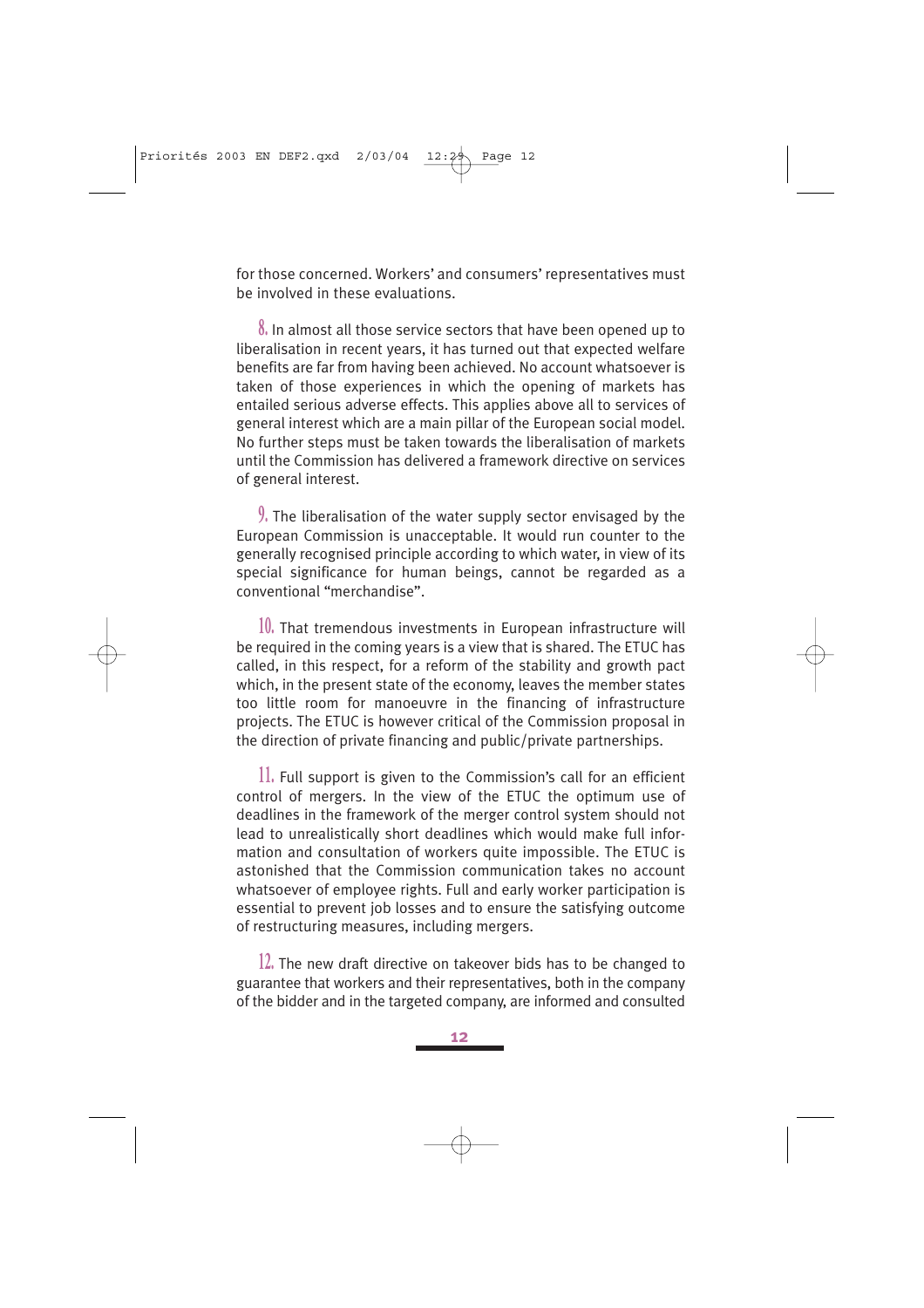in time and during all phases of a take-over procedure. Experiences with takeovers in recent years have shown that in many cases they make no economic sense but have led to the elimination of considerable assets resulting in major job losses. All the stakeholders – boards of directors, supervisory boards, workforces and their elected representatives etc. – must have means to effectively oppose mergers that do not contribute to the sustainable development of a company and region. The takeover directive must not serve as a means to harmonise the various national systems of company laws.

**13.** The sustainability of social protection systems is, against the background of demographic developments, also of central significance for the ETUC. However, their future organisation cannot result only from constraints relating to budget and internal market, but it must also take into account their goals and be a consequence of the dialogue with the social partners. The ETUC supports the Commission's endeavours to ensure, by means of European-level regulation, that a change of job within the Member states – or a change of firm – should entail no disadvantage in terms of occupational pensions. The ETUC is in favour of the development of additional and alternative forms of funding which would serve to lighten the burden of taxation on labour and other production factors. The ETUC stresses that the state retirement pension systems must be preserved as the major component of the pensioneer's income. The ETUC encourages the Commission to increase its efforts to guarantee and further develop the systems of social protection, in particular health services.

**14.** The ETUC shares the view that the enlargement – like global competition – represents one of the major challenges of the EU. It seems that the measures planned are not sufficient to preserve the quality of the products, of the environment and of the services. It would be more appropriate, during the transition period, that the administrations of the present and future member States should concentrate more on the consolidation of the legislation in force and/or its implementation in order to avoid any risk of worsening of the present situation.

**15.** The ETUC is deeply concerned at the general thrust of the Commission communication. Improvement in the operation of the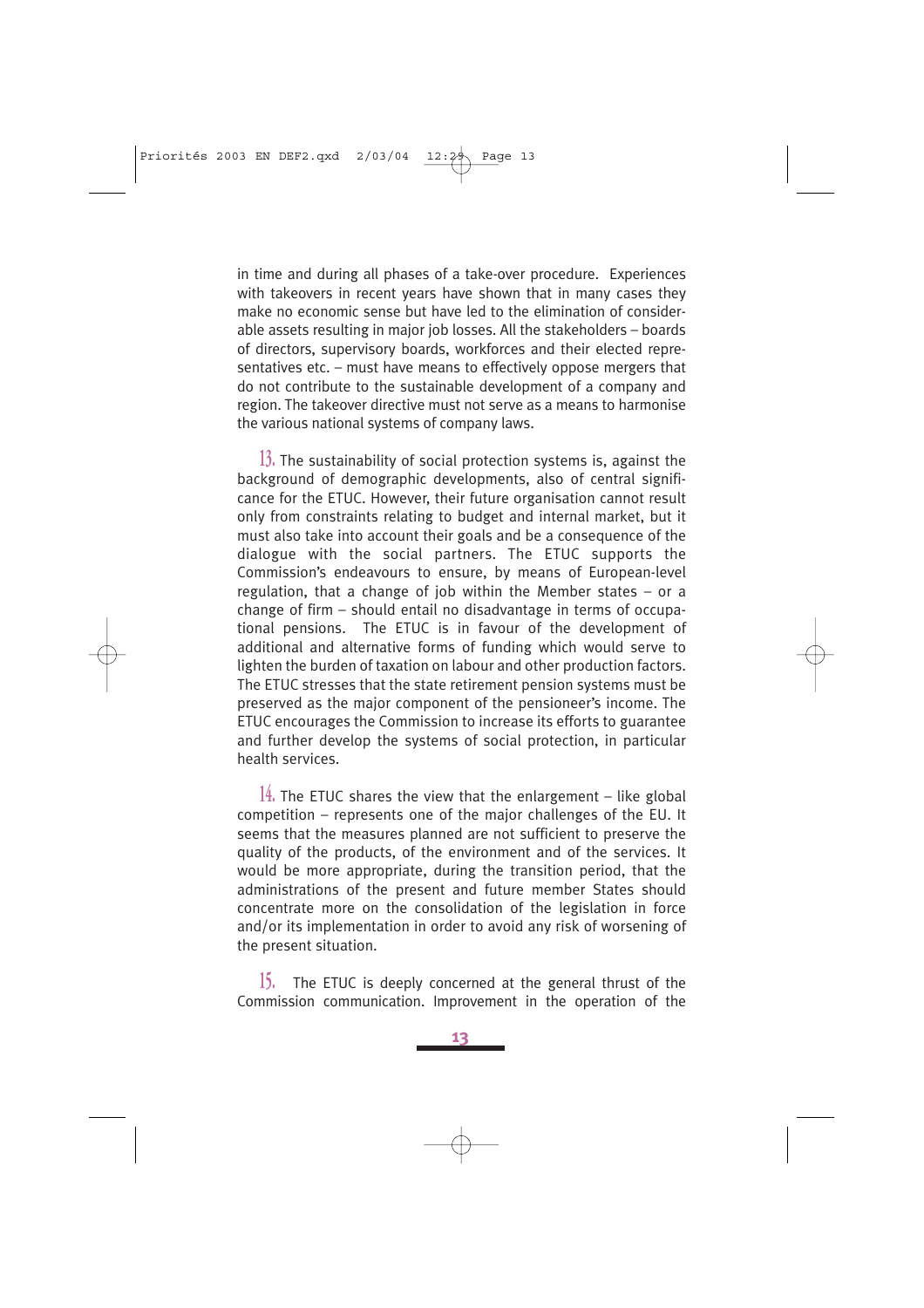internal market is undoubtedly also in the interest of workers and their trade unions and can entail advantages for European consumers. Workers and consumers must, however, be placed at the centre of internal market policy. In this connection it may be worth the Commission's while to remember that, back in 1988, the Cecchini Report pointed out that there would be no point in a common internal market if its impact were to be a reversal of social progress and unleashing of competition among Europeans such that fundamental workers' rights would be called into question. In relation to the further elaboration of the Commission's internal market strategy, the ETUC sees the need for some rather fundamental correctives. The internal market strategy must be tailored to the strategic goals of the Lisbon process for the creation of more and better jobs. The balance of economic and social integration must not be taken into question.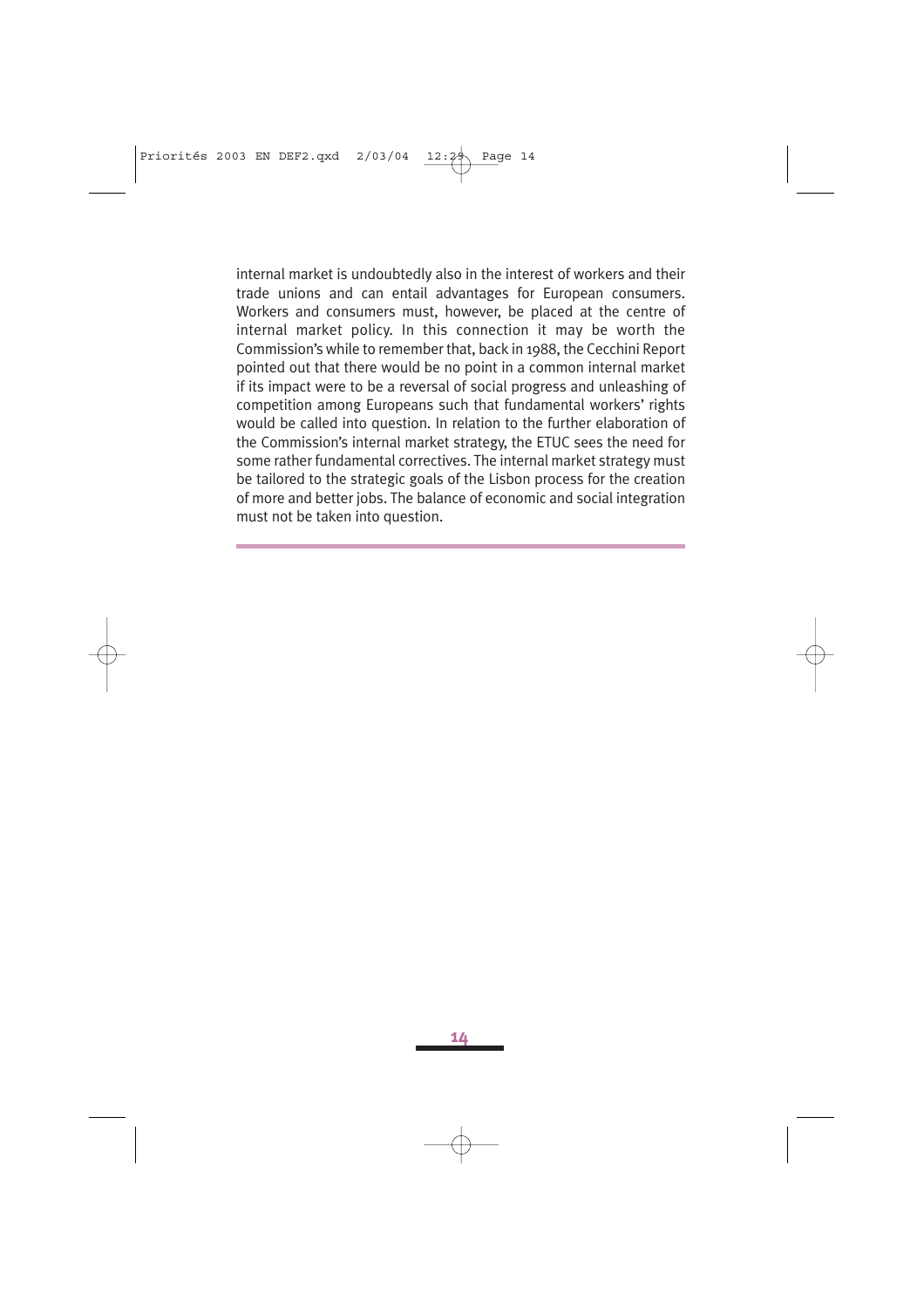# <sup>3</sup> **INDUSTRIAL POLICY IN AN ENLARGED EUROPE**

Executive Committee, 16-17/10/2003

### **I. INTRODUCTION**

**1.** With the adoption of the Maastricht Treaty, the Commission was given, under Article 157 (formerly Article 130), the Treaty basis for a common industrial policy. This step fulfilled a central ETUC demand. In advance of the Maastricht decision, the Commission had set out its industrial policy ideas in its communication "Industrial policy in an open and competitive environment" (COM 90 - 556 final).

In the White Paper on "Growth, competitiveness, employment" and in the Commission communication "An industrial competitiveness policy for the European Union" (COM 94 - 319 final) the industrial policy action fields were described in more detail.

**2.** At its Executive Committee meeting in April 1995 the ETUC welcomed the industrial policy measures taken by the Commission and expressed, in a twelve-point programme, its conviction that the search for ways of handling structural change in industry in a socially tolerable manner must constitute the nucleus of a European industrial policy. It referred also to the horizontal function of such a policy (creation of general framework conditions in the fields of infrastructure, environment, training and research) and to its vertical function (specific sectoral industrial policies).

**3.** The conference held in May 2003, jointly organised by the ETUC and the European Industry Federations and entitled "Towards a European Industrial Policy", discussed the changed economic and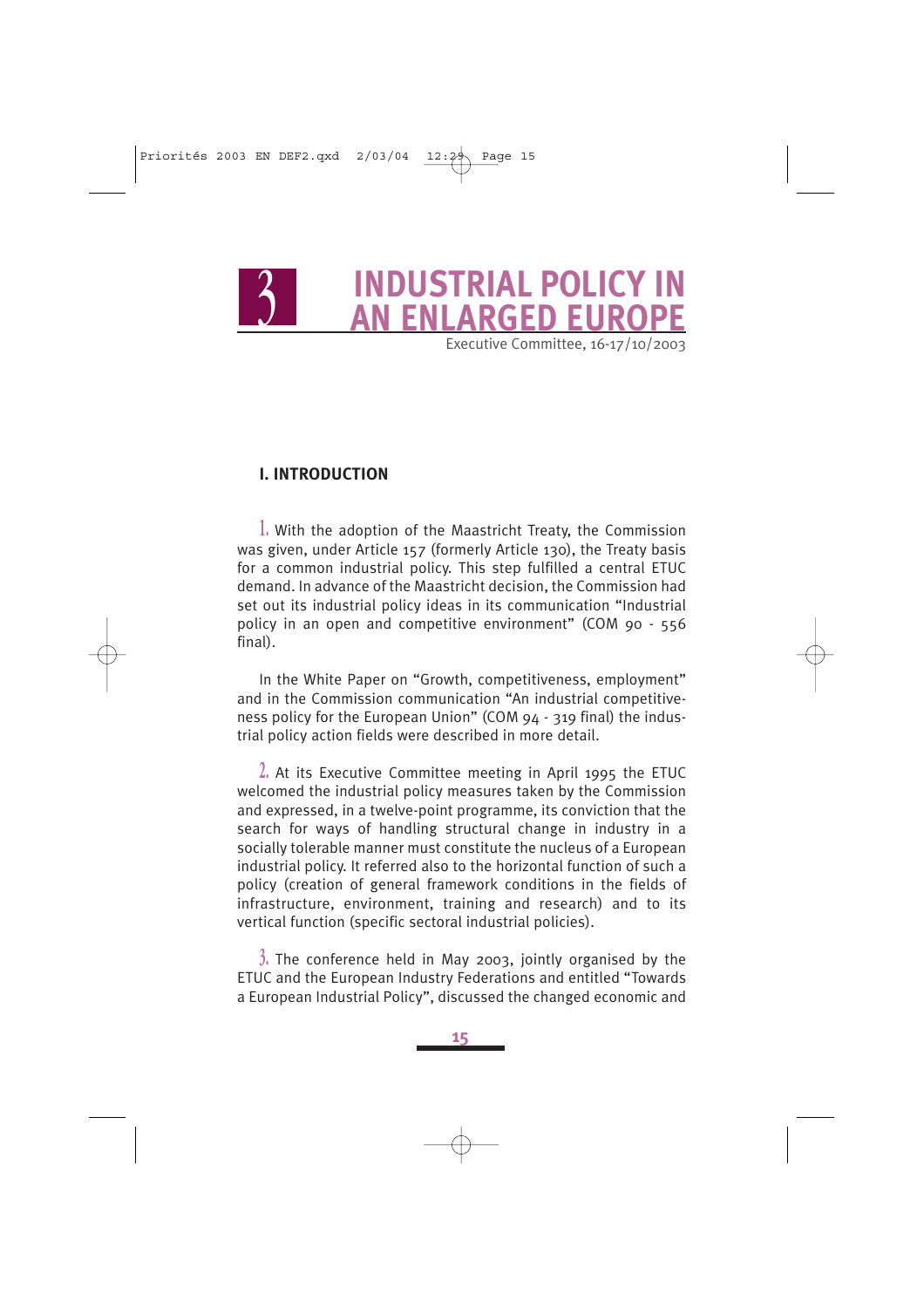political environment and the challenges that this entailed for a future industrial policy. Reference was also made, in the framework of this conference, to the specific conditions in six sectors. The conference proceedings provide part of the background to this resolution.

**4.** The action programme adopted at the 10th ETUC statutory congress emphasised that industrial policy is of central importance as a strategic instrument for implementation of the Lisbon strategy.

#### **II. CHANGED CONDITIONING ENVIRONMENT AND NEW CHALLENGES FOR AN INNOVATIVE INDUSTRIAL POLICY**

**5.** The ETUC welcomes the Commission communication (2002 – 714 final) on "Industrial policy in an enlarged Europe" which outlines important proposals and suggestions for an innovative industrial policy against the background of the changes associated with enlargement. The Commission's view that industrial policy has an important role to play in achieving the goals of the Lisbon Strategy receives emphatic support. Under circumstances of chronically weak growth in Europe, the goal of a return to full employment – with more and better jobs – can be achieved only on the basis of a wide-ranging policy mix which, in particular, needs to coordinate macro-economic and structural policy frameworks and to encompass financial and trading policy, technology, regional and environmental policy and infrastructure and vocational training policy. The ETUC accordingly supports the Commission's view that development of the growth potential of the EU must remain a primary industrial policy goal.

**6.** The Commission correctly stresses that even in a knowledgebased economy processing industries continue to play a key role. Structural change in the economy (tertiarisation) has led to a new state of reciprocal dependency between service sectors and manufacturing industry; but the latter nonetheless remains vital for economic growth and employment. The new and developing service sectors are highly dependent on a competitive industry. Without a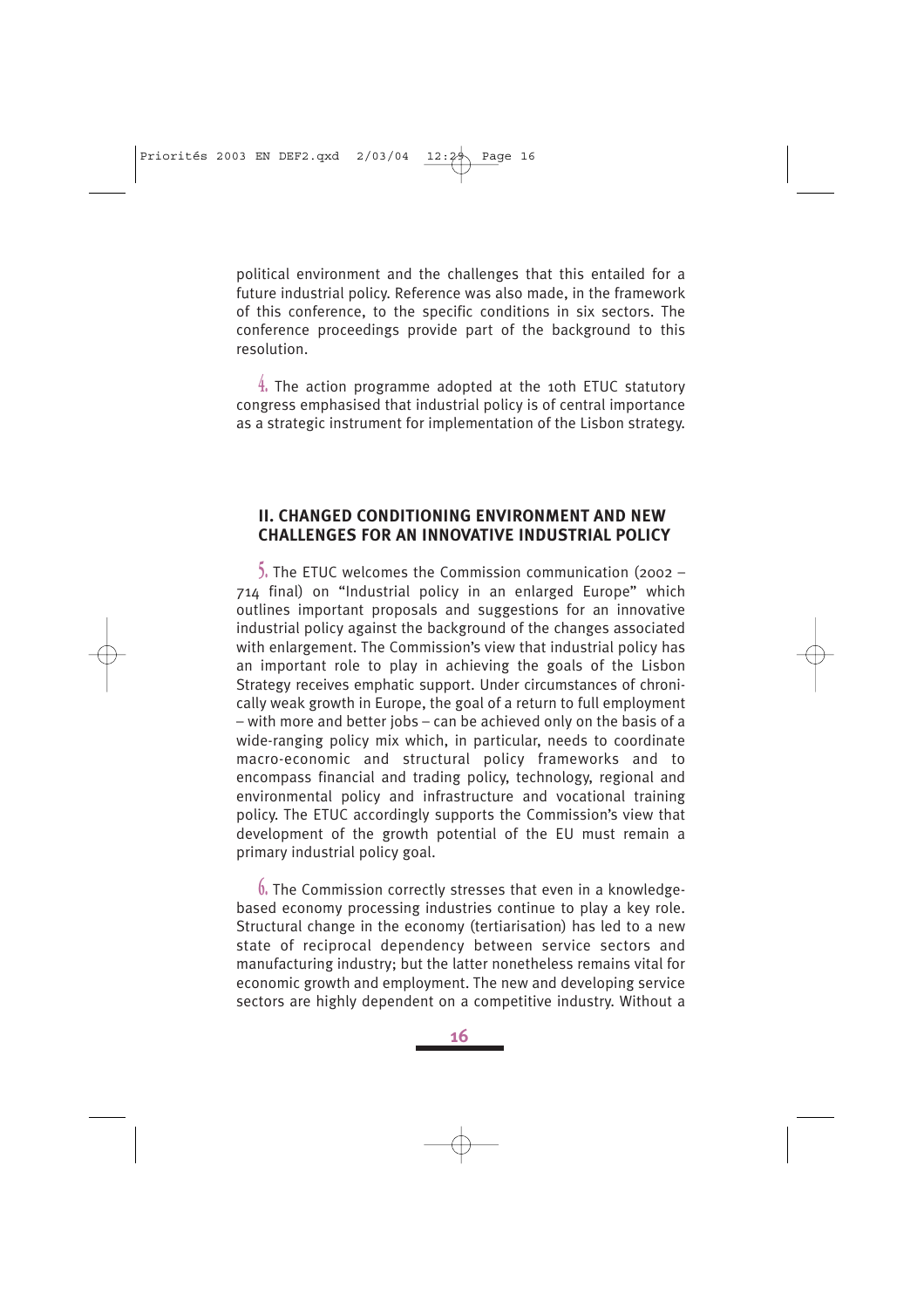strong and well-rooted industrial base in Europe, there will be no secure jobs in the production-oriented services.

**7.** While agreeing with the Commission's assertion that an innovative industrial policy must contribute to promoting and improving the export capacity of European industry, the ETUC stresses nonetheless that the continuing high export figures confirm the quality and productivity of the European industrial base. Even under circumstances of global competition, EU firms have successfully maintained a position as world market leaders in key sectors. Export is genuinely threatened by the unfair competitive practices of competitors in non-European production sites and by the hesitancy of the European institutions to take action in such cases.

**8.** Under the conditions of a globalised economy national-level regulation is no longer adequate. The ETUC therefore reiterates the Commission's assertion that it is henceforth imperative to continue to pursue, as a matter of priority, the development of globally accepted rules and that standards should be raised worldwide.

**9.** The changed demands on a European industrial policy resulting from EU enlargement are not adequately dealt with in the Commission communication. There can be no doubt that the accession countries have, in recent years, made tremendous efforts to achieve fundamental reforms of their economic structures. Yet the enormous challenges facing individual sectors of the economy receive far from adequate analysis. What is clear from the studies available is that a huge wave of adjustment still lies ahead and that this will inevitably lead to a new industrial division of labour between the old and the new member states. It is a situation that calls for coherent and innovative industrial policy responses.

**10.** The accession countries will not, in the long run, be able to assert their competitiveness in their capacity as low-wage production sites. Only on a foundation of high technical competence and well-qualified workforces will they be in a position to affirm their competitiveness and thereby contribute to the preservation and further development of the European social model. This calls for an innovative industrial policy able to speed up economic and social convergence in a united Europe.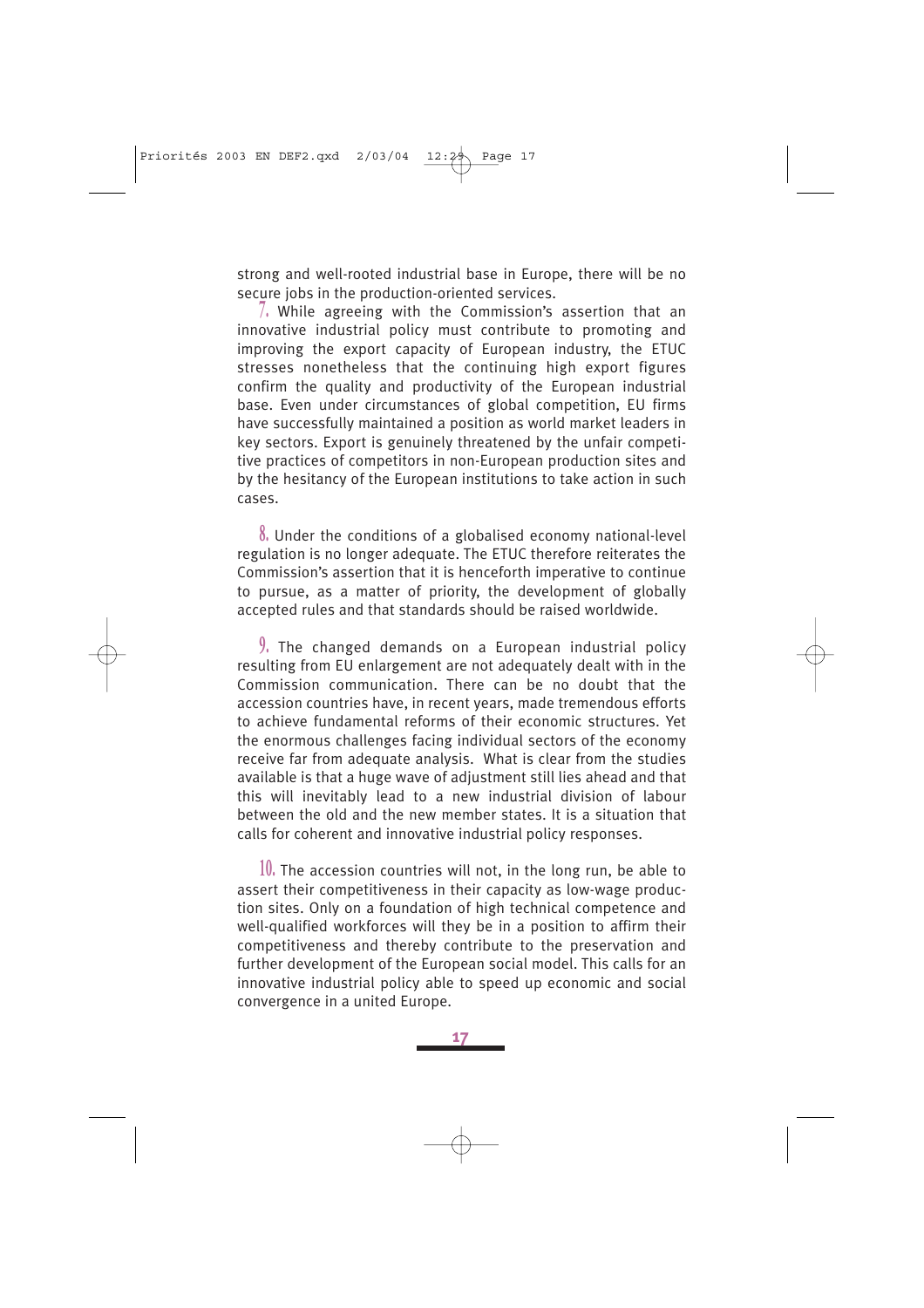### **III. CONCEPTUAL ELEMENTS OF AN INNOVATIVE EUROPEAN INDUSTRIAL POLICY**

**11.** The ETUC opposes the view that industrial policy must itself be innovative and that new regulatory concepts are required. Already in the position issued in 1995 the ETUC advocated the elimination of superfluous forms of regulation, which inhibit the innovative capacity of industry. The ETUC accordingly supports the Commission in its search for better and simplified forms of regulation at European level. These must be shaped, however, in such a way as to guarantee full involvement of all relevant social groups and adequate democratic controls. The ETUC also supports the intention to complement legislative procedures with a systematic ex post assessment of their consequences. Such assessment must incorporate, on an equal footing, economic, social and ecological criteria. Improvement of the legislative framework must be geared to preserving production sites throughout Europe, while observing the need to avoid negative effects on industry.

**12.** At the same time the ETUC supports the Commission in its assertion that an established framework of law offers companies planning security for future investment. In the same spirit, the ETUC warns against the abuse of new regulatory instruments for the mere purpose of reinforcing deregulation. It is firmly opposed to the idea of relying on self-regulation or voluntary reform on the part of industry. The trade unions too are in favour of dismantling unnecessary bureaucratic hindrances and hurdles. At the same time regulations designed to ensure a high level of health and safety protection and wide-ranging participation rights for workers and their trade unions must be recognised as assets for competitiveness. These cannot be sacrificed on the altar of dismantling bureaucracy. Growth will be created not by "debureaucratisation" but only by a sound macroeconomic policy.

**13.** The ETUC does not believe that industrial policy can be equated with the "application of enterprise policy instruments to the industry sector". Industrial policy must be understood rather as a wideranging policy mix, with a scope far beyond the usual corporate policy instruments, its purpose being to raise, in sustainable fashion, both productivity and value added. An excessively narrow definition – such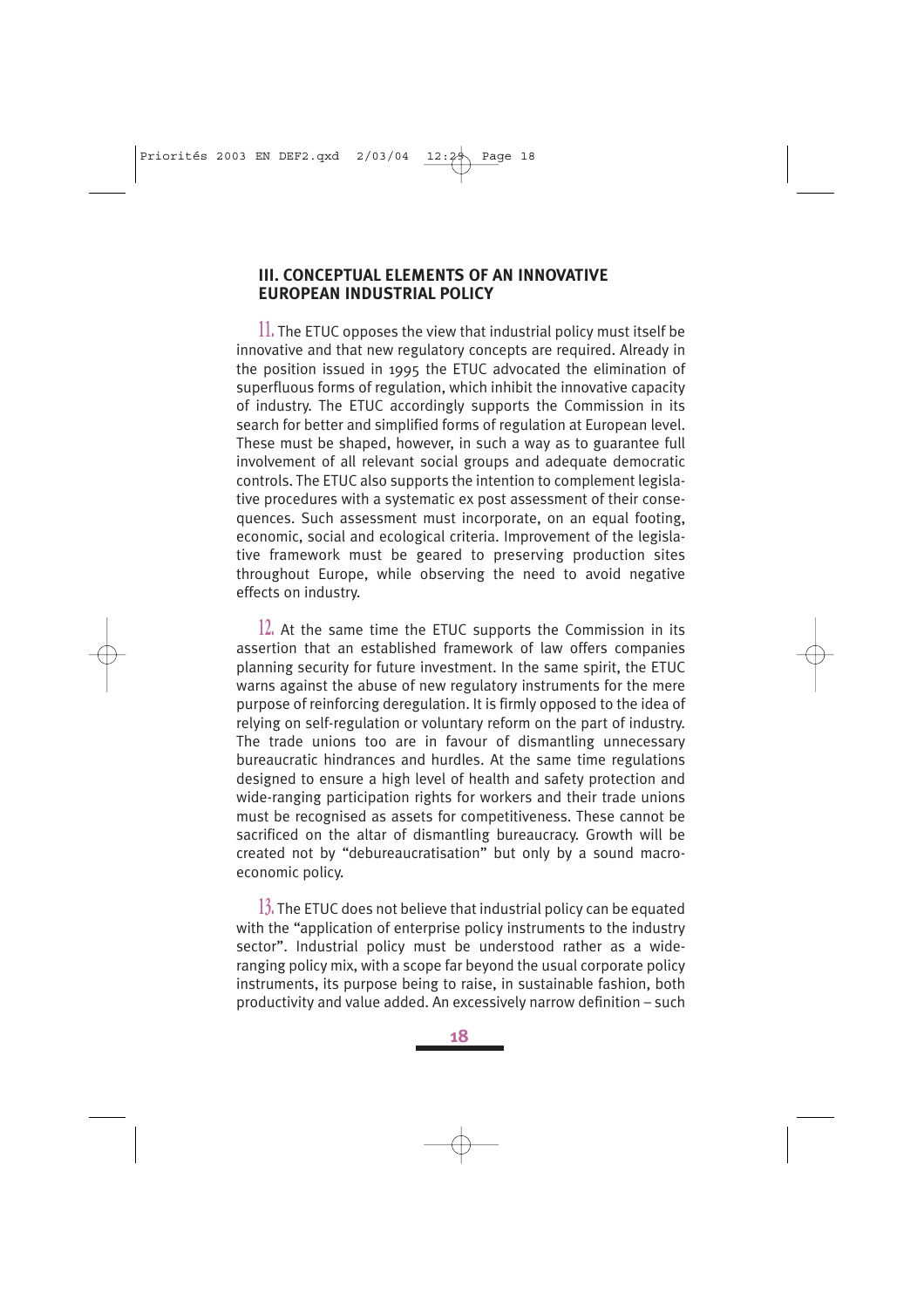as is given by the Commission – is quite at odds with the demand for an innovative industrial policy, and also in contradiction with several components of a European industrial policy to which the Commission appropriately draws attention in its communication.

**14.** The Commission correctly draws attention to the fact that Europe spends a smaller proportion of its GDP on Research and Development (R&D) than, for example, the USA or Japan. A longstanding ETUC claim is the raising of European R&D expenditure to three per cent of GDP. At the Barcelona European Council this goal was taken up by the Heads of State and Government. The creation of a genuine European research area must be a priority endeavour and this includes the faster transfer of new knowledge into new products and production processes. Particular attention should be paid to the promotion of cooperation between research centres, universities, industry, and trade unions at regional level.

**15.** Knowledge is the most important raw material for innovation in Europe. It is therefore not without good reason that a significant increase in per capita investment in human resources is a central goal of the Lisbon Strategy. In spite of this generally acknowledged requirement, public expenditure on education and vocational training – expressed as a percentage of GDP – is falling. The ETUC recalls, in this connection, that while the European Stability and Growth Pact confines public budgets within strict limits, there is an urgent need to increase expenditure on education and training as well as on research and development. Such expenditure is to be regarded as an investment in the future and not to be equated with current spending. Significantly greater financial resources should also be allocated to lifelong learning. Accordingly, the ETUC believes that seven per cent of the total company wage bill should be invested in initial and continuing training provision.

**16.** An innovative industrial policy is inconceivable in the absence of efficient and high-quality services of general interest (SGI). The ETUC regrets that the Commission communication fails to grant due significance to this aspect. Services of general interest are an important factor of the infrastructure required by European industry, making a decisive contribution to competitiveness, but also to social cohesion.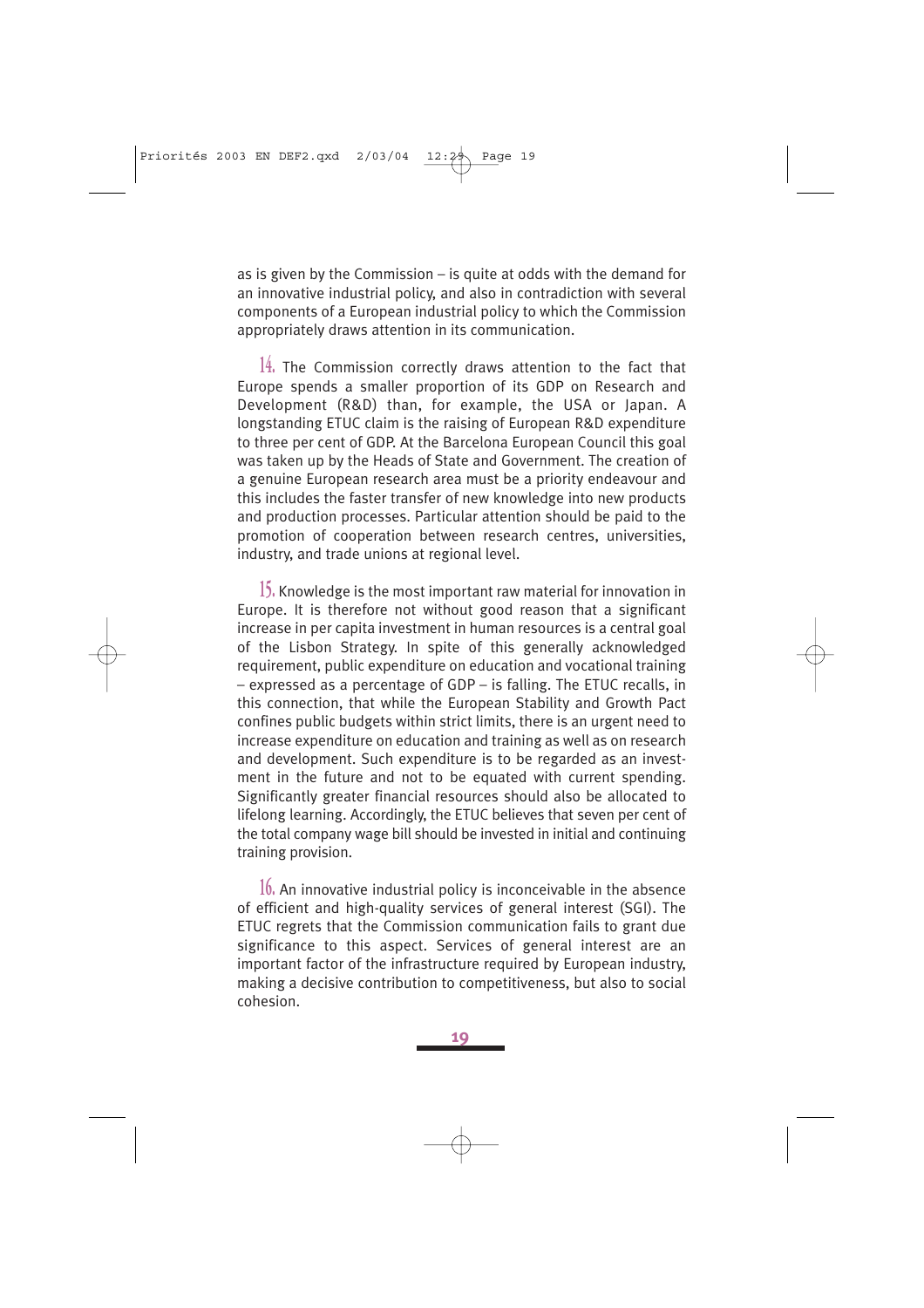**17.** The fostering and development of industrial clusters and networks of innovative firms is a priority of an innovative industrial policy. In recent years, industrial clusters, displaying a high level of competitiveness, have developed in numerous regions of Europe. It is therefore surprising that the Commission should fail to attribute importance to regional structural policy as an important component of industrial policy. The European Structural Funds play a central role in this respect and the ETUC reiterates its demand for urgent allocation of additional financial resources. The regional dimension of industrial policy and the targeted use of structural fund resources will be of major significance, in particular, for the restructuring of traditional economic sectors in the regions of the new member states.

**18.** In the development of regional industrial clusters small and medium-sized enterprises (SME) have a leading role to play. More than two thirds of European workers are employed in SMEs. The ETUC accordingly supports the Commission's statement that alternative sources of financing must be found to promote the innovative capacity of SMEs, the more so in that SMEs are the most affected by the consequences of globalisation of financial markets and access to the traditional forms of financing, namely bank loans, are becoming increasingly difficult for them as a result of the Basel II Agreement.

**19.** The Commission refers in its communication to the accelerated pace of mergers and takeovers in the last few years. This is a trend that has not necessarily served to strengthen the competitiveness of European industry and that has led, in many cases, to job losses on a major scale. As such, it is the view of the ETUC that that European mergers policy and the modernisation of company law should not be geared unilaterally to the interests of the owners of capital. Equal weight must be accorded in merger procedures to the interests of shareholders and stakeholders. Employees are directly affected by merger and takeover procedures and they need, in this capacity, broad rights of participation. The Commission, moreover, in the context of merger control procedures, should take account of employment policy considerations.

**20.** The European social dialogue is a determinant of modernisation and transformation of European industry (see Commission communication COM 2002 –  $341$  final). As such the ETUC is aston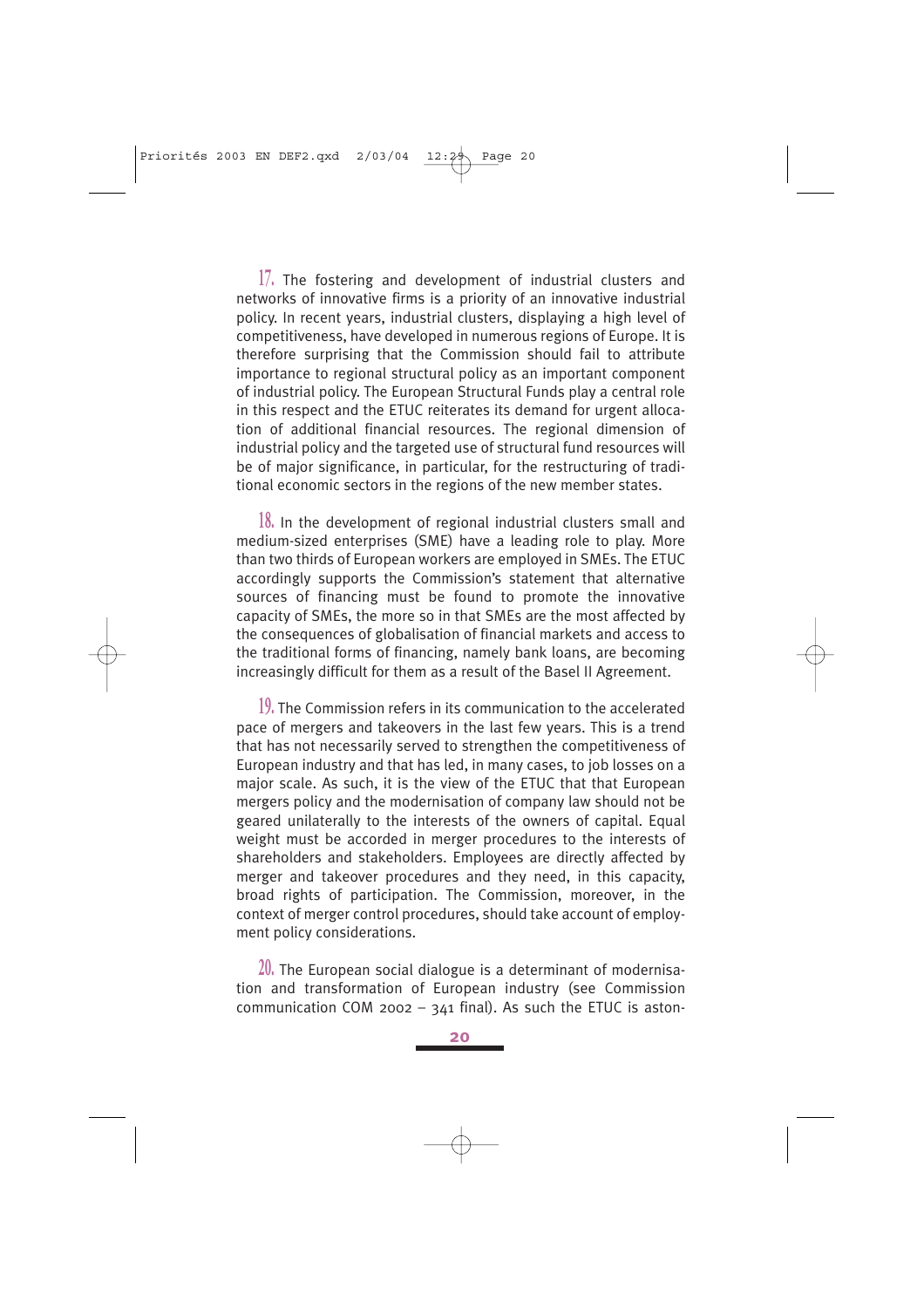ished that the Commission should attribute, in its communication, a positive role for the competitiveness of European companies only to corporate social responsibility, while completely neglecting the institutionalised social dialogue. The social partners must be involved in the implementation of industrial policy at all levels. And this applies, first and foremost, to the sectoral level, where the European industry federations have in recent years, in a number of economic sectors, proved that they are an active partner in the pursuit of an innovative industrial policy. It applies equally to the European Works Councils which have to deal in their work, on a virtually daily basis, with restructuring processes. The ETUC regards as completely unacceptable any suggestion that the dialogue on an innovative industrial policy should be reserved for representatives of the business world.

### **IV. CONCLUSIONS**

**21.** The ETUC fundamentally supports the Commission initiative to stimulate new thinking and provide impetus for a European industrial policy. Consequently, the ETUC also supports the Commission's plan to put forward additional specific initiatives. These must be grounded in a comprehensive strategy for sustainable growth.

**22.** In a number of fields the conceptual components of a European industrial policy require concrete clarification and incorporation into an efficient and coherent policy mix. To this end it would be a help if the Commission were to conduct an evaluation of the industrial policy it has pursued to date, giving equal weight to the economic, social and ecological aspects.

**23.** When designing future initiatives, it should demonstrate how industrial policy can react to specific regional problems, for example in the face of dwindling traditional sectors of industry, non-industrialised regions which have seen little development to date or regions structured around small businesses with specific company clusters. In particular, an industrial policy with a region-specific focus meets the special demands of new Member States.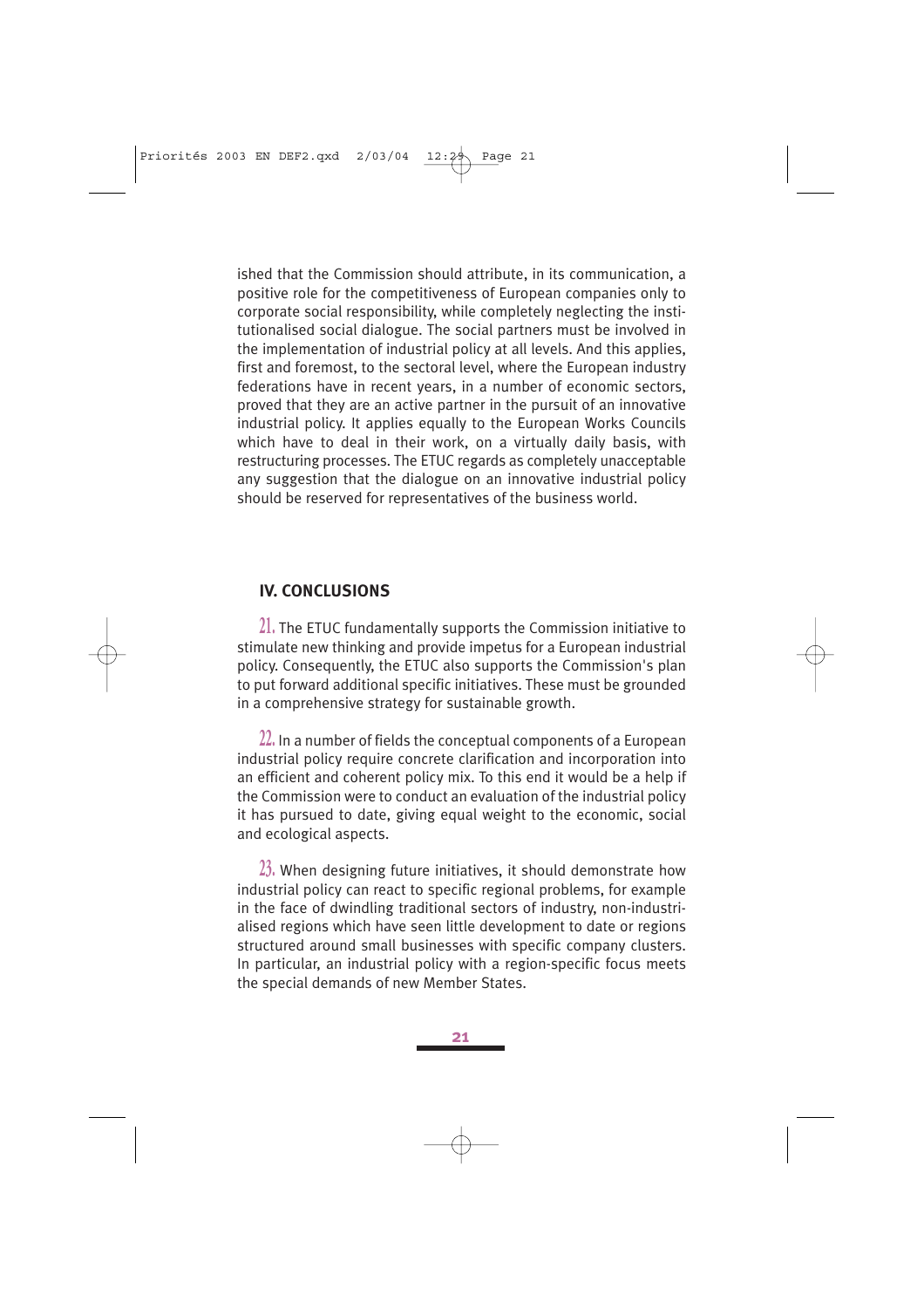**24.** In the future, the Commission should produce detailed analyses of sectoral problems in industry each year. The Commission used to publish a 'Panorama of EU Industry' on a regular basis. It is impossible to understand why this important publication was stopped. The Commission should begin publishing it again as soon as possible, if necessary in an amended form. Descriptions of future scenarios need to be included as a new factor in this regular sectoral monitoring in order to create a firm foundation for the process of anticipatory action.

**25.** The ETUC subscribes to the proposal from the European Parliament Committee on Industry, External Trade, Research and Energy according to which the Commission should prepare an action plan in which its conceptual proposals should be given concrete shape. An action plan of this kind needs to be complemented by action programmes for specific sectors, in the devising and implementation of which the sectoral committees for the social dialogue must be actively involved. In cases where such social dialogue committees are not yet in existence, involvement of the European industry federations should be guaranteed.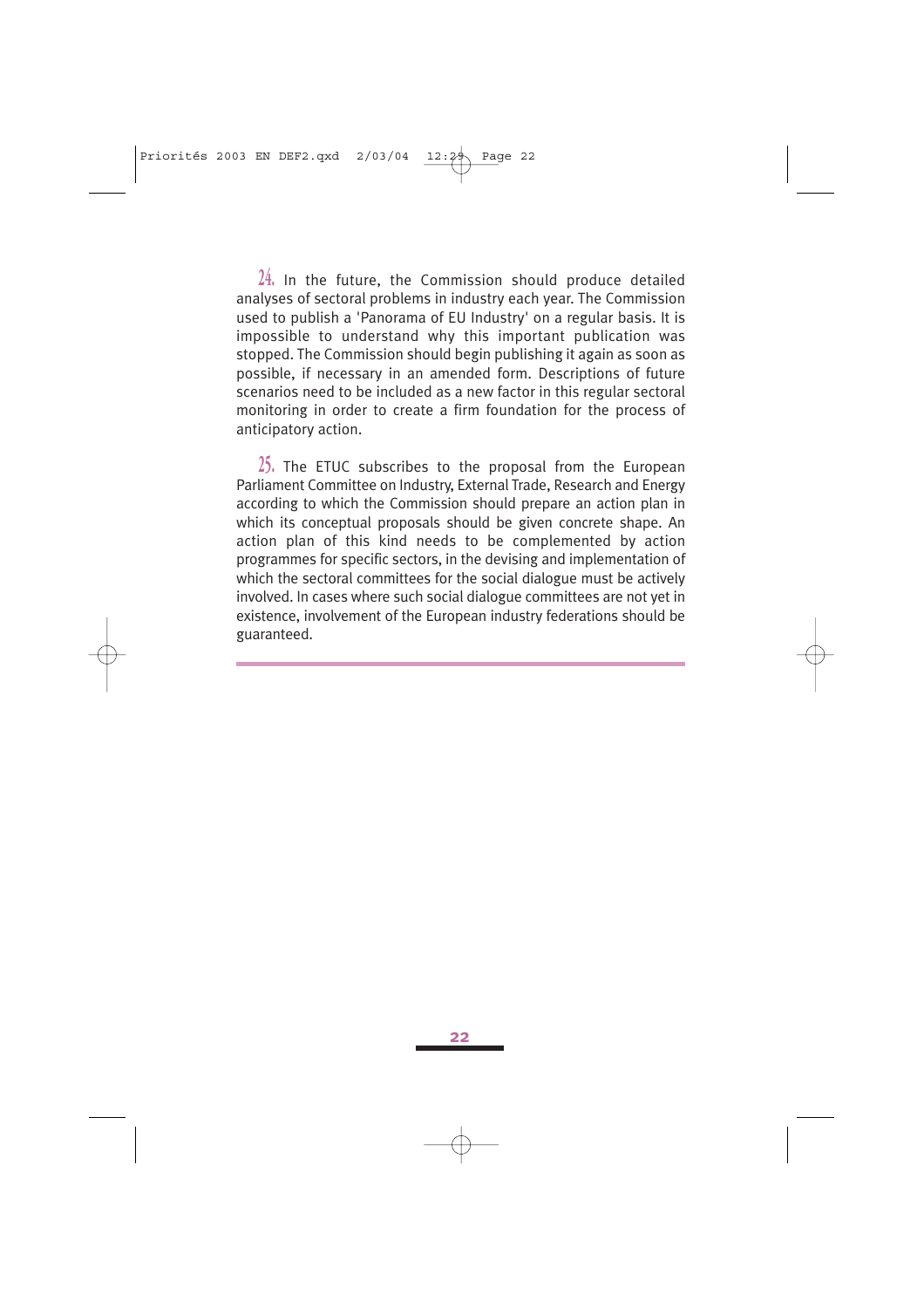## **SOCIAL POLICY**

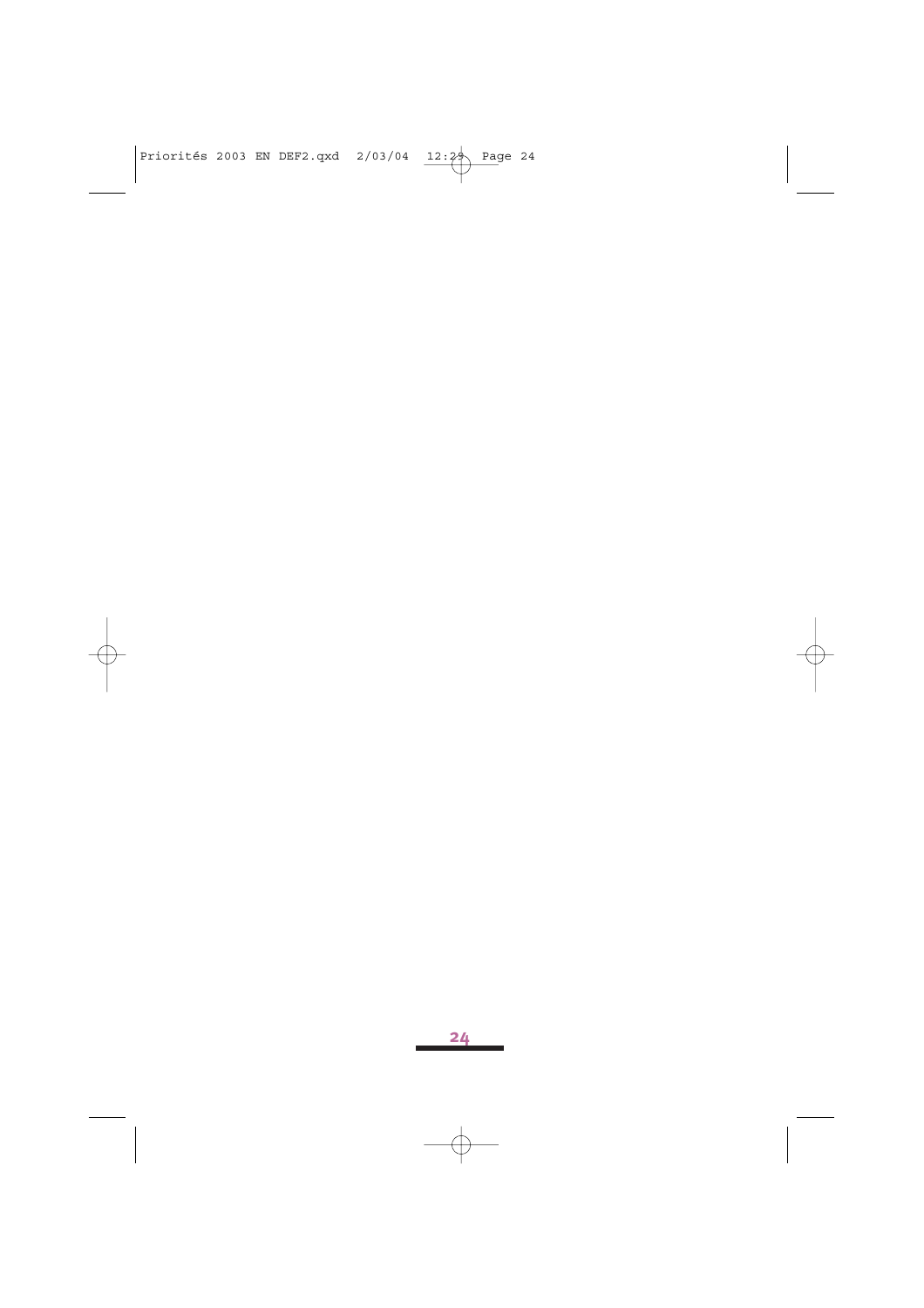

### **ETUC ON SERVICES OF GENERAL INTEREST AND THE COMMISSION GREEN PAPER**

Executive Committee, 28-29/04/2003

**1.** ETUC welcomes the intention of the Commission to publish a Green Paper on services of general interest in the coming weeks. This Green Paper could represent a good opportunity to have a broad debate on the role of Services of General Interest (SGI) in the future European Union, recognising the contribution of SGI to further develop the European social model in terms of equal opportunities of citizens, social and territorial cohesion as well as the Lisbon sustainability strategy. The discussion of the Green Paper should therefore also fit into the work of the Convention on SGI.

ETUC will return to the issue of the Green Paper in detail and the ETUC industry federations are also preparing their own positions on questions of relevance to their particular sectors.

**2.** The ETUC and its relevant industry federations have repeatedly stressed the need for a European framework on SGI. In this respect, the *ETUC-CEEP Charter on Services of General Interest* was drawn up as a protocol to the Treaty of the European Union. However, the aim, which was to have this Charter appended to the Treaty, was regrettably not reached at the Nice Intergovernmental Conference. In the meantime, continued and accelerated liberalisation of certain sectors makes it all the more important that the Commission adopts a coherent approach in its different related initiatives.

**3.** The crucial role of efficient and high-quality SGI in achieving the objectives and targets of the 'Lisbon economic and social sustainability strategy', including the social and territorial cohesion objective, is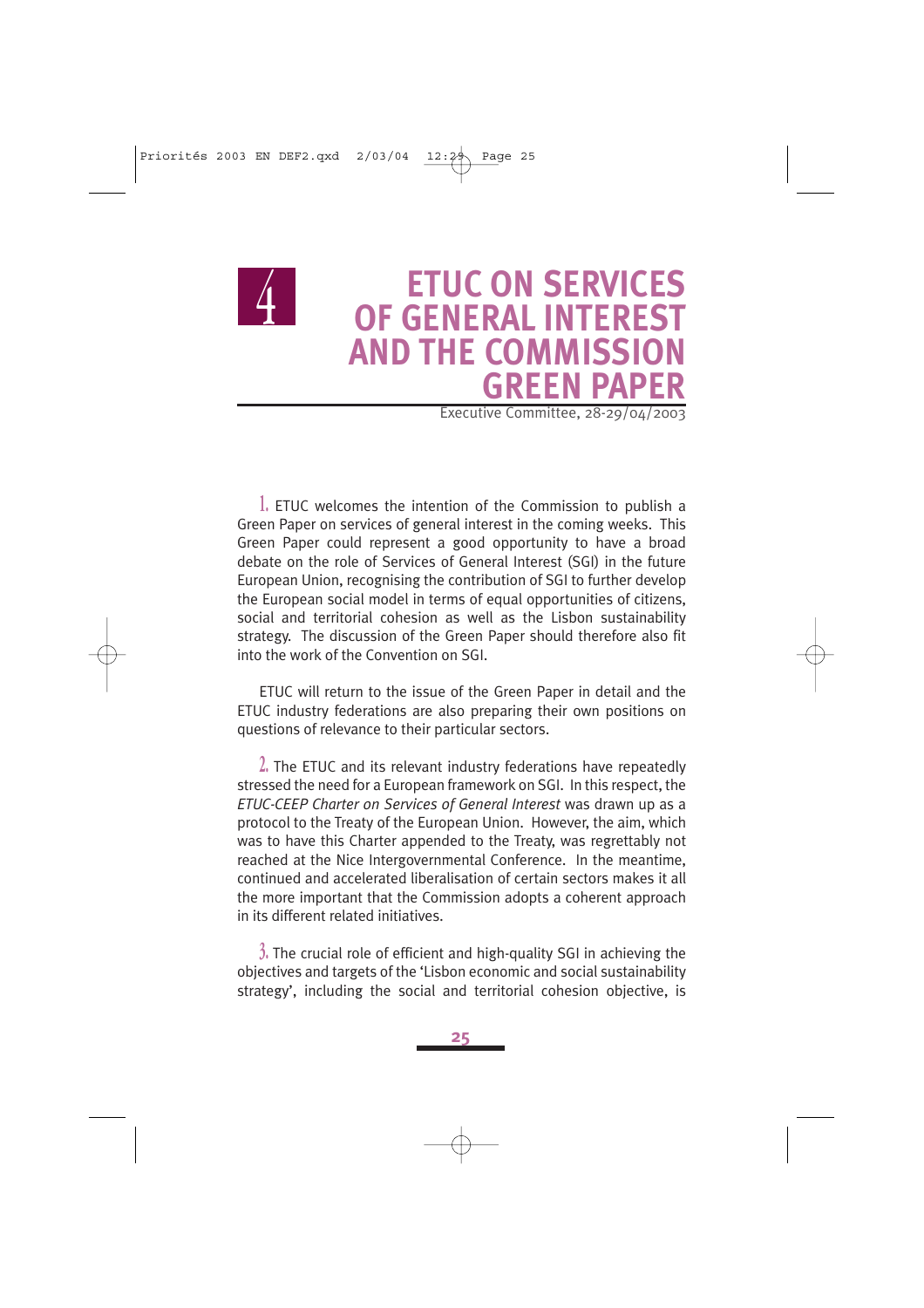acknowledged. This perspective, however, is not sufficiently reflected in the Treaties, and the present TEC article 16 provisions on services of general economic interest do not re-balance the situation. It is therefore important to reform the Treaties to make them clear, amongst others, in terms of EU missions.

**4.** In its submission to the Convention, ETUC has asked for the introduction of the promotion of services of general interest in Draft Article 3 of the Constitutional treaty provisions on the 'Union's objectives':

*"to secure and promote, within its competence and in its activities, services of general interest of high quality and based upon the principles of universality, equal access, neutrality of ownership, fair pricing, the quality of work, quality employment, safety and social justice. The Union shall ensure in particular that the aims referred to in this Article are also respected in all its external activities."*

And as a competence and task for common activities:

*"measures to secure and promote services of general interest";* 

and a chapter on SGI in the future policy treaty (part II of the Constitution):

*"(1) Given the place occupied by services of general interest in the shared values of the Union, as well as their role in promoting social and territorial cohesion, the Community and the Member States, each within their respective powers and within the scope of application of this Treaty, shall take care that such services operate on the basis of principles and conditions which enable them to fulfil their missions.*

*(2) National, regional and local authorities of the Member States must remain free, in accordance with national legislation and practice, to determine the way in which they wish to deliver a service of general interest.*

*(3) Without prejudice to the exercise of any official authority and non-profit oriented activity, the (EU) competition rules shall apply to the organisation and delivery of services of general interest only to the extent determined sector by sector by the Council and the EP (QMV & co-decision) and taking due account of the principles and*

**26**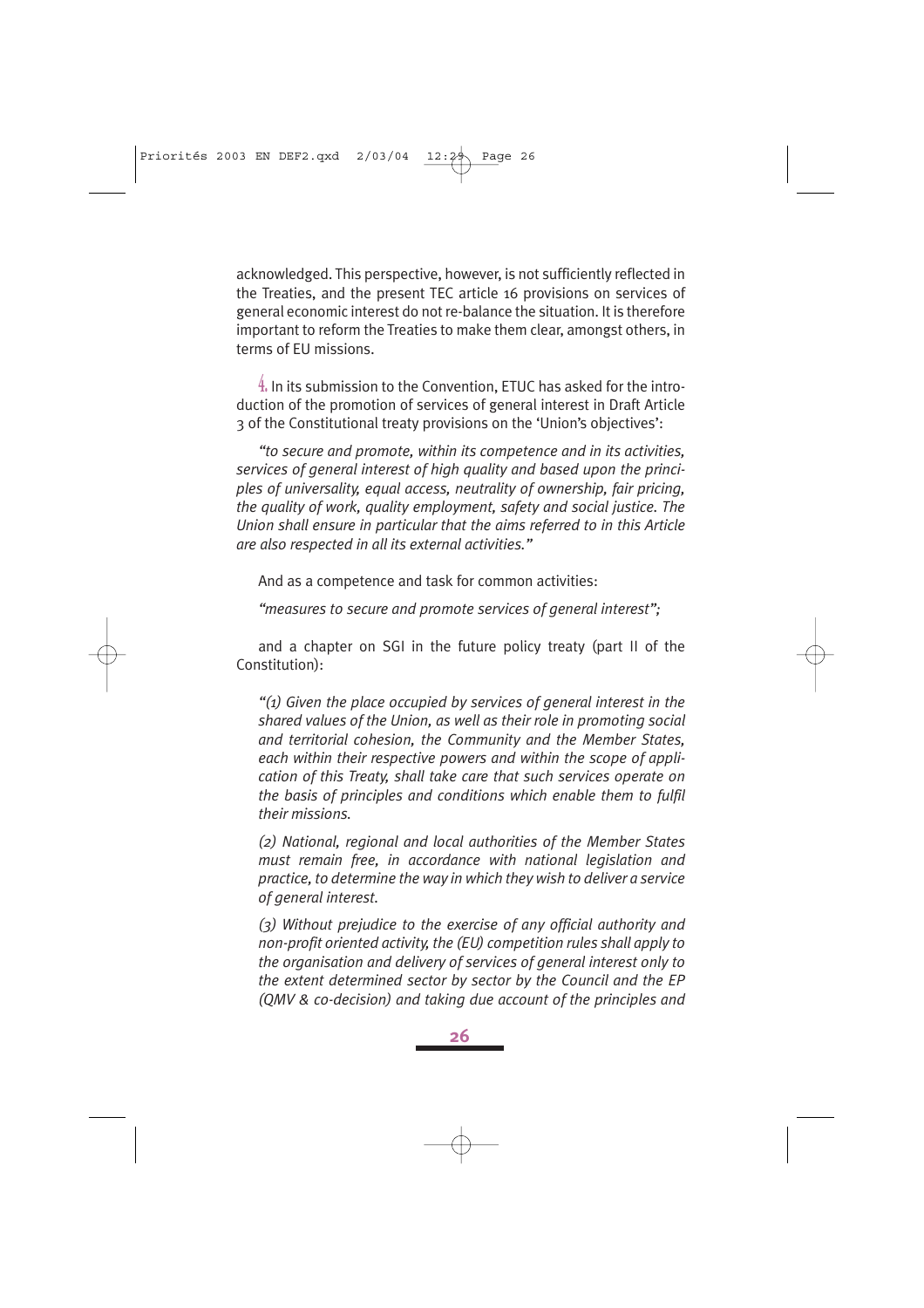*objectives of the services of general interest. Concerning state aid,* special or exclusive rights granted in connection with the organisa*tion of services of general interest should not be considered as competition-distorting practices, where the amounts awarded to achieve the defined objective are proportionate."*

Again ETUC calls for SGI to be anchored in the Constitutional Treaty in the objectives and activities of the European Union thus providing a solid legal base for secondary legislation. The report of the working group on social Europe contains a very similar approach and was supported by a large number of Convention members. ETUC reiterates the need for the Convention to address the relationship between competition and services of general interest principles in view of proposing the necessary changes in order for the Treaty to meet the requirements of a social market economy.

**5.** ETUC recalls *the joint declaration with CEEP to the Laeken European Counci*l asking the Commission to initiate the elaboration of a proposal for a regulatory framework directive. Assuming a clear legal Treaty base, ETUC believes that a framework directive can further add to ensuring coherence and increasing the certainty of the provision of these quality services, by setting horizontal principles and rules to be applied in all sectors concerned. It can serve to improve the legal clarity regarding treaty competition rules, including clarifying the competencies of public authorities and the SGI categories to be excluded per se from its scope. This would, for instance, relate to education, health, and social services. The development of a framework directive would also enable the Union to support a proactive strategy for the negotiated modernisation of SGI, aimed at improving and developing them on the basis of general principles such as equal access, quality services, fair pricing, universality, quality of work and employment, safety and social justice. Given the crucial importance of SGI for quality of life, employment and social and territorial cohesion, such a framework approach would play an essential role for the realisation of the Lisbon objectives.

**6.** The current article 295 of the TEC is neutral regarding the public or private ownership of SGI. This is an important principle for the European Commission to respect. Liberalisation should therefore not be used as a tool with which to attack services of general interest, or as a political argument to launch a privatisation campaign. It would also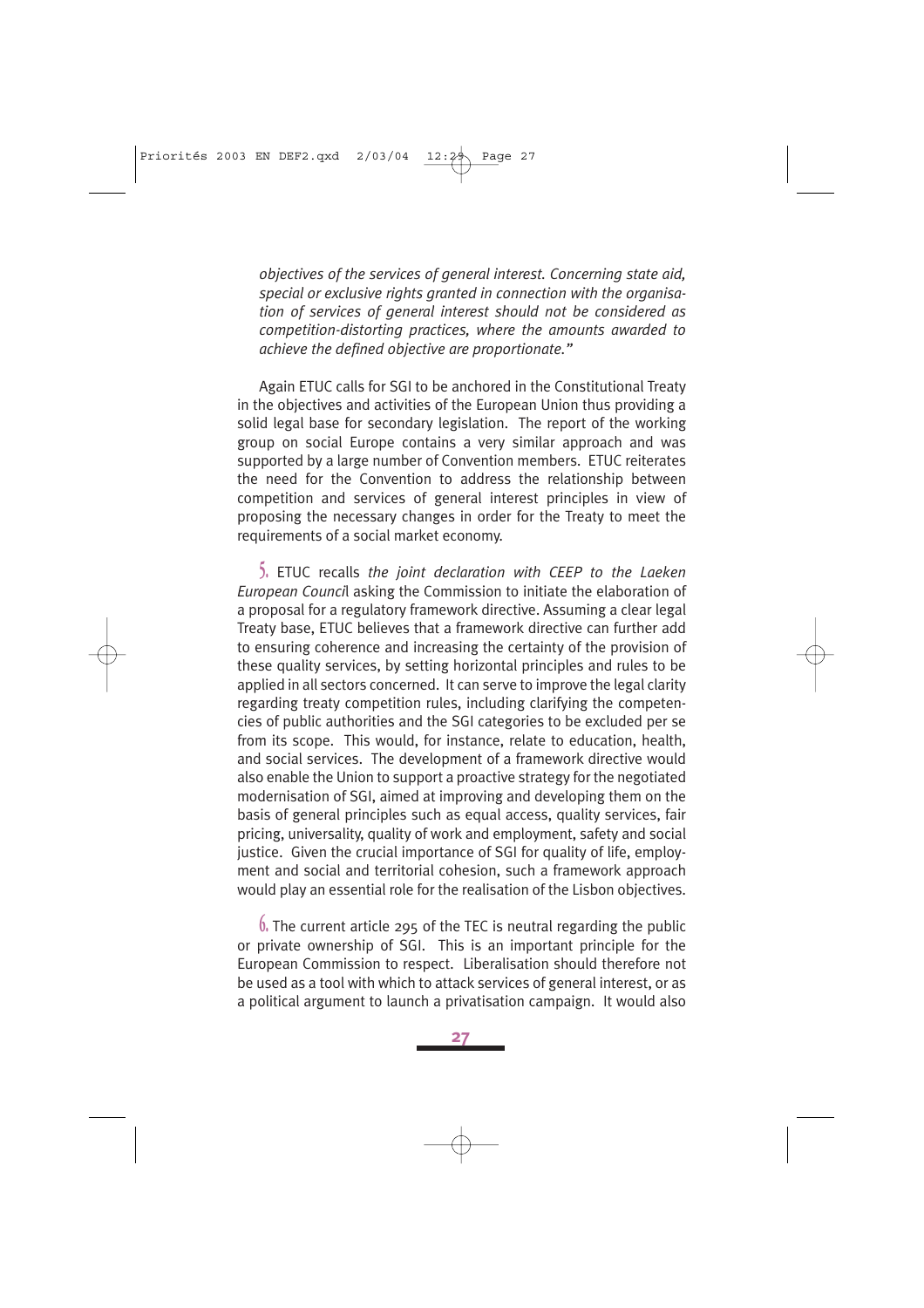be unacceptable for the Commission to use a concession system to liberalise or privatise public services and enterprises. Above all, replacing a democratic regulated public monopoly with an unregulated private monopoly must be avoided. With due regard to the principle of subsidiarity, democratically legitimised national, regional and local authorities of the Member States must remain free to determine the way in which they wish to deliver SGIs, including a return from private to public ownership of service.

**7.** ETUC is very concerned that practical preparations are under way to speed up the liberalisation and deregulation of several sectors, such as telecommunications, postal services, energy and transport without a serious pluralistic assessment of the consequences of these processes for service delivery, quality and quantity of jobs, equal access to services and service choice. In contrast to the assertions of Commission DG Competition, it is a fact that liberalisation has led to massive market concentration and job losses. Competitive pressures very often mean that companies reduce investments in maintenance and repair, in training of staff, in research and development. ETUC therefore pleads for a thorough pluralistic impact evaluation of the liberalisation processes to date that should not be confused with the routine measurement of the implementation of the directives. The parameters for the impact evaluation of the effects of liberalisation need to be wider, to also include social, employment and labour market, equality and environmental data with economic ones. The reluctance to present a proposal for a framework directive whilst speeding up the liberalisation process is totally unacceptable. If the Commission is not able to deliver, it would be logical to come to a legislative standstill (moratorium) concerning liberalisation until the Commission is able to deliver a framework proposal.

**8.** ETUC reiterates its demand for transparent and democratic regulatory and monitoring structures mandated by public authorities to effectively control the impact of liberalisation of SGI. Such a process should involve workers and their trade unions as well as citizens groups. The ETUC–CEEP proposal for a European observatory on SGI should be taken up as part of this.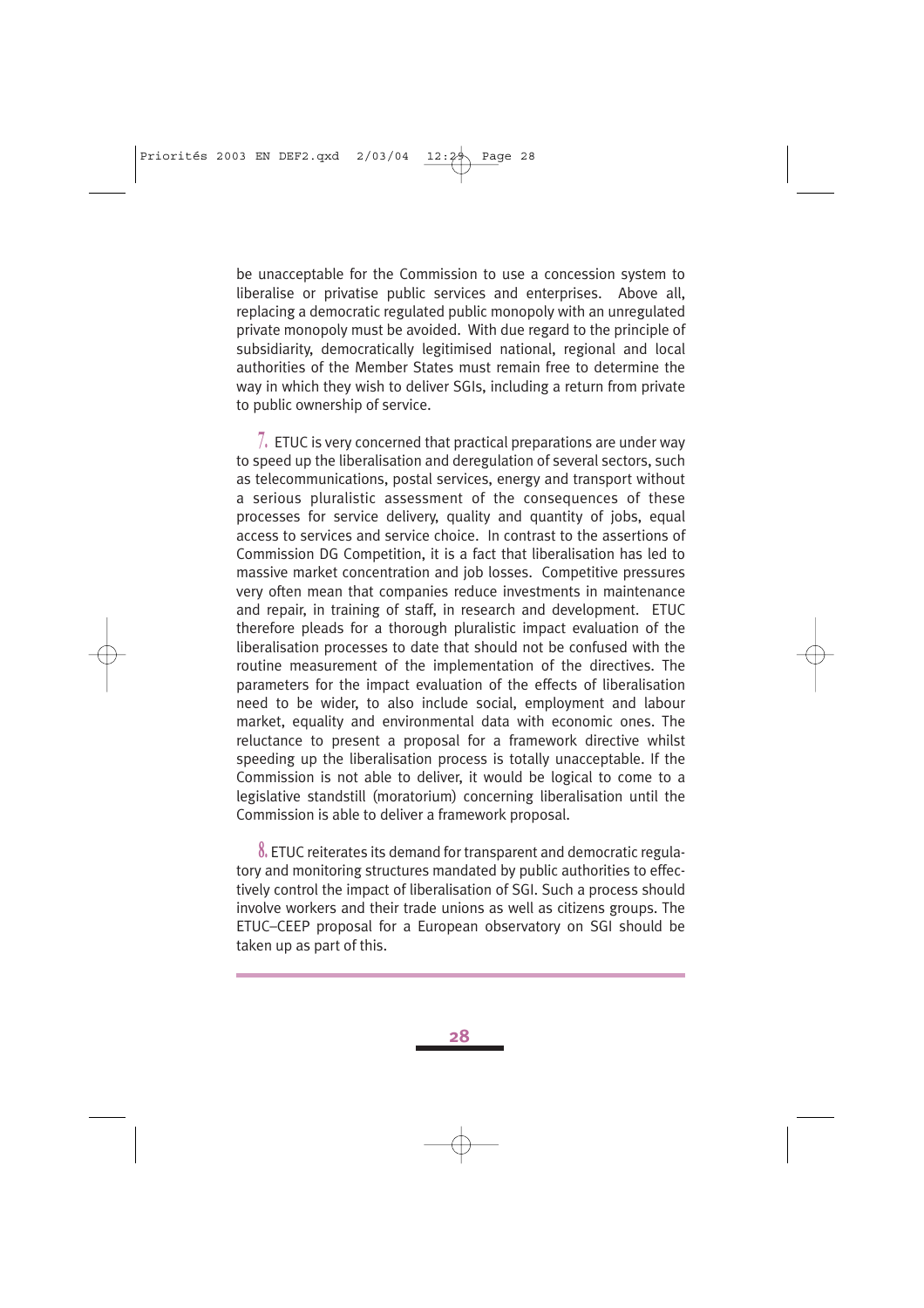### **ETUC RESPONSE TO THE EUROPEAN COMMISSION'S COMMUNICATION**

*"Second consultation phase of the social partners with a view to improving the portability of supplementary pension"* Executive Committee, 16-17/10/2003

 $\bigcup$ 

**1.** On 15 September 2003, the Commission launched the second phase of its consultation of the social partners on the portability of supplementary pension rights, that is to say on the possibility to acquire and conserve pension rights in the case of mobility. By this process, the Commission wants the social partners to:

■ provide it with an opinion or recommendation concerning the content and scope of application of a Community initiative intended to improve the portability of supplementary pension rights;

 $\blacksquare$  to inform it, if applicable, of their decision to participate in negotiations, specifying whether they want to adopt a global approach or focus on certain elements of portability and on the scope of the negotiation procedure, that is to say on the types of occupational schemes to be taken into consideration.

**2.** As it announced in its response to the first consultation phase, the ETUC is in favour of a European initiative capable of eliminating obstacles to the mobility of workers, in particular in the area of occupational pensions and more specifically the acquisition, conservation and portability of rights. What is more such an initiative is part of its demands.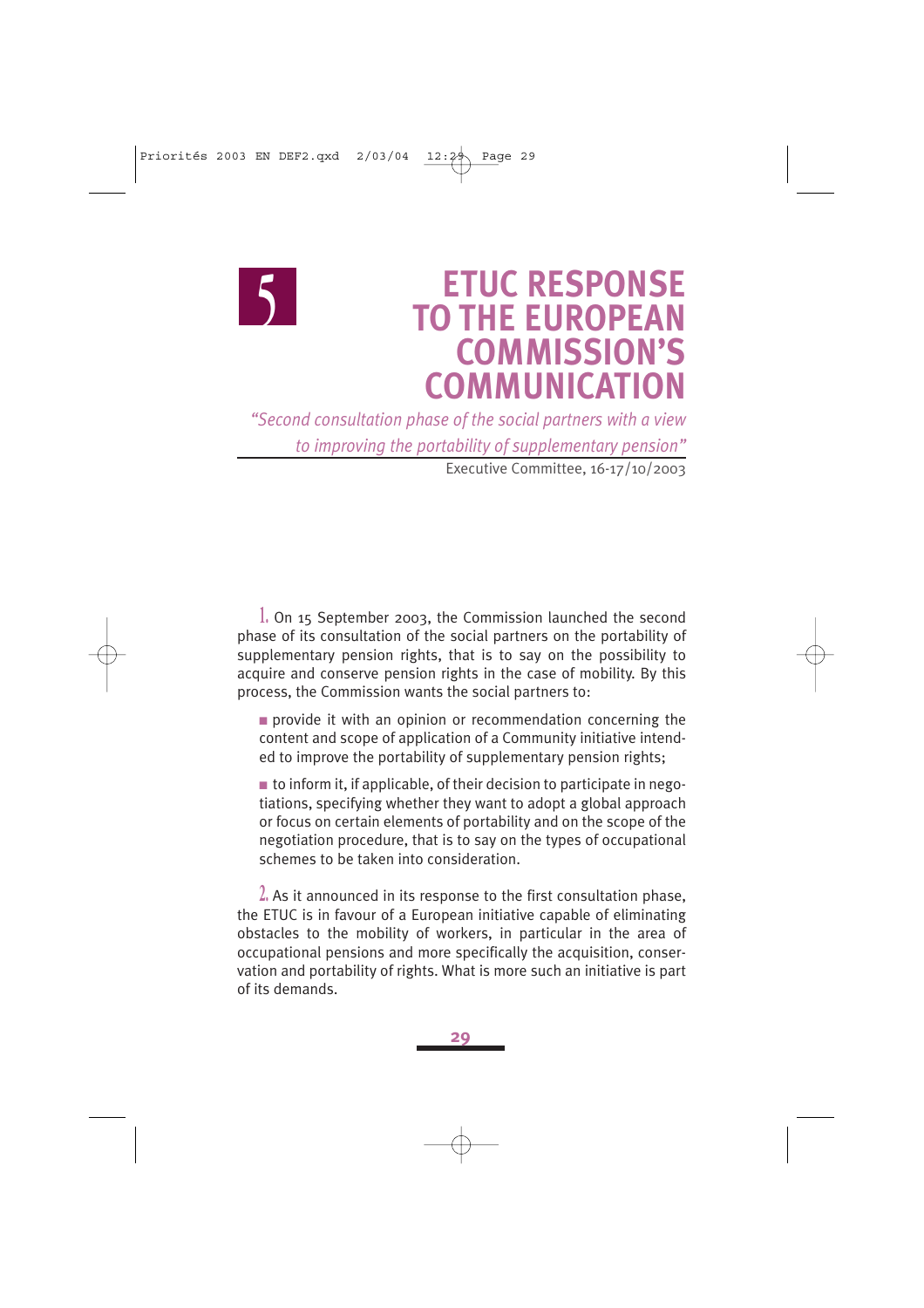**3.** This initiative should cover all obstacles identified to date and concern all types of occupational pensions schemes, excluding of course those which fall within the scope of Regulation EEC/1408/71.

**4.** It could be twofold in nature:

■ On the one hold, legislative; such an initiative would cover, in particular, the removal of obstacles to mobility, in the scope of occupational pensions, related to fiscality, or the removal of current legal obstacles linked to the transfer of capital, corresponding to occupational pension rights acquired by a worker.

 $\blacksquare$  The other could involve the social partners and be translated by a European framework agreement.

**5.** This European framework agreement would be the expression of the major principles which should include, in particular, those to which the ETUC attaches particular importance, namely:

■ Negotiation between the social partners: the putting in place of supplementary pensions schemes is an integral part of this negotiation and the social partners have a legitimate role to play in controlling and monitoring such systems;

 $\blacksquare$  A refusal to call into question the organisation of supplementary occupational pension schemes: a framework agreement must neither undermine them nor, more generally speaking, call into question the architecture of national pension systems;

■ The acquisition of occupational pension rights: these are acquired according to conditions to be determined at the appropriate level, independently of the period of employment in the enterprise or in the country, the employee's age and his or her working time or the amount of his or her salary;

■ Equal treatment in conserving rights acquired: between mobile workers, including within the same State and other workers;

■ The right to transfer the capital corresponding to acquired rights: notably based on a solution intended to remove technical obstacles.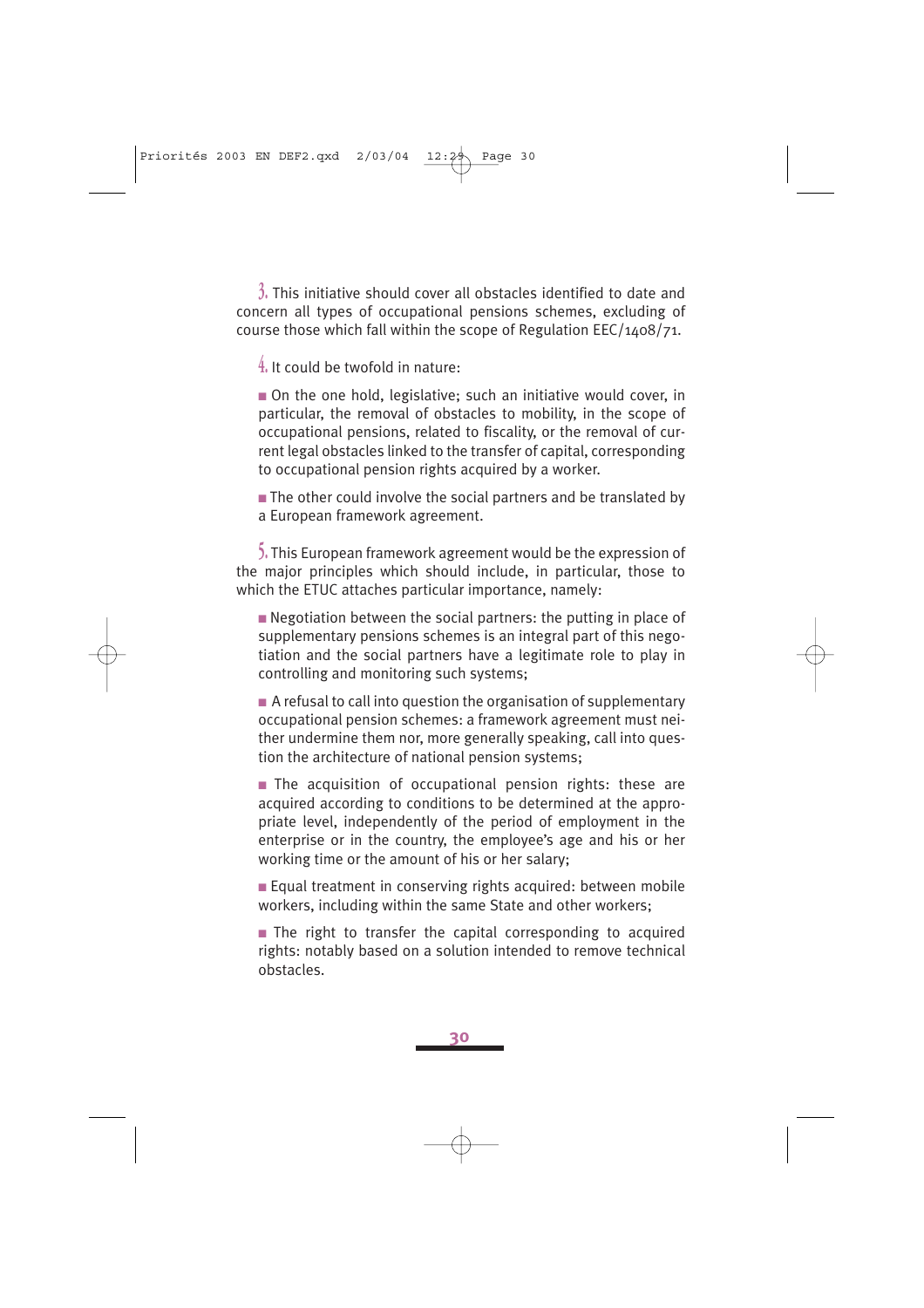**6.** To sum up, the ETUC gives priority to the European social dialogue for the elaboration of the major principles. It is therefore ready, at its level, to participate in negotiations with its European partners, provided that these are ready to participate in the same process, as indeed are its European national and sectoral organisations at their level.

**7.** These principles should be implemented at national level, in the framework of the social dialogue, which could be, according to the principles addressed, inter-professional or sectoral.

**8.** Should the other partners be unwilling to participate in such negotiations, the ETUC calls on the European Commission to assume its responsibilities and take the necessary measures to ensure the implementation of these principles.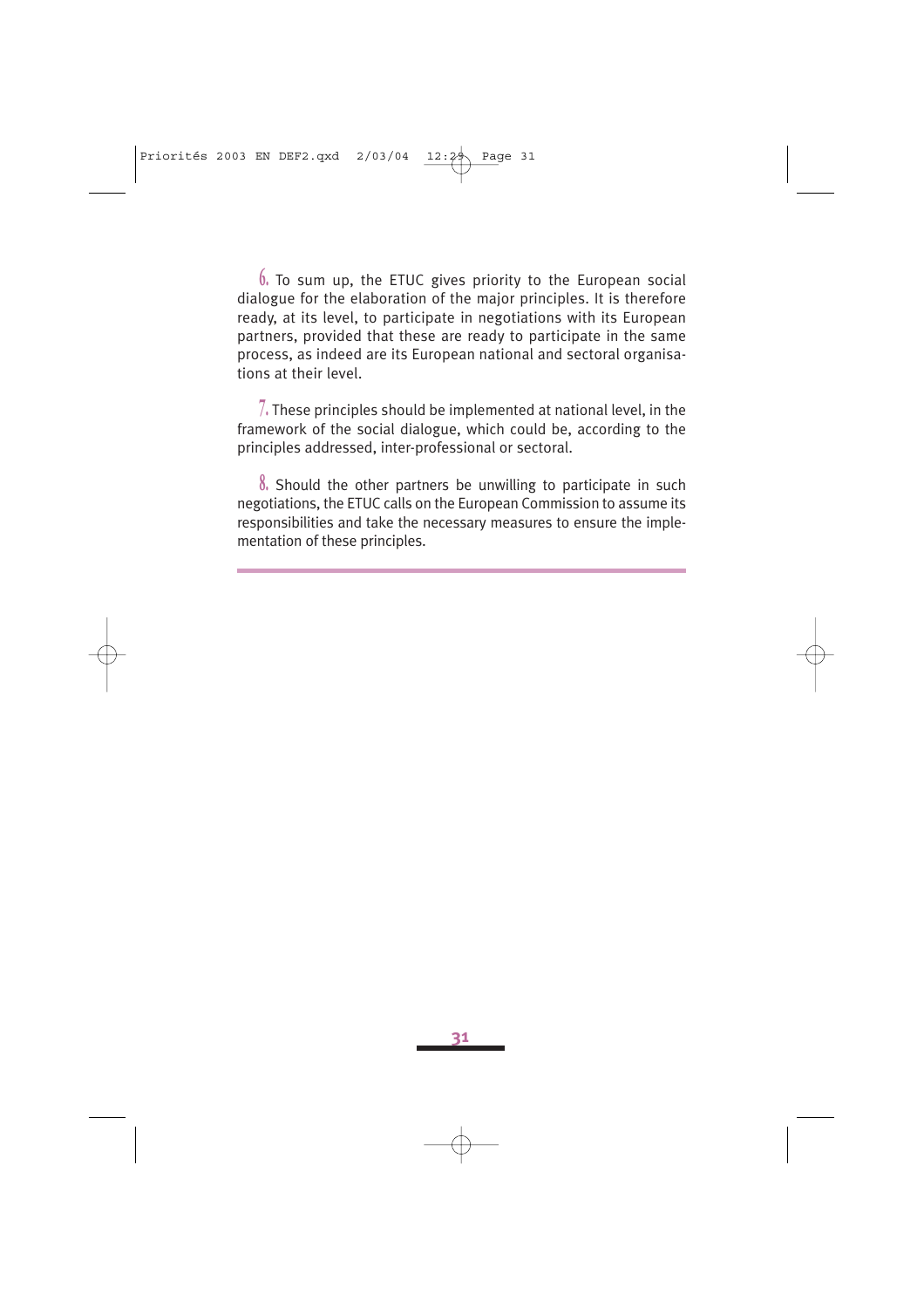### **ACTION PLAN for an ETUC policy on migration, integration, and combating discrimination1, racism and xenophobia** Executive Committee, 16-17/10/2003  $\overline{0}$

**INTRODUCTION** 

In 2002, ETUC launched a 2-year project on trade union action to tackle religious and racial discrimination. Part of the work in the first year of the project involved the compilation of a report, analysing how trade unions in Europe have responded to the problems faced by recent migrant workers and their families. The report was based on a questionnaire which was sent to national trade union confederations.

The answers provided made it clear that the overwhelming majority of confederations recognise that recent migrants and their descendents face particular problems on the labour market and that they are acting to address these problems. Confederations are also acting to involve recent migrants and their descendents in their own structures and in some cases are making major changes to take account of their concerns.

Although there are common features across Europe, it is important to recognise that the context and history of recent migration varies from country to country. The legal position of migrants and their descendents also varies, depending where they have come from and the countries they have settled in. Trade unions too vary in their capacity to respond.

 $1$  based on race, belonging to an ethnic minority, religion and nationality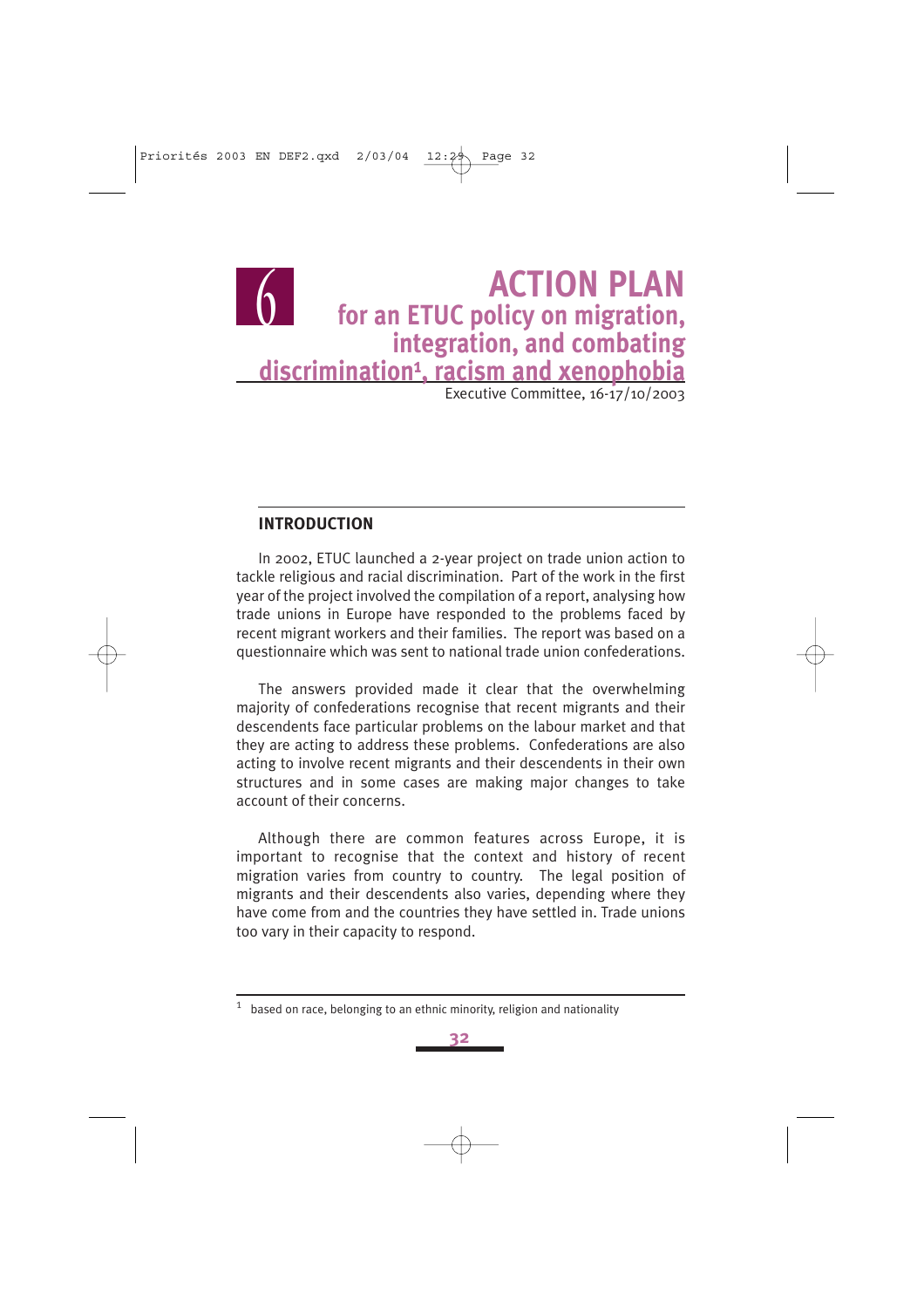However, the report highlighted a number of areas and initiatives which have been undertaken and which could easily be replicated across our membership.

Following the publication of this report, it was agreed on the need to produce an Action Plan for all ETUC affiliates to encourage action at national level. In order to promote action at trade union level in this regard, the working group on Migrants and Ethnic Minorities agreed on the need to enlarge the action plan to cover a number of issues as follows:

A: To develop a trade union policy vis-à-vis the developing European policy on migration, regarding the integration and equal rights and treatment between persons, management of migratory flows and mainstreaming migration and integration issues into other EU policies;

B: Specific trade union actions to ensure equal treatment and rights for all workers;

C: A particular role for the ETUC and its institutions in developing and monitoring policies and actions on the European level by European institutions and social partners, and supporting its affiliates in implementing the Action Plan.

The Action Plan has been endorsed by the Working Group on Migrants and Ethnic Minorities.

The Action Plan can be used to implement par. 2.e. on 'Mobility, immigration and social integration' of the Action Programme, adopted at the ETUC 10-th statutory congress in May 2003 in Prague, points 39 to 46.

To bring the Action Plan and the relevant points of the Action Programme into practice will need a strong commitment by the ETUC and its affiliates. Hence the proposal to broaden the scope of the existing working group on Migrants and Ethnic Minorities, and to rename this group 'Working group on Migration and Integration'.

The Executive Committee approved the enclosed Action Plan during its meeting of 16 October 2003.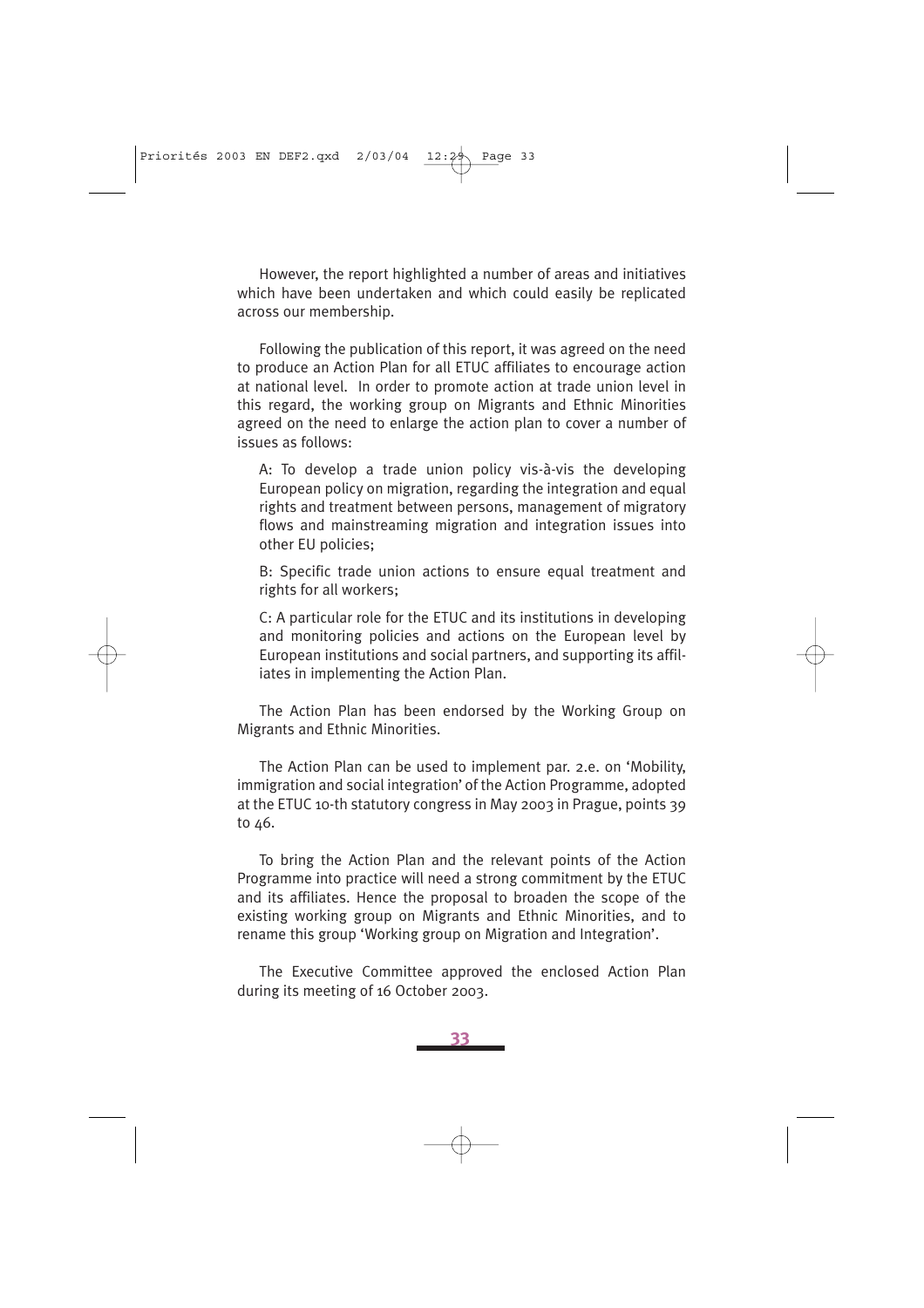### **PLAN FOR AN ETUC POLICY ON MIGRATION, INTEGRATION, AND COMBATING DISCRIMINATION1 , RACISM AND XENOPHOBIA**

### **I. EUROPEAN POLICY ON MIGRATION**

### A. WITH REGARD TO INTEGRATION AND EQUAL RIGHTS AND TREATMENT BETWEEN PERSONS, THE ETUC WILL DEMAND:

**1.** New legislation:

■ Continuous efforts to obtain European citizenship (i.e. the equal treatment of EU nationals and third country nationals, who are long-term residents) that entitles them to the same social and political rights;

■ European legislation on equal treatment between persons in accordance both with UN and ILO conventions and with the legal instruments of the Council of Europe;

**2.** A Council decision on a proposal for a directive concerning the status of third country nationals who are long-term residents, also catering for the specific needs and problems of transport workers crossing borders on a regular basis;

**3.** Transposition of a directive concerning equal treatment between persons irrespective of racial or ethnic origin;

**4.** Campaigns to ratify UN and ILO conventions in the respective EU Member States and the accession countries.

### B. WITH REGARD TO THE MANAGEMENT OF MIGRATORY FLOWS, THE ETUC WILL DEMAND:

**5.** Common criteria to grant legal status to undocumented workers,

**34**

 $1$  based on race, belonging to an ethnic minority, religion and nationality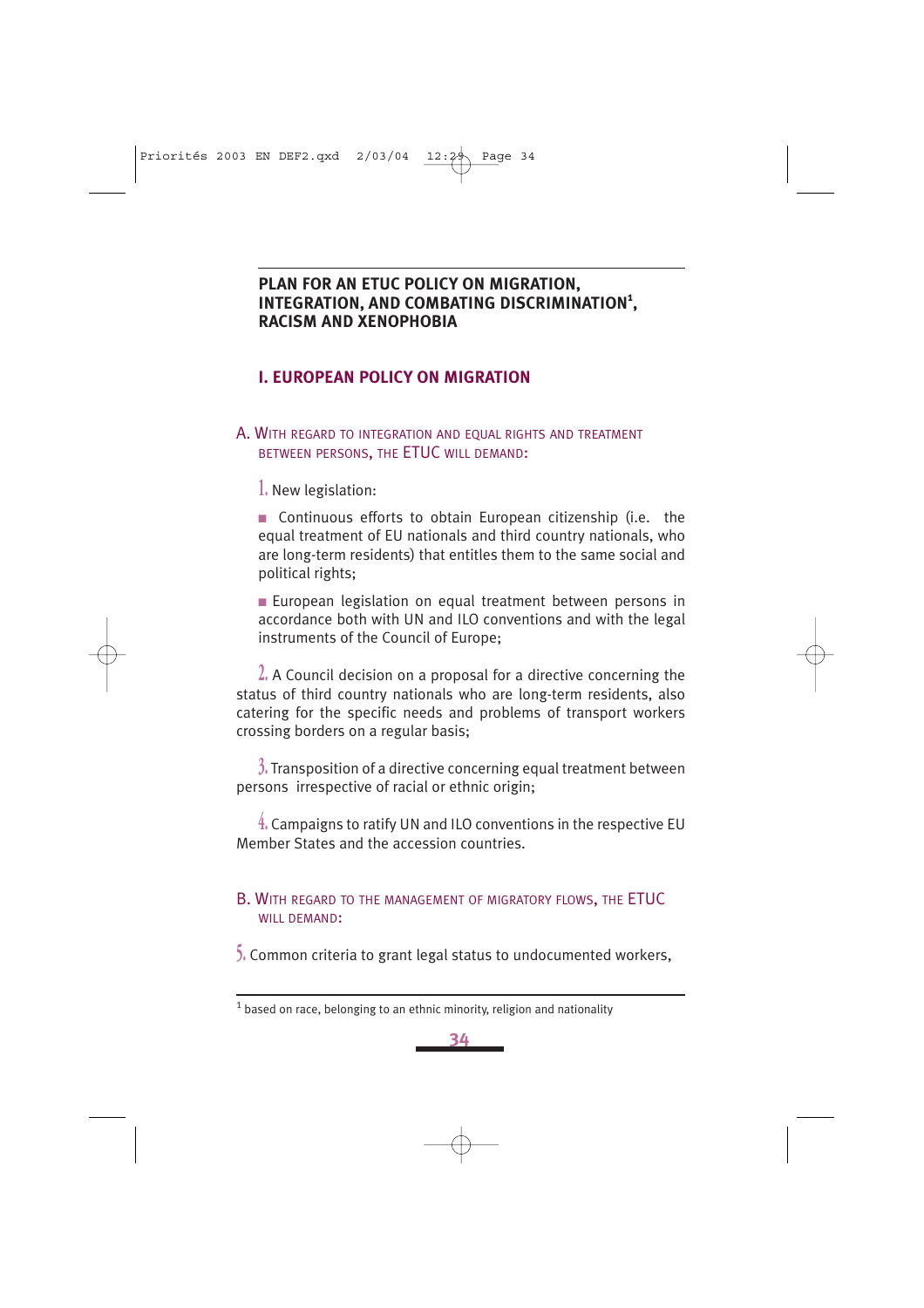and the development of measures to prevent and combat moonlighting and the exploitation of undocumented workers

### C. WITH REGARD TO INCORPORATING THE ISSUES OF MIGRATION AND INTE-**GRATION OF THIRD COUNTRY NATIONALS INTO OTHER EU POLICIES** (MAINSTREAMING), THE ETUC WILL PRESS FOR:

**6.** Defining quantified objectives to reduce unemployment amongst third country nationals and nationals of ethnic minorities in national plans for employment and social inclusion.

### **II. TO PROMOTE A TRADE UNION ORGANISATION that is capable within its own ranks of achieving equal treatment and rights for all workers irrespective of racial or ethnic origin, religion and nationality:**

The ETUC together with its affiliates shall take:

### A. A SPECIFIC APPROACH, WITHIN THE CONTEXT OF THE PROMOTION OF EQUAL TREATMENT AND THE PROTECTION OF HUMAN RIGHTS TO:

**7.** Organize recruitment campaigns aimed at migrant workers (including both those undocumented and young people), and stimulate cross border cooperation between unions

**8.** Increase the number of migrant workers and those of ethnic minorities taking on union responsibilities by preparing and training them;

**9.** Reinforce the prominent role for the networks and/or specific structures;

**10.** Organize trade union training sessions on policies regarding migration, integration and combating of discrimination, racism and xenophobia in order to raise the awareness of trade union actors;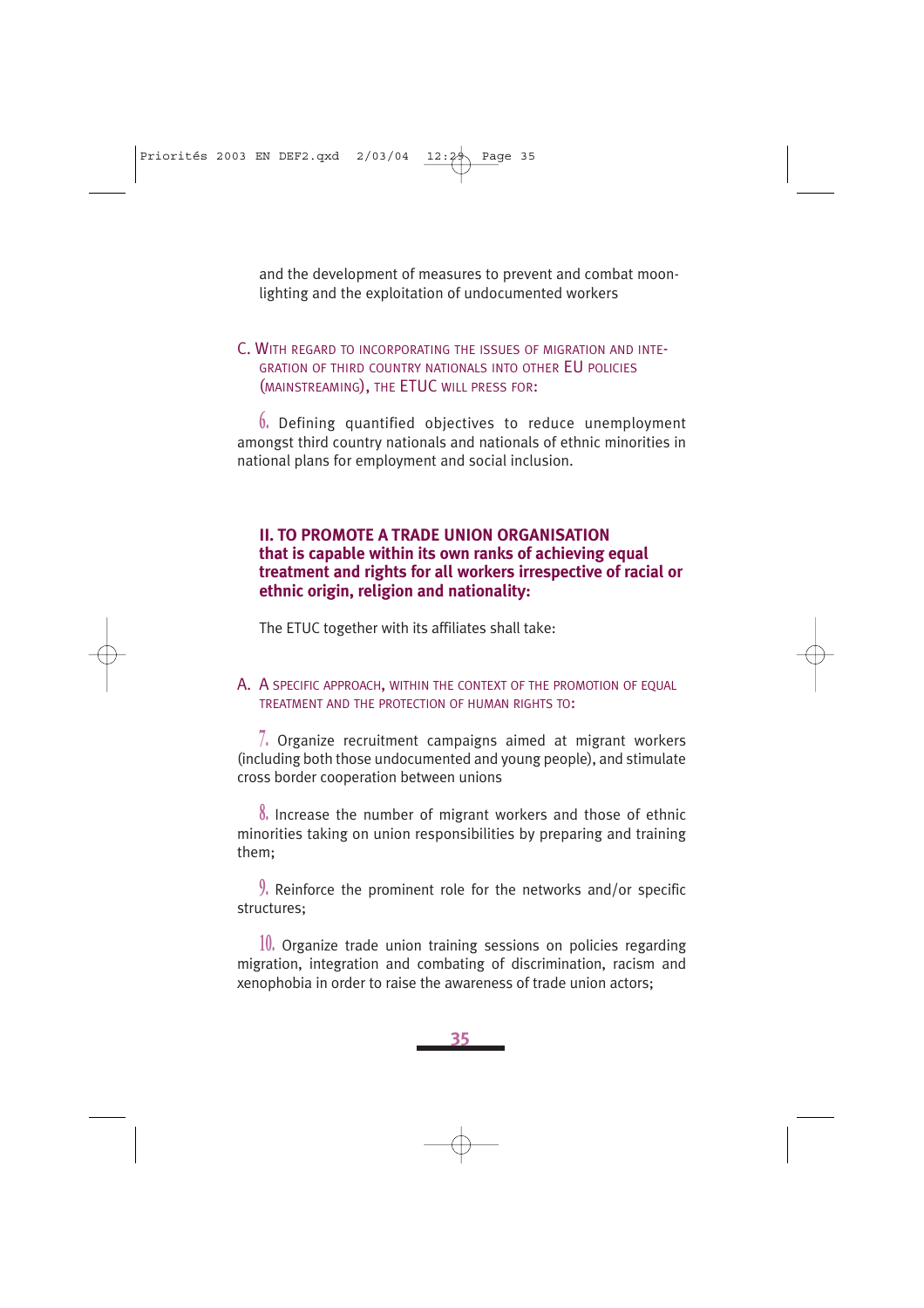**11.** Pay special attention to female migrant workers and to those of different racial/ethnic origin;

**12.** Conclude collective agreements that incorporate issues referring to the situation of migrant workers irrespective of racial and ethnic origin and religion.

#### B. A MAINSTREAMING APPROACH:

**13.** Ensure that collective agreements and employment policies in general take up and are consistent with issues of (im)migration, inclusion and equal treatment of all workers irrespective of their origin or status.

### C. ALLIANCES:

**14.** Reinforce links with NGO's and the European Monitoring Centre on Racism and Xenophobia, to combat racist and xenophobic movements.

### **III. THE ROLE OF THE ETUC AND ITS INSTITUTIONS ENTAILS:**

**15.** Exerting pressure together with all the trade unions on the European institutions in order to develop a European policy on migration, integration, and combating discrimination, racism and xenophobia;

**16.** Evaluating the implementation of the Florence Declaration within the context of European social dialogue and the social partners' work programme, and ensuring that it is updated and that strong recommendations will be made with regard to its implementation;

**17.** Organizing, within ETUCO, training courses on migration and integration policies;

**36**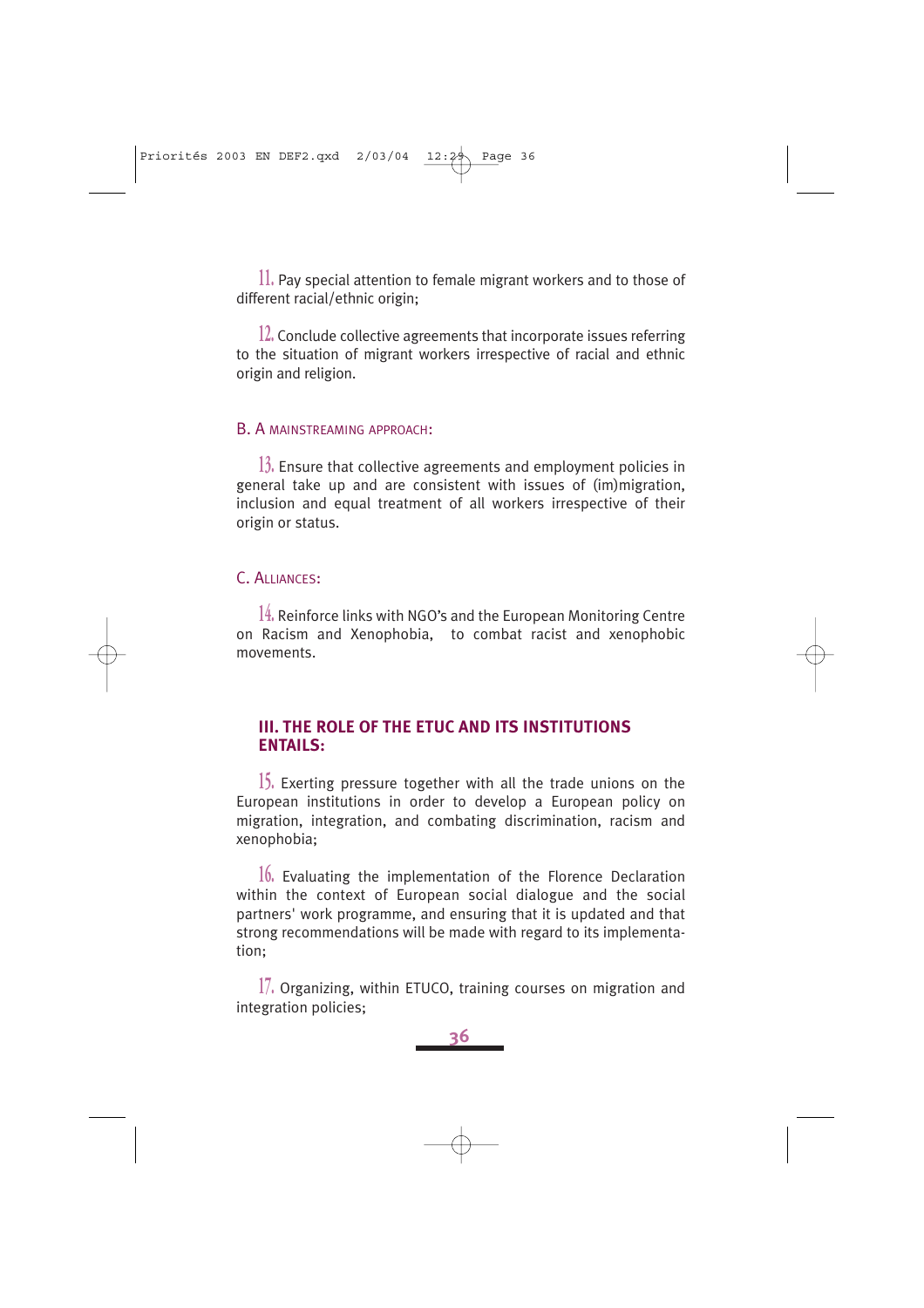**18.** Systematizing EU, Council of Europe, ILO and UN legislation on equal treatment and rights for migrant workers and those from ethnic minorities, (ETUI - European Trade Union Institute), and to pursue and stimulate a more active use of jurisprudence to effectuate equal treatment and the protection of human rights;

**19.** Gathering and disseminating good trade union practices on migration, integration and combating discrimination, and particularly with regard to collective bargaining and employment policies;

**20.** Following up and evaluating action points for the next Congress.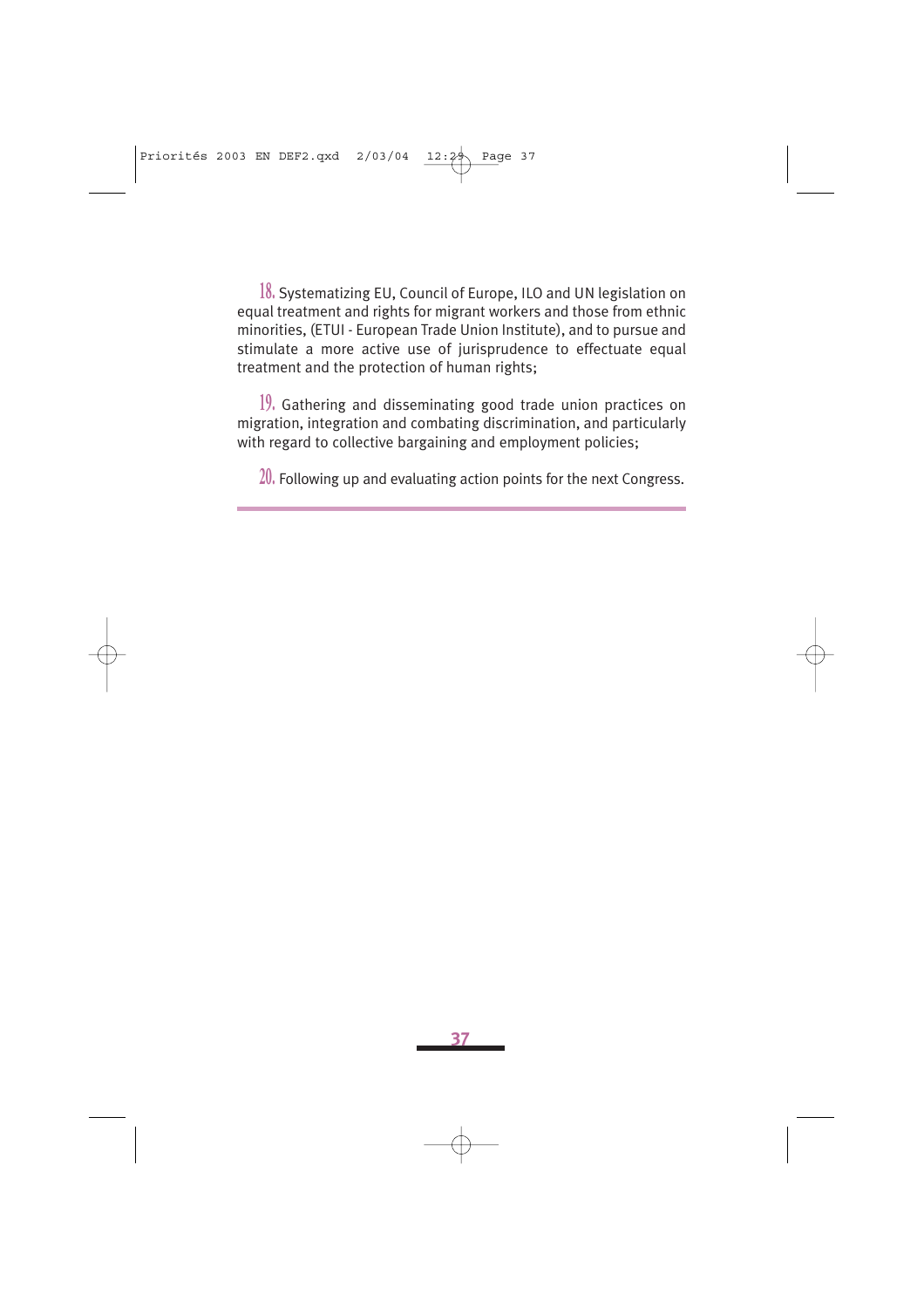### **DIRECTIVE 96/71 EC on the posting of workers in the framework of the provision of services**

*ETUC's position on the Communication from the Commission of 25-7-2003 on the implementation of the Directive 96/71/EC*

Executive Committee, 4-5/12/2003

The ETUC would like to raise the following points with regard to the Commission's Communication:

### **INTRODUCTORY REMARKS:**

The ETUC wants to draw attention to the purpose of the Directive, as laid down in the preamble:

#### PREAMBLE:

 $\frac{1}{2}$ 

- (1) whereas (…) the abolition of obstacles to the free movement of persons and services constitutes one of the objectives of the Community;
- **(5)** whereas (…) promotion of the transnational provision of services **requires a climate of fair competition and measures guaranteeing respect for the rights of workers;**
- (13) whereas the laws of the Member States must be coordinated in order to lay down a nucleus of mandatory rules for minimum protection to be observed in the host country by employers who post workers to perform temporary work in the territory of a Member State where the services are provided (…).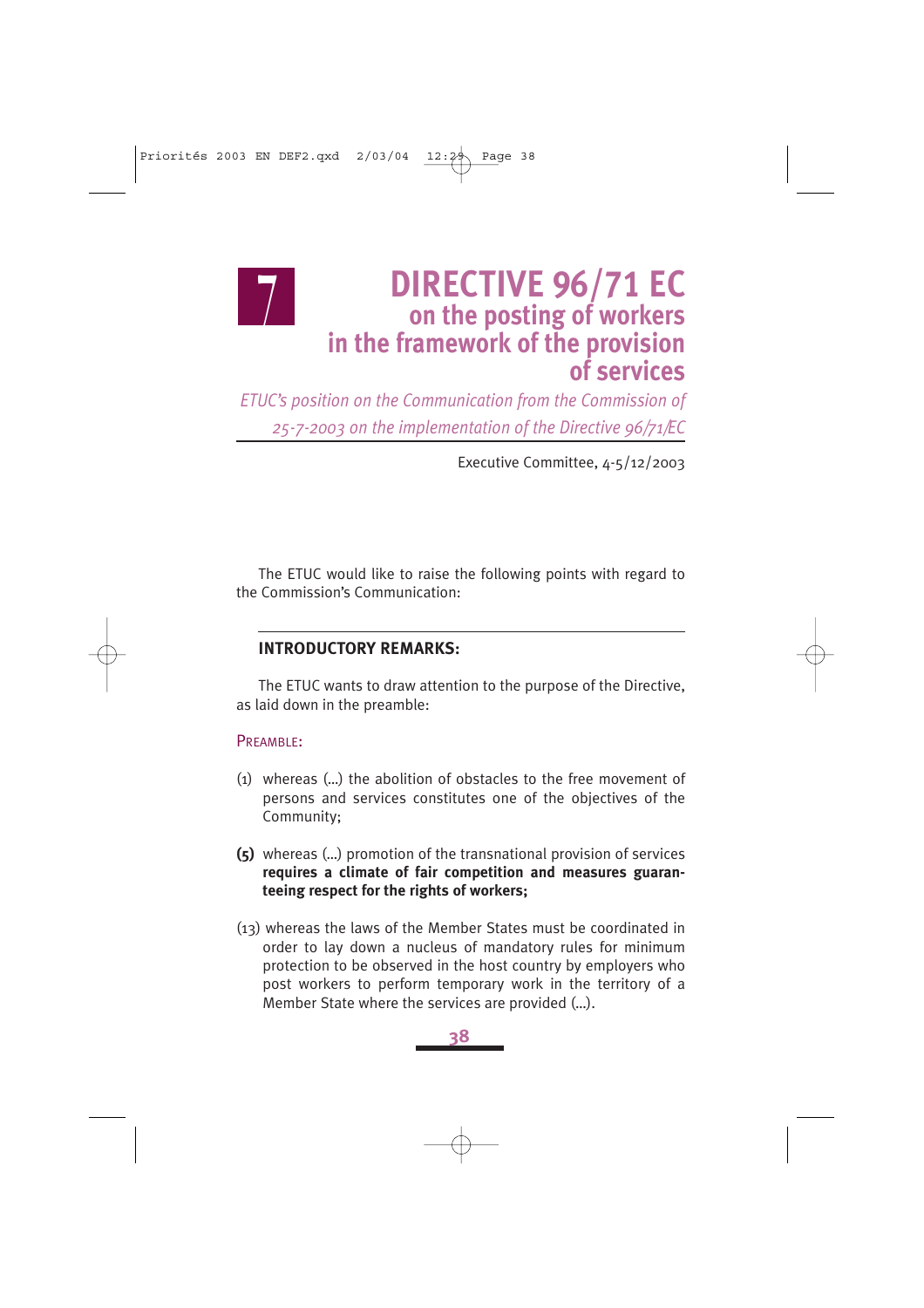In an economic era in which transnational provision of services is increasingly taking place, and where because of the enlargement of the European Union very soon the free movement of workers will imply ten more EU-Member States, the objective of the Posting of Workers Directive – to provide for a climate of fair competition and measures guaranteeing respect for the rights of workers – is more than ever important.

Important to protect the workers concerned. But also increasingly important to create and maintain the confidence of the EU-citizens, that 'Europe' is not about organizing social dumping and competition to the bottom of the welfare state, but still aiming at the constant improvement of the living and working conditions of its inhabitants.

It is against this background that the ETUC wants to make the following comments.

### **COMMENTS:**

The ETUC, although acknowledging the merits of the evaluation by the Commission with regard to the transposition of the Directive, wants to express its disappointment with the evaluation-procedure , and in particular with the conclusions of the Commission.

### FIRSTLY,

a review should already have taken place, according to article 8 of the Directive, *by 16 December 2001 at the latest, with a view to proposing the necessary amendments to the Council where appropriate*. However, even although being two years late, the Communication of the Commission concludes that it is *premature to consider amending the Directive*.

### SECONDLY,

we have noticed and been informed by our affiliates that during the evaluation phase neither the European social partners, nor the national social partners, nor the social partners of the construction

**39**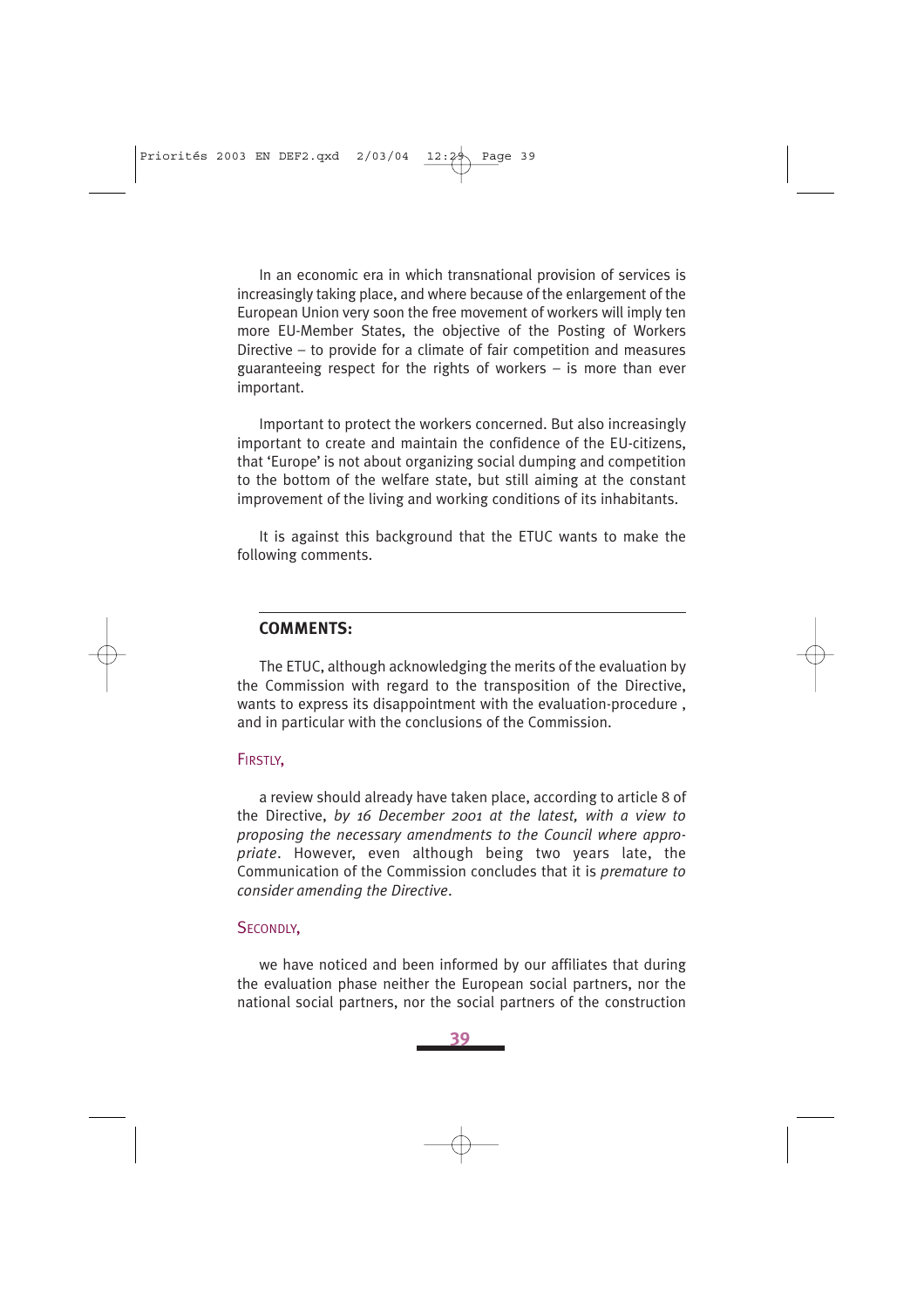industry who have a particular interest in this Directive, have been consulted. Therefore, we believe that the Commission is missing vital information with regard to the implementation and application of the Directive in practice. Information by our affiliates shows, that in several Member States as well as in certain sectors there are major problems and unclarities around the implementation of the directive in daily practice, which need a more thorough and in-depth assessment to be able to judge the need for amending the Directive. At this stage, the opinion of the Commission, that there are only some *practical difficulties*, which will disappear in the course of time, cannot be shared by the ETUC.

### THIRDLY,

the ETUC is very disappointed about the limited scope of the evaluation and the Communication document. The Communication only reports about the state of implementation, and sums up the different legislative manners in which the Directive has been implemented, thereby putting some, although important, legal questions.

However, as the ETUC already mentioned in her letter to the Commission of 18 October 2002, a real evaluation:

■ should envisage the application and not limit itself to the transposition of the Directive;

 $\blacksquare$  must present a summary of the strengths and weaknesses of the transposition and application, so as to be able to assess the need for taking additional measures;

■ must measure the effectiveness of the Directive in its main objective of combating and preventing social dumping;

■ and must furthermore assess the consistency of this Directive with the draft-directive on temporary agency work.

#### FOURTHLY,

The 'legal-only' content of the Communication, in which the relationship in Member States between the level of protection offered by legal provisions and/or by collective bargaining is not examined, is very unsatisfactory.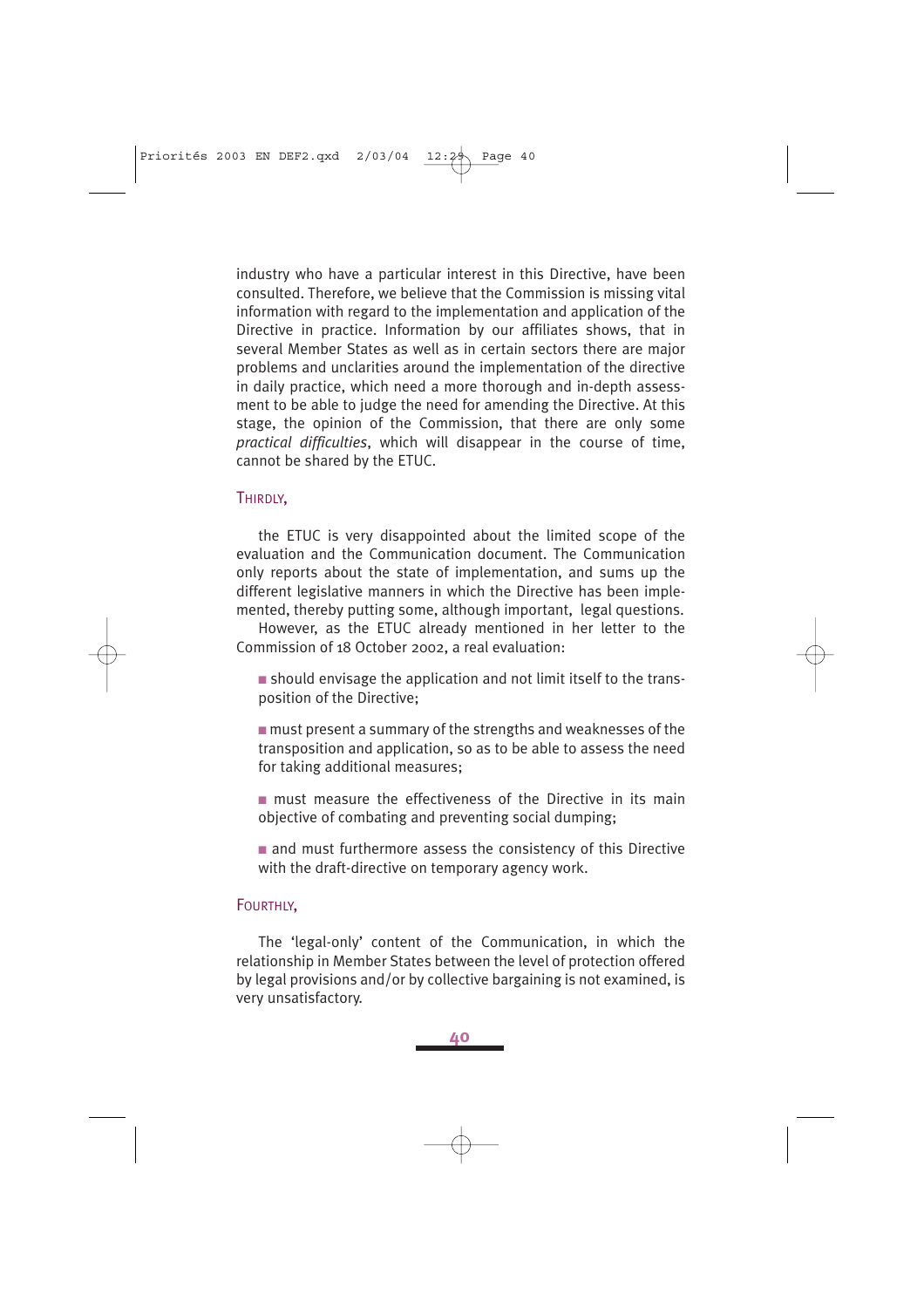The real impact and effectiveness of the Directive is very much dependent on the choices made by Member States – allowed for in article 3 of the Directive - for a limited or extensive implementation of the Directive with regard to including (universally applicable or other) collective agreements in the body of 'mandatory rules for minimum protection', and how and to what extent the provisions of collective agreements in practice are used for the protection of posted workers.

#### FIFTHLY,

The 'legal-only' approach of the Commission has brought about a report in which several important issues and developments are fully ignored, thereby preventing a full assessment of the merits and faults of the Directive.

This is for instance the case with regard to the issues of social security and taxation, which are not covered by the Directive, but nevertheless have great influence on potential distortion of competition. The existing rules on the coordination of social security, according to which premiums and taxes are paid in the country where the worker – who is temporarily posted abroad - normally performs his work, may already lead to competitive advantages on the basis of the differences in tax and social security systems only. However, in many cases these rules are also applied in cases where the posted worker in reality has no 'normal work' in the country of origin and is only hired for the purpose of being posted to a cross border job, en therefore should be treated as falling under the tax and social security system of the host country. After the enlargement, due for May 2004, the social premium and tax gap  $$ and thereby the stimulus for manipulation - will even further increase.

Also more in general the potential effects of the enlargement, migratory flows between the old and new Member States - especially in border regions -, and possible abuses of the free movement of persons and services by employers that make use of the existing wage-gap between Member States to underbid local and sectoral wage and labour protection rules, are not mentioned at all. This phenomenon is already taking place within the boundaries of the 'old' European Union. Furthermore, the Commission does not evaluate the significance of the Directive for the new Member States. The Communication only mentions that 'in some accessing countries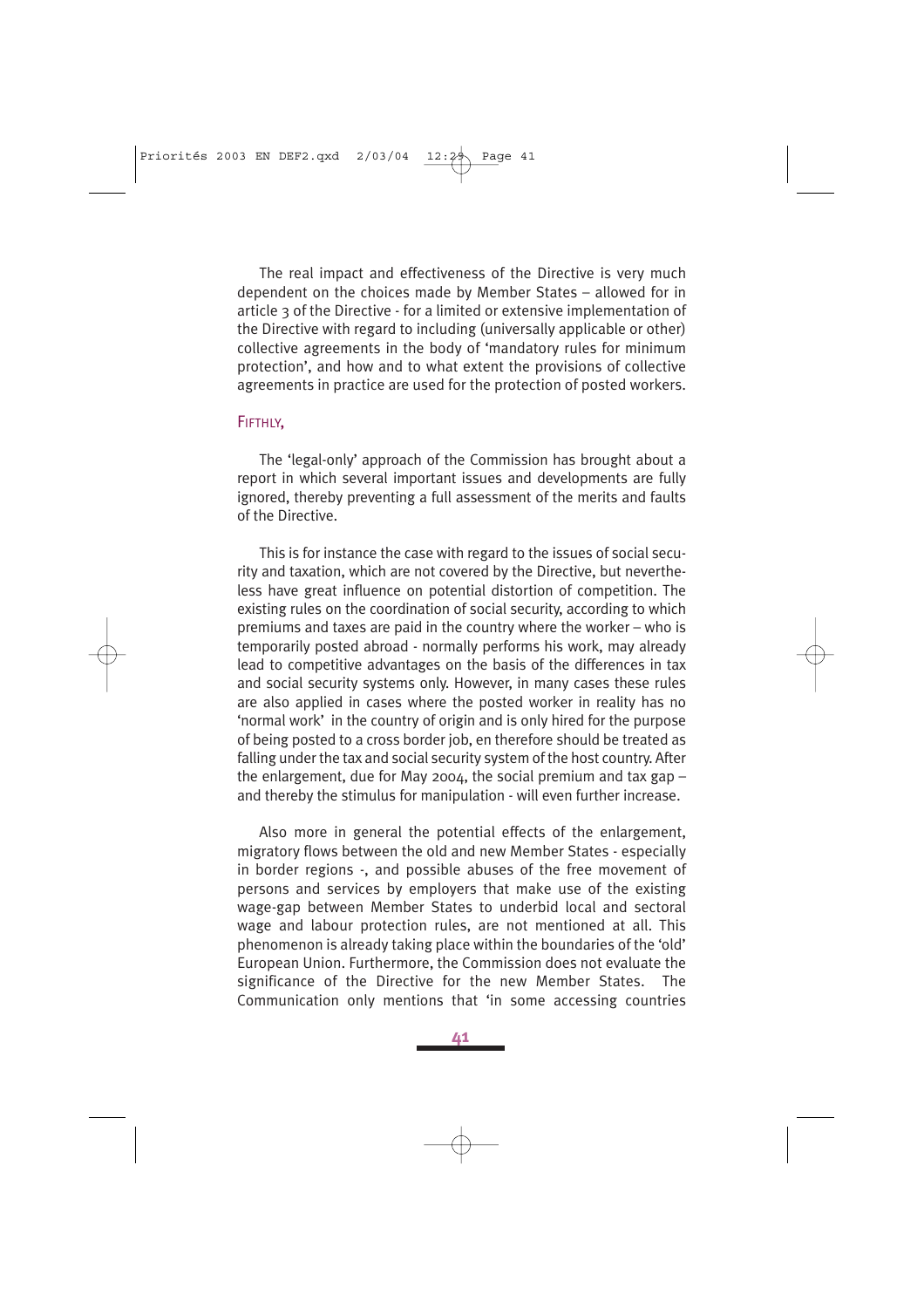transposition of the Directive is seemingly well under way, while in others a great deal of work remains to be done', while promising , that 'acceding countries will be invited to participate in the governments experts group, in order to get them swiftly involved…….'.

More attention should in the view of the ETUC be paid to the question if the 'acquis communautaire' of the Directive in its current form is helpful for the new Member States, and if they expect to encounter specific problems in relation to their legislation or industrial relations systems – for instance in case of cross border posting from outside the new borders of the EU -, and if so how these should be addressed.

### **POSITION OF THE ETUC**

Based on various contributions from its member organisations the ETUC wants to refer to the following points:

■ The European Federation of Building and Woodworkers in its recent evaluation states that the Commission misses vital information on the implementation and application of the Directive, and therefore proposes to conduct a more extensive and in-depth study.

■ Several member-organisations report that the Directive has in practice not prevented social dumping and abuse of cross border posting of workers. The complexity of the rules, and the many loopholes and possibilities to circumvent the provisions are of increasing concern to trade unions: for instance in France, where seasonal workers from various EU-countries or third countries are employed by UK-tour operators to work with employment contracts governed by UK-law, while underbidding French collectively agreed wages.

■ Several organisations have drawn attention to the specific problems in border regions, as well as to the need to develop monitoring instruments for workers with regard to mobility and make better use of the expertise of the EURES-network.

■ Other member organisations complain about the limited scope of the Directive, allowing their country to choose for a very restrictive implementation in which only minimum protection based on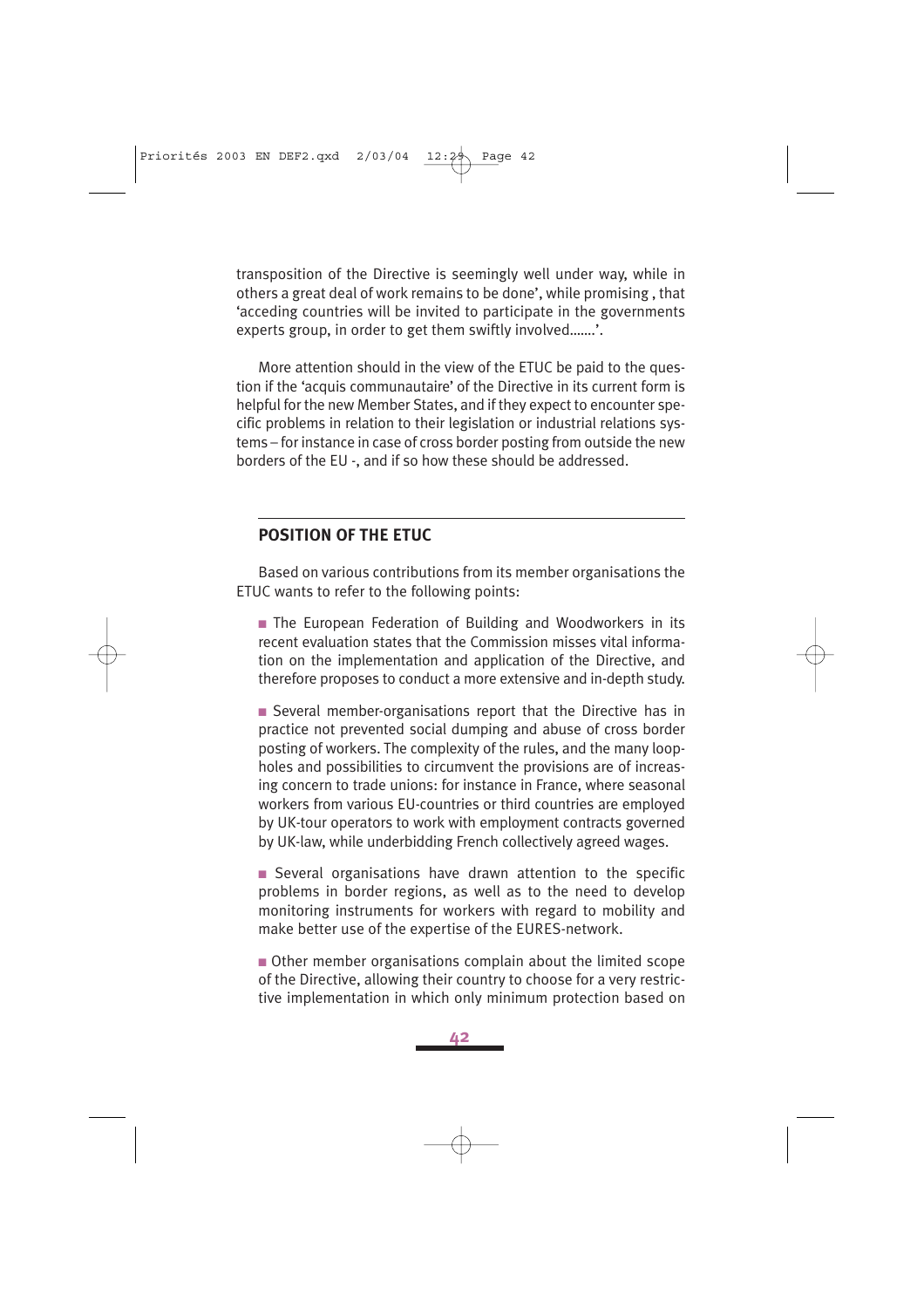legislation is applicable to posted workers, and where recent developments show that employers which reside in other EUmember states explicitly try to undermine collectively agreed minimum standards (TUC Union Amicus, UK).

■ Several member organisations more in general complain about the fact that the government in their country has not adequately implemented the Directive.

■ Other member organisations have recently taken steps towards their government, to express their concern with regard to the effects of the imminent enlargement and to ask for a review of the national legislation on posting of workers, to better address the potential dangers (in the Netherlands, where the Directive is restrictively implemented, the FNV has asked for a more extensive implementation of the Directive, especially on the basis of article 3 par. 10, regarding universally applicable collective agreements in other sectors than construction).

■ Others report that the main problems in their country result from a lack of monitoring and controlling the national legal and collective bargaining provisions, and want to give priority in this stage to tackle these practical problems. However, they foresee that these problems might increase because of the enlargement.

■ Several organisations report problems with regard to the definition of a 'posted worker', which is leading to unclarity about who is or is not covered, especially reporting about the abuses arising from the 'posting' of bogus self-employed workers.

The ETUC therefore cannot accept the general conclusion of the Commission that there are no major problems with regard to the implementation of the Directive, because there has not been a thorough and in-depth evaluation, as prescribed in article 8 of the Directive.

Such in-depth evaluation should also have taken due account of the experiences and views of the social partners at all relevant levels.

Also, the ETUC is of the opinion that the problems faced are serious, and in many countries of more than only a practical nature,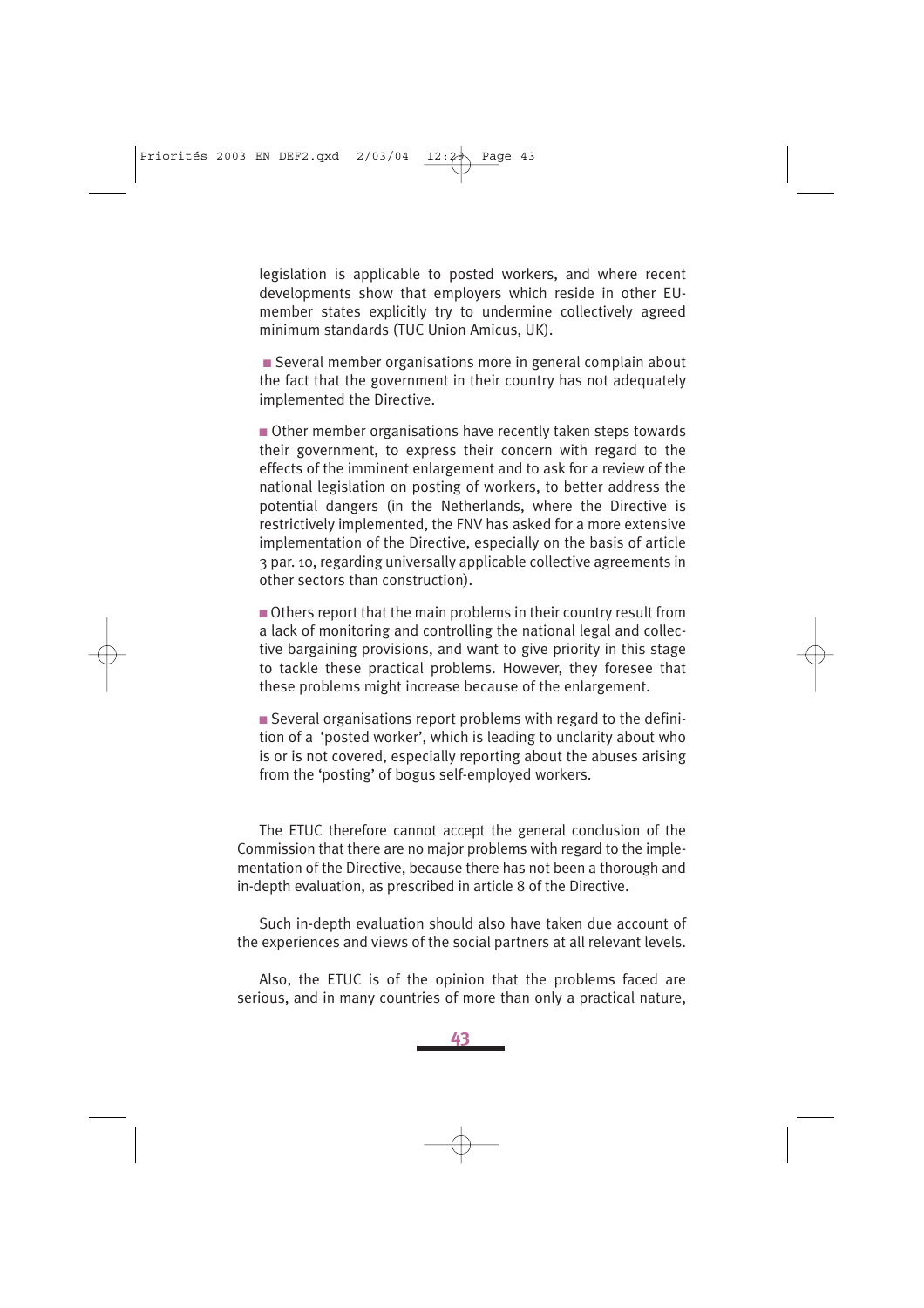and that they will not easily 'disappear in the course of time'. On the contrary, they will probably increase.

Finally, the ETUC does not share the view that it is premature to consider amending the Directive. However, to assess the need for revision, more information is needed. This also means that in this stage it is difficult to assess which problems are only problems of a practical nature regarding the implementation, which can or should be solved on the national level, and which problems arise from the structure and provisions of the Directive itself and should be redressed on the European level.

Therefore, the ETUC is of the opinion that the Communication of the Commission on the implementation of the Directive does not sufficiently allow to judge the need for revision of the Directive, and calls on the Commission:

■ to increase its efforts to monitor and to enforce compliance with the Directive;

■ to initiate a more extensive and in-depth assessment of the implementation and application of the Directive, taking on board relevant studies and experiences by the social partners;

■ this assessment should also look into good practice examples in various Member States - for instance with regard to tackling unfair competition and social dumping arising from subcontracting practices - by introducing joint and several liability or 'chain responsibility' for main contractors in case of a subcontracting chain;

 $\blacksquare$  to present, as soon as possible on the basis of this additional research, adequate proposals to simplify and improve the existing Directive as appropriate. These should aim at better and more effectively achieving the objectives of the Directive, i.e. to provide for a climate of fair competition (a level playing field) and respect for the rights of workers within EU-15 and EU-25, in which the free movement of persons and services can thrive;

■ to properly consult and cooperate with social partners at all relevant levels in the assessment, as well as in other activities regarding the implementation of the Directive such as the group of government experts.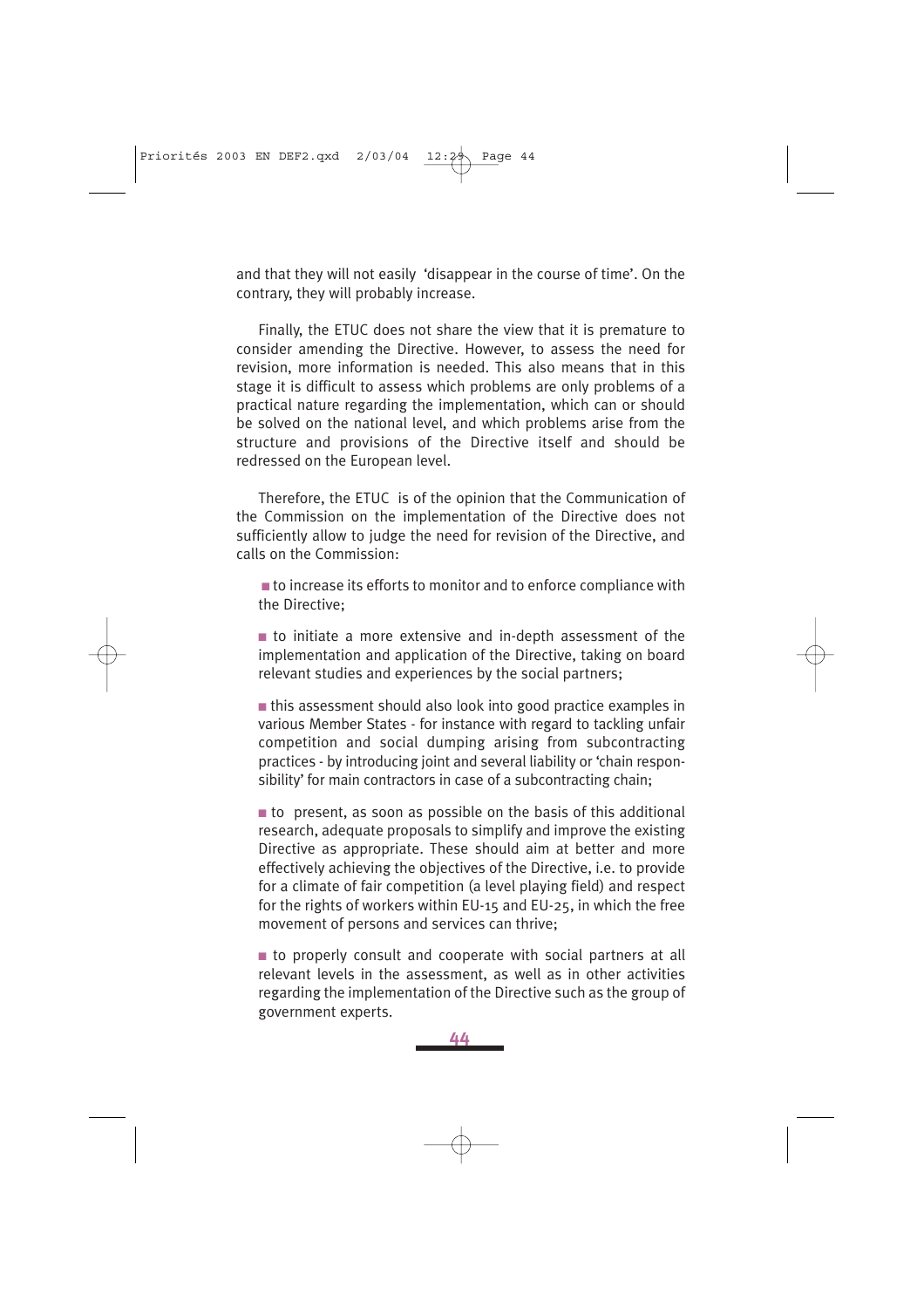### **GIVE THE RECOVERY OF O THE EUROPEAN ECONOMY A CHANCE! Relaunching the Lisbon Strategy** Executive Committee, 4-5/12/2003

### **A FOUR (!) YEAR SLUMP IN EUROPEAN GROWTH**

**1.** In the first half of 2003, the European economy ground to a halt, with three member countries even going into a recession. In the second half of the year, the expected recovery failed to materialise and was once again postponed. The result is another year of poor growth, making 2003 the third year in a row in which economic growth is disappointingly low, and far below the potential growth rate, the rate the European economy can achieve without igniting an acceleration of inflation. The three-year slump has created a degree of slack ––comparable to the situation after the sharp contraction of the European economy in the recession year of 1993.

**2.** Meanwhile, prospects for a convincing recovery remain muted. Households and workers are confronted with the overall dismantling of social benefits in several member states, increasing indirect taxes to consolidate the public budget as well as with the pressure for even greater wage moderation. This policy environment is weighing in on consumer confidence and may well result in an increasing household savings rate and not in the lower savings rate the Commission hopes for in its forecast.

**3.** Likewise, pinning one's hopes on the US and the revival of world growth to pull the European economy out of the slump, as happened on several occasions in the nineties, may not work this time. While US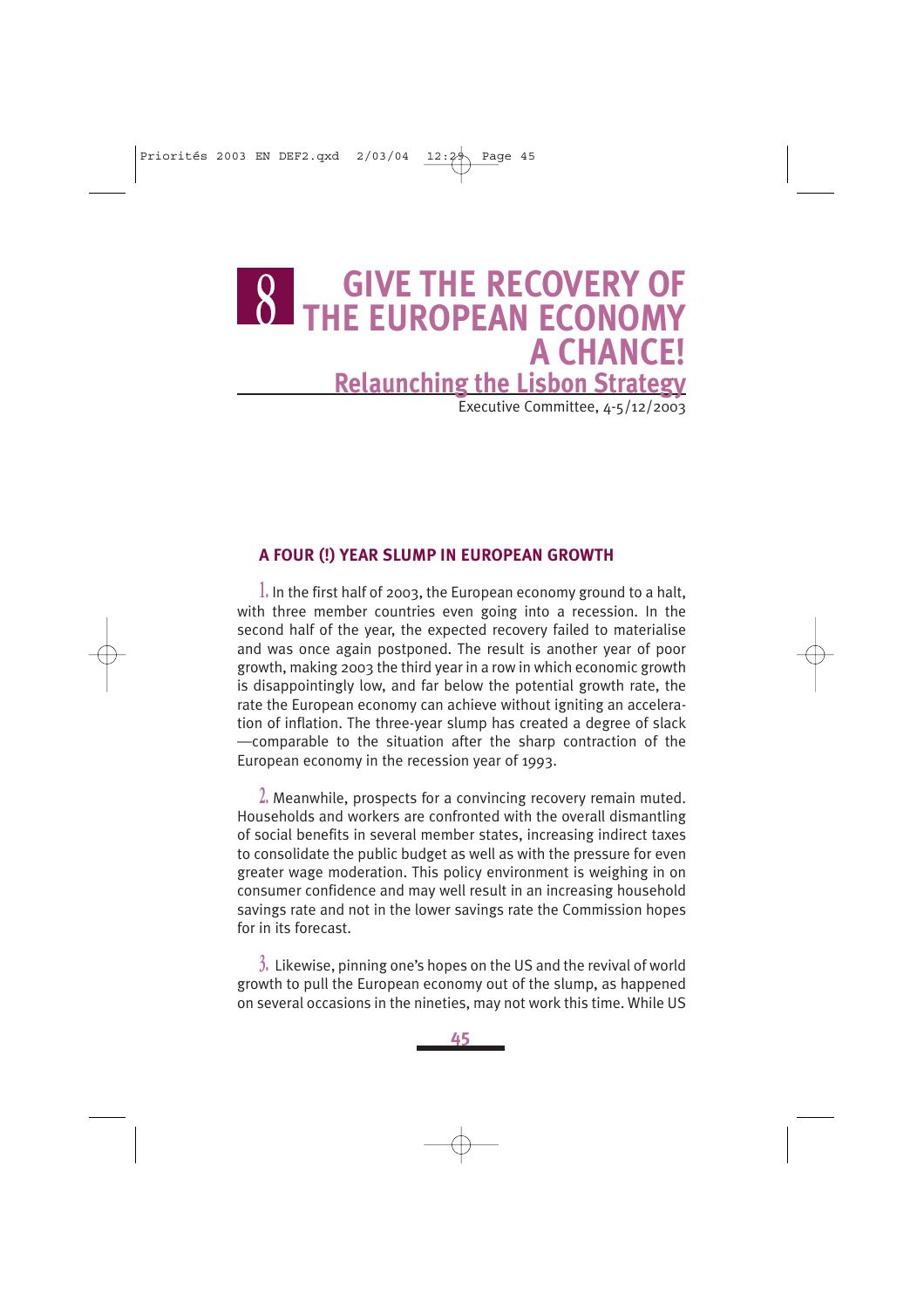growth is indeed accelerating, serious imbalances remain, raising questions about the sustainability of the recovery. The appreciation of the euro that took place from mid-2002 will continue to exert negative effects on exports in the coming period. And international financial markets may well prove unwilling to finance an even higher deficit of the US current account, thereby increasing the risk of a further and possibly abrupt adjustment of the euro/dollar exchange rate.

#### **STABILITY IS NECESSARY BUT IT IS NOT ENOUGH**

**4.** As a consequence of the 'laissez-faire/laissez passer' attitude that has come to dominate macro-economic policy over recent years, and which failed to shield the economy adequately from negative shocks, the European economy is now facing a disturbing paradox. With investor and consumer confidence at low levels, the private sector (on the level of the euro area) is now recording an enormous surplus in aggregate savings of 3,8% of GDP. In other words, an amount of 250 billion euro in savings is not taken up by the private sector and is not being used for investment that would support sustainable growth and increased job creation. Instead, it is the public sector that is taking up the excess savings of consumers and corporations in the form of a public deficit of 2,8%. The remaining part of the private sector surplus goes to the rest of the world as a surplus on the current account of 1% of GDP. In other words, instead of supporting jobs and investment in Europe, the European private sector is co-financing the recovery in the US. This reflects both the still sluggish investment activity and additional saving in the face of economic uncertainty. The figures highlight the role of active monetary policy in translating aggregate savings into investment. They also show that the fiscal deficit is currently not a policy problem but the inevitable result of economic policy in other areas.

#### **A FIRST STEP IN RELAUNCHING THE LISBON AGENDA: INVESTING IN EUROPEAN INFRASTRUCTURE AND NETWORKS ….**

The experiences of the last years clearly show that Europe needs to address structural but also cyclical problems. The European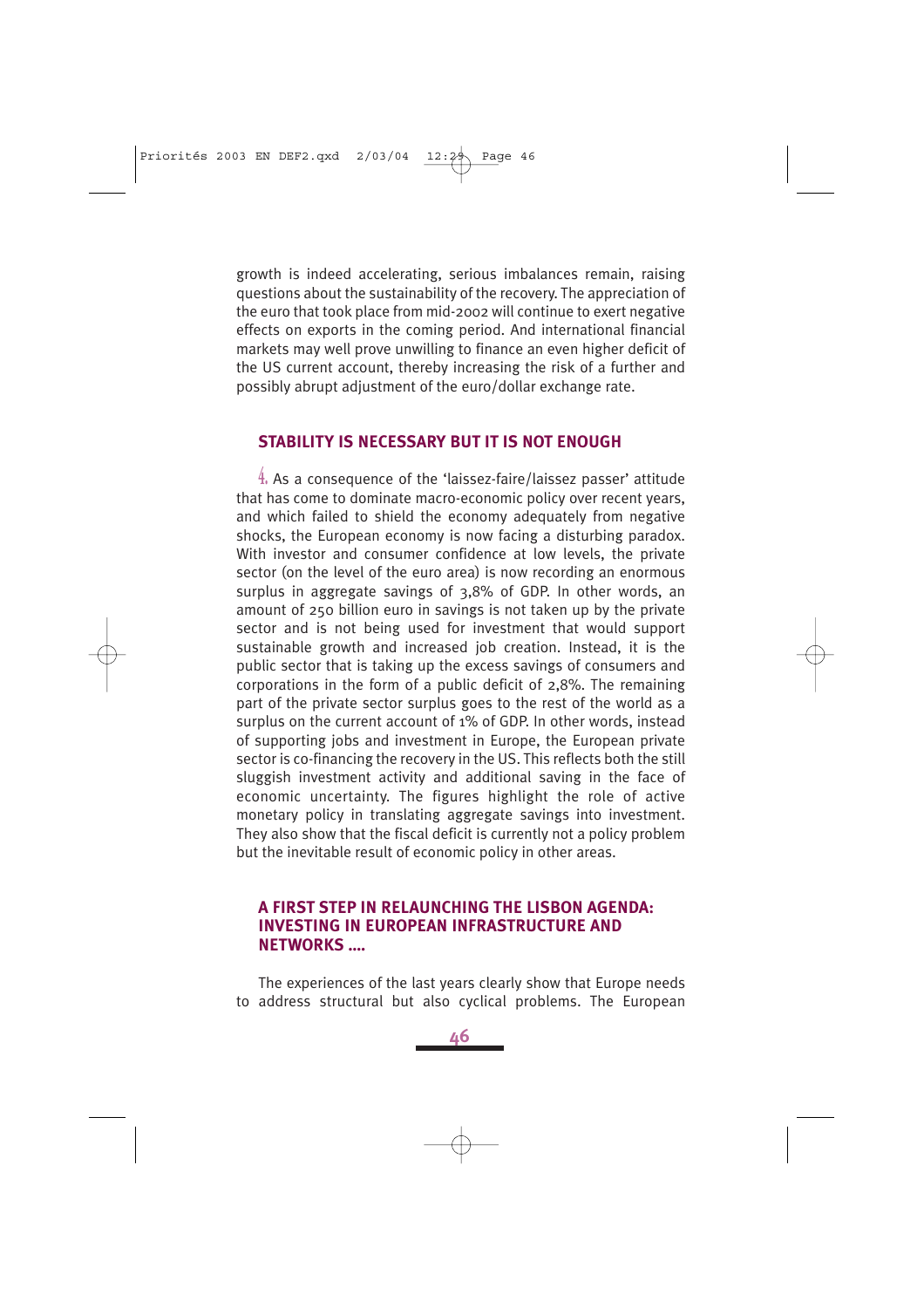economy needs initiatives to kick start the economy in the short run, so that the already existing growth potential can be used, as well as policies that sustain non-inflationary growth in the medium run.

**5.** As a first step in providing a two-handed policy approach, the ETUC welcomes and fully supports the recent growth initiative of the Commission on investing in European infrastructure and networks. This initiative signals to investors and consumers that European policy is still concerned with the objective of growth and not only with monetary stability. As such, the initiative has the potential of boosting confidence in the short run. At the same time, the Commission's proposal will also raise Europe's medium-run growth potential by investing in both traditional and modern infrastructure projects as well as by bringing the target of 3% of GDP investment in research and development closer. A further positive point is that the dimension of sustainable development is now being included.

**6.** Another improvement to be made concerns the issue of financing. The Commission's plans to involve the private sector in the financing of the initiative raises questions as to whether the European Investment Bank is the right vehicle and whether private financing itself will be sufficiently forthcoming. Another and more promising way to unlock adequate financing is the European official budget itself. Although the European budget is relatively limited, the ETUC stresses that major financing for European investments can and should be found by shifting the present European expenditures away from agricultural subsidies, which make up the lion's share of total expenditure on the European level.

**7.** The ETUC calls upon the European Commission and Council to improve this initiative further by:

■ Investing in human capital by supporting collective agreements on training for workers. If the innovation economy is to succeed, lifelong learning and re-training of workers is essential.

■ Investing in personal services ('les services de proximité') by improving its overall framework conditions. The development of the services sector in Europe is key both towards higher employment rates as to improving social cohesion with an ageing population.

■ Investing in social renovation of main city centres.

**47**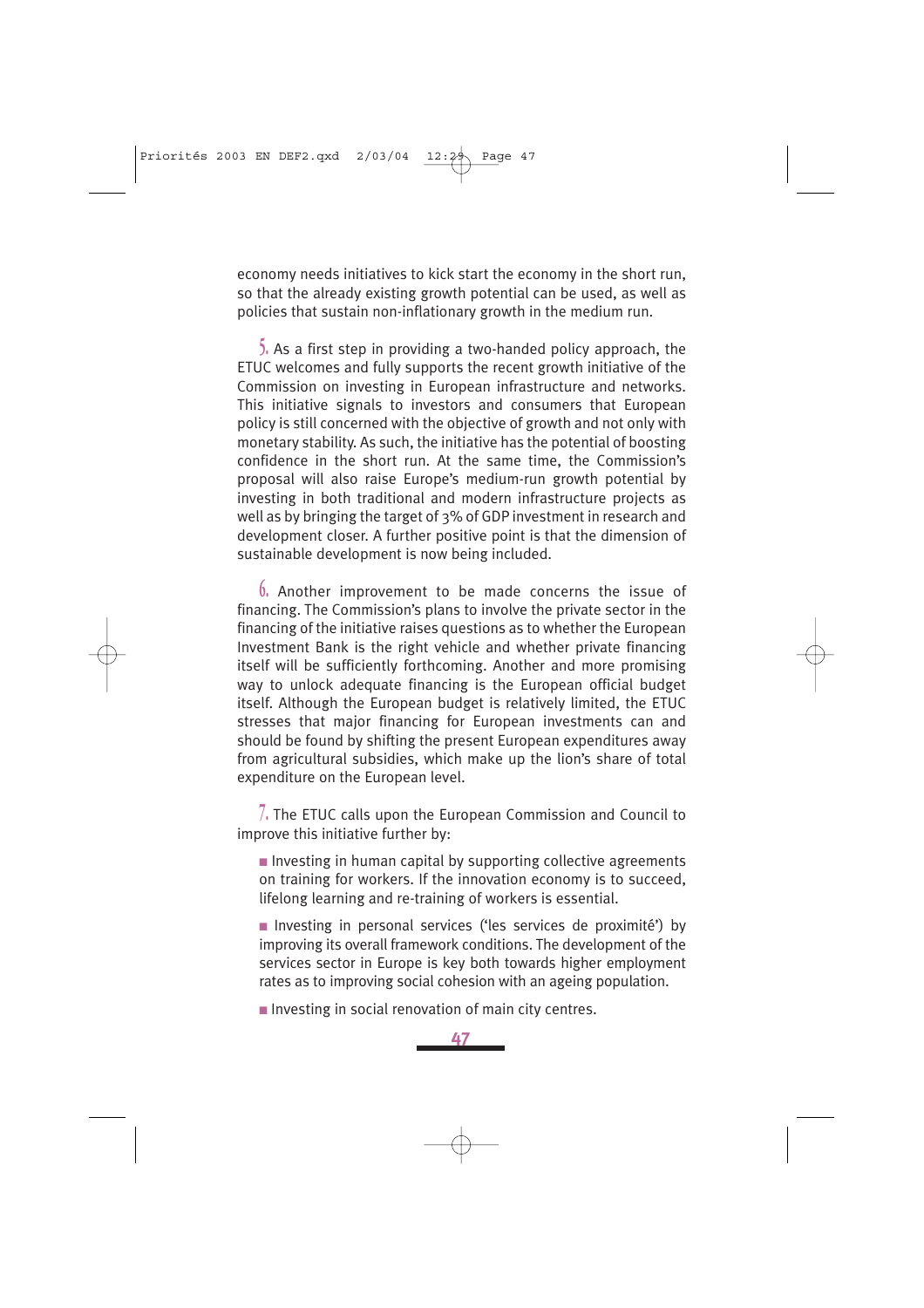### **… THAT NEED TO BE STRENGTHENED BY A SENSIBLE READING OF THE STABILITY AND GROWTH PACT …**

**8.** Considering the time lags that are involved with these European investment projects and the fact that the annual impact on the European economy is limited to 3%, there is a need to go further. At this moment however, the way the Stability and Growth Pact (SGP) is now constructed is keeping the hands of governments effectively tied.

**9.** The ETUC does recognise the need for coordination of fiscal policies in EMU. And it is equally convinced that the SGP should remain the instrument for such coordination. But we strongly object to a rigid reading that transforms the Pact into an instability and antigrowth pact by:

 $\blacksquare$  forcing governments to tighten fiscal policies when the economy is doing poorly and when aggregate savings already abound and go unused.

■ driving those countries that contribute the most to overall low inflation in the euro area further into disinflation and eventual deflation.

■ preventing countries from making Europe the most innovative economy by restricting their ability to increase public investment.

**10.** Therefore, the ETUC stresses the need for following clarifications to the SGP:

■ Excessively low inflation has to be defined as an exceptional circumstance for

which the excessive deficit procedure does not apply. This would help to avoid countries that are already on the brink of deflation from getting caught in a deflation trap.

■ Countries that have low or sustainable debt should be allowed to apply the 'golden rule'. Provided these countries specify a public debt plan that projects the evolution of the debt ratio over time, these countries should be given the possibility of running deficits that finance (increased) public investment.

**48**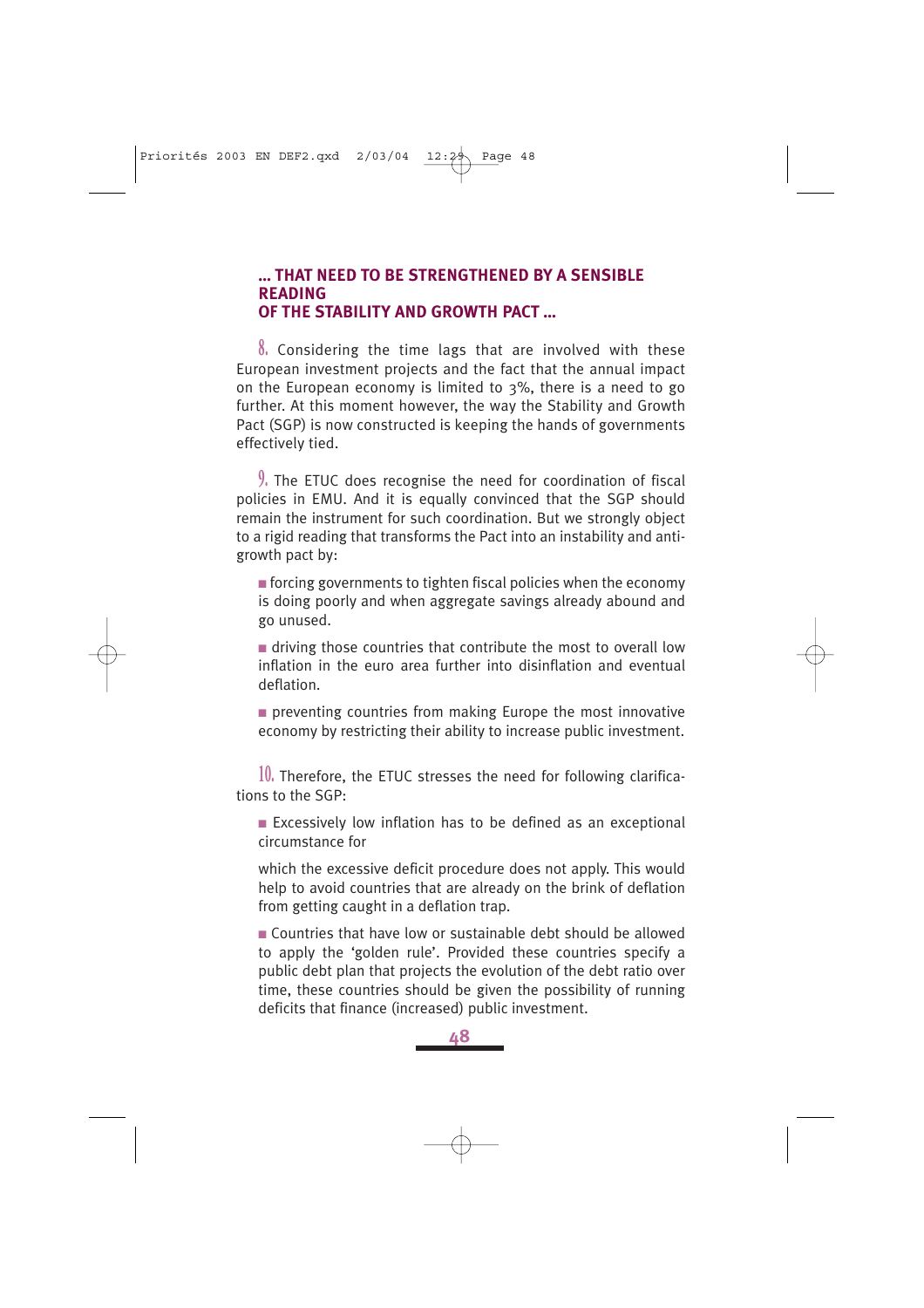■ Europe needs anti-cyclical, not pro-cyclical policies. Therefore, fiscal policy strategies should make more use of the 'structural' deficit (the deficit that is corrected for the influence of the business cycle) as the policy objective and not of the deficit as such. This is of particular importance concerning the 3% limit in the excessive deficit procedure.

■ Finally, the focus of the SGP should shift to prevention. The SGP should mainly 'bite', i.e. enforce discipline and provide for sanctions, when countries neglect to bring deficits forcefully down during an economic upturn.

**10.Bis.** Combing the Commission's growth initiative with the clarification of the SGP opens the way to support the recovery by enabling public investments to be increased by 1% of European GDP.

### **…AS WELL AS BY CONTINUING SUPPORT FROM THE SIDE OF MONETARY POLICY ITSELF**

**11.** Monetary policy needs to support the recovery. The ECB should not repeat the mistake of increasing interest rates at the first optimistic forecast of a recovery. Having failed to reduce interest rates sufficiently quickly in the recent downturn, which contributed to an appreciation of the euro despite the weakness of the economy, the ECB should now support fully the process of recovery. In particular, the ECB should now watch developments on the appreciation of the euro on exchange markets closely and stand ready to intervene in a timely and adequately way. The ETUC welcomes the downgrading of the so-called monetary pillar of the ECB's strategy in the spring of this year but is worried that the ECB is now pointing to the presumed 'overhang' of liquidity. In doing so, the ECB seems to be preparing the markets for another round of interest rate hikes. It would be the end of the recovery if the ECB were to play 'followmy-leader' and raise rates to match the hikes in countries whose economies are growing much faster and where unemployment is substantially lower.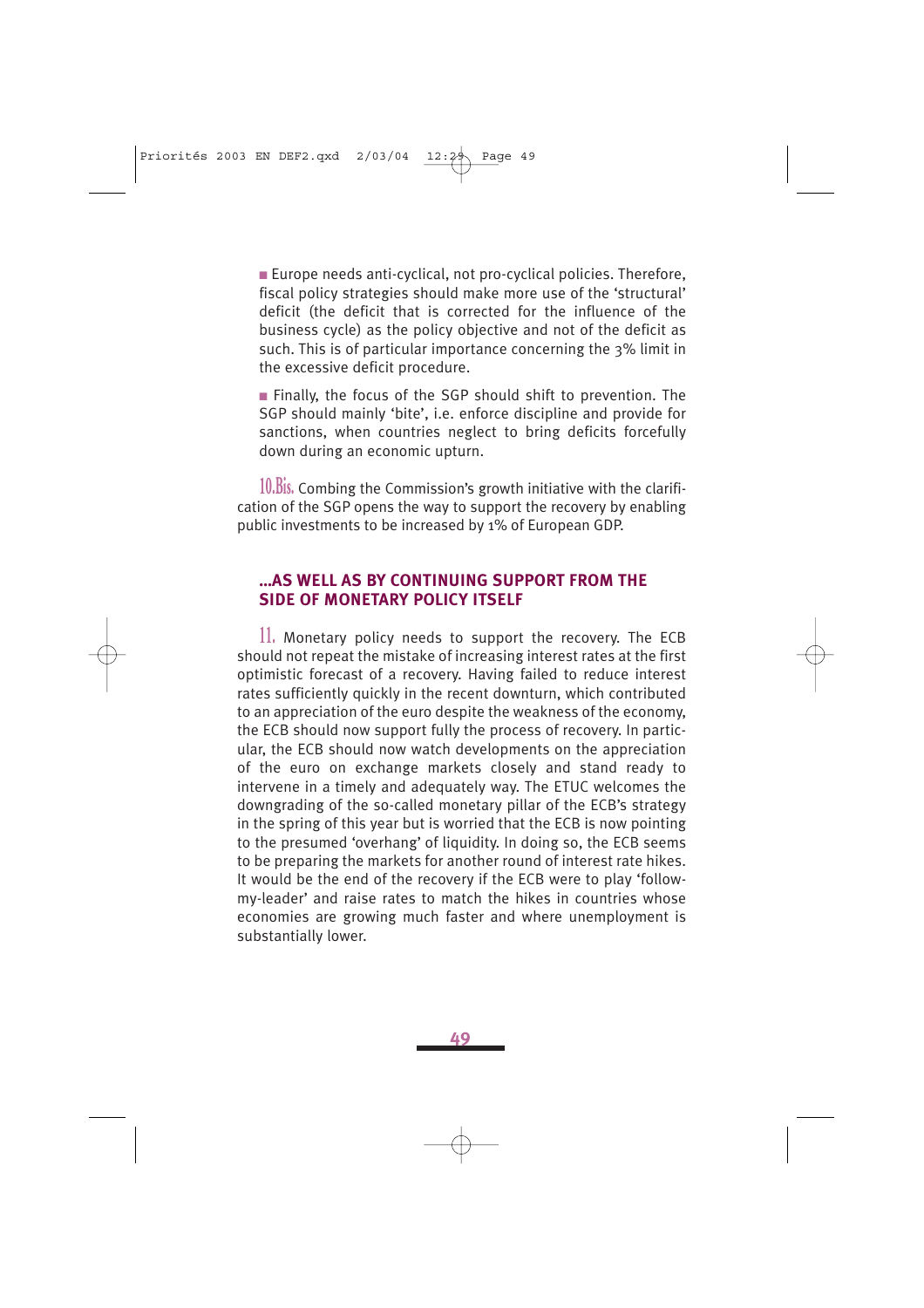### **WAGE FORMATION HAS BEEN AND STILL IS A PART OF THE SOLUTION**

**12.** The ETUC rejects the criticism that wage increases and collective bargaining are responsible for 'high' and persistent inflation in Europe and thereby cause a 'stability' conflict with the central bank that explains the present slowdown. With an average and stable rate of increase of about 2.5% over 2000/2003,collective bargaining has indeed taken up its responsibility. The inflationary pressures coming from the oil shock and the euro appreciation have effectively been contained. What did happen is that the ECB has triggered a 'growth' conflict. Instead of appreciating the efforts of workers, imaginary inflation dangers were addressed by keeping demand, growth and productivity low.

**13.** The ETUC believes that there is a need to strengthen the European coordination of collective bargaining as well as to act in each country in order to obtain real increases that are in line with productivity developments in a context of price stability. Also, the interaction with other policy actors such as central banks and governments needs to be improved urgently in order to obtain a positive response from other policy actors and, consequently, a growth and employment-friendly policy mix. At the same time, the ETUC stresses that the contribution of wage formation to growth also means ensuring that workers and households have the purchasing power that is necessary to keep the economy going. Wage formation has indeed the double function of helping to underpin price stability while at the same time providing growing demand to the economy.

### **THE EUROPEAN SOCIAL MODEL: TAKING THE HIGH ROAD TO INNOVATION AND PRODUCTIVITY**

**14.** High and sustainable growth implies policies that improve the growth potential. But in reaching the Lisbon objectives of high growth, the 'high' and not the 'low' road has to be taken. All workers and not just a minority of workers have to take part in and support the innovative and competitive economy. The ETUC rejects the calls for systematic and unfettered deregulation of markets and in particular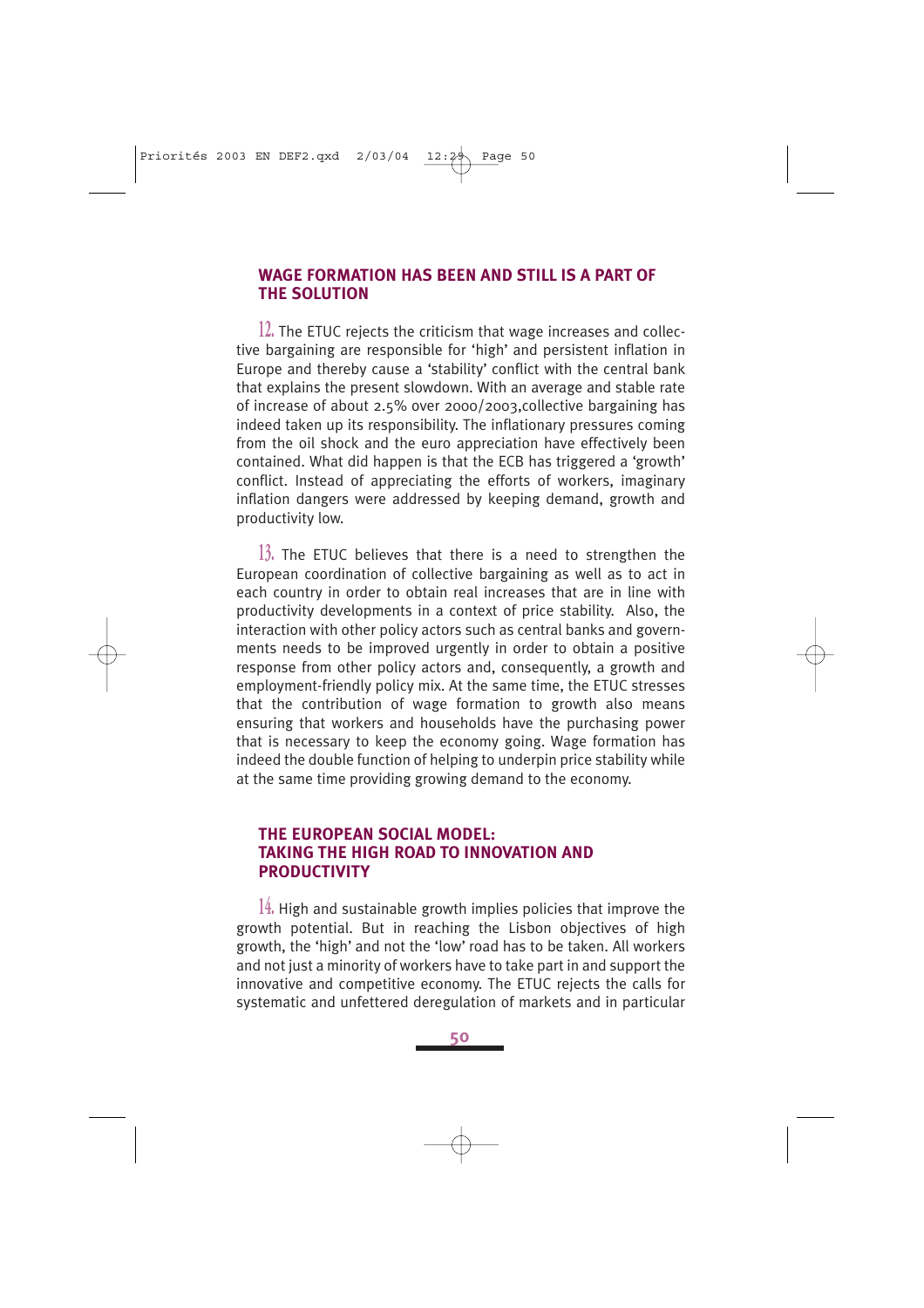the labour market. The ETUC does not believe that a return to the 'free labour markets' of the nineteenth century is the way to move the European economy into the twenty-first century. Left to itself, 'the market', with its numerous imperfections, will not boost productivity or innovation. Nor will the outcomes be acceptable in social terms.

**15.** Instead, the ETUC calls upon policy makers and employers in Europe to use the instruments of social dialogue and collective negotiations in order to accelerate the process of innovation and productivity increases in the European economy, resulting in high sustainable growth and the creation of productive, good-quality jobs. The most successful European economies clearly show the positive role played by strong labour market and social institutions, and social dialogue with an inclusive and constructive labour movement. The ETUC reaffirms its support for the European Employment Strategy as a means of reforming, with the close involvement of trade unions, European labour markets to promote the objectives of 'more and better jobs' and an effective and sustainable welfare state.

**16.** The ETUC agrees that competitiveness is indeed necessary in a globalising world and important to strengthen the European social model. However in defending and improving competitiveness, the high road building upon "high productivity, high quality of goods and services and high wages" has to be taken, and not the low road. In this context serious arguments and facts have to be addressed:

- The World Economic Forum, in their latest report, ranks EU countries in the major league of the most competitive economies!
- $\blacksquare$  High export figures confirm the quality, productivity and competitiveness of the European Industrial base!
- Despite its high level of social protection, the euro area runs a surplus on its current account of 1% of GDP while the US is running a massive deficit!

**17.** The ETUC stresses again the need for the strengthening of an innovative European industrial policy. Industrial policies have an important role to play in achieving the goals of the Lisbon Strategy. Under circumstances of weak growth in Europe, the goal of a return to full employment and the goal to strengthen the European Social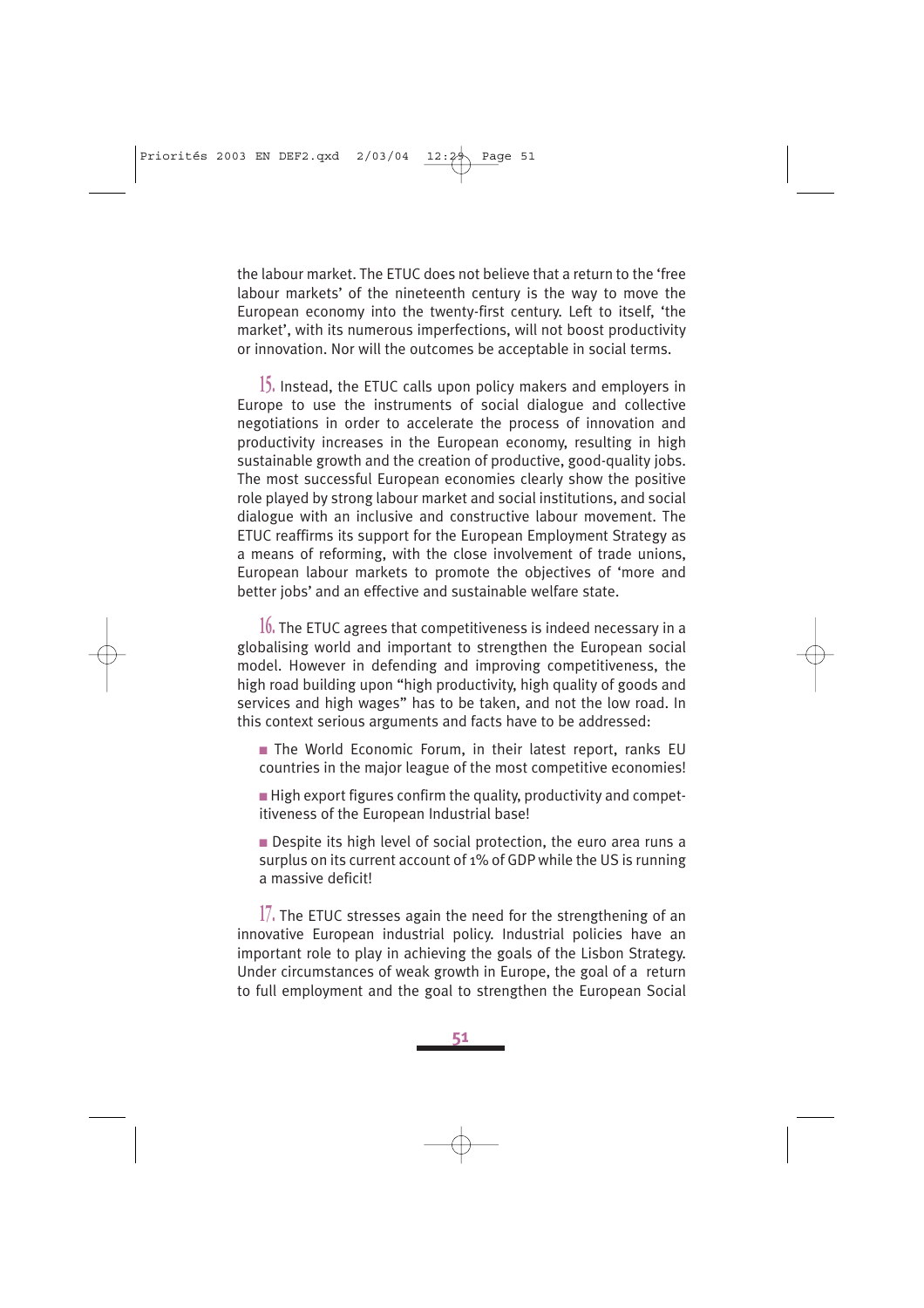model can be achieved only on the basis of a wide-ranging policy mix, in particular, it needs to coordinate macro-economic and structural policy frameworks and to encompass industrial policy.

#### **CONCLUSION: EUROPE IS MASTER OF ITS OWN DESTINY AND SHOULD START ACTING ACCORDINGLY**

**18.** Over the last decade, Europe has built the institutions to make it master of its own destiny in the face of an increasingly globalised economy. The internal market created an economy without frontiers. And the single European currency eliminated the constant threat of exchange rate speculation that set European countries against each other. Europe is now an economy where domestic demand, not extra-European exports, is the main pillar. This opens up the possibility of a two-handed economic policy approach where supply and demand policies are implemented. Instead of chasing the inflationary ghost of the past and relying on what might or might not happen in the rest of the world economy, European policy makers should take up the challenge of a homemade recovery of the European economy.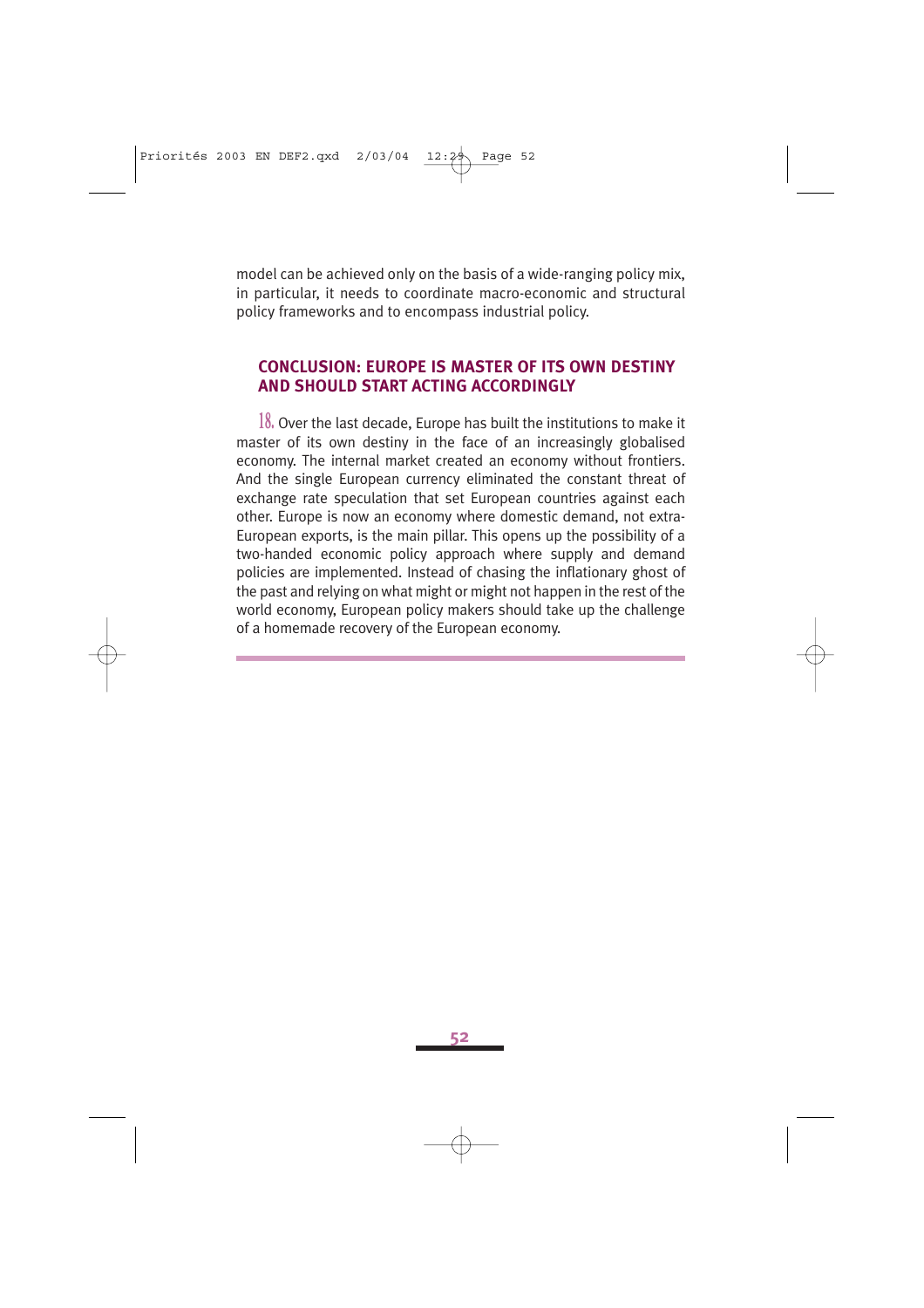# **FUTURE OF THE UNION**

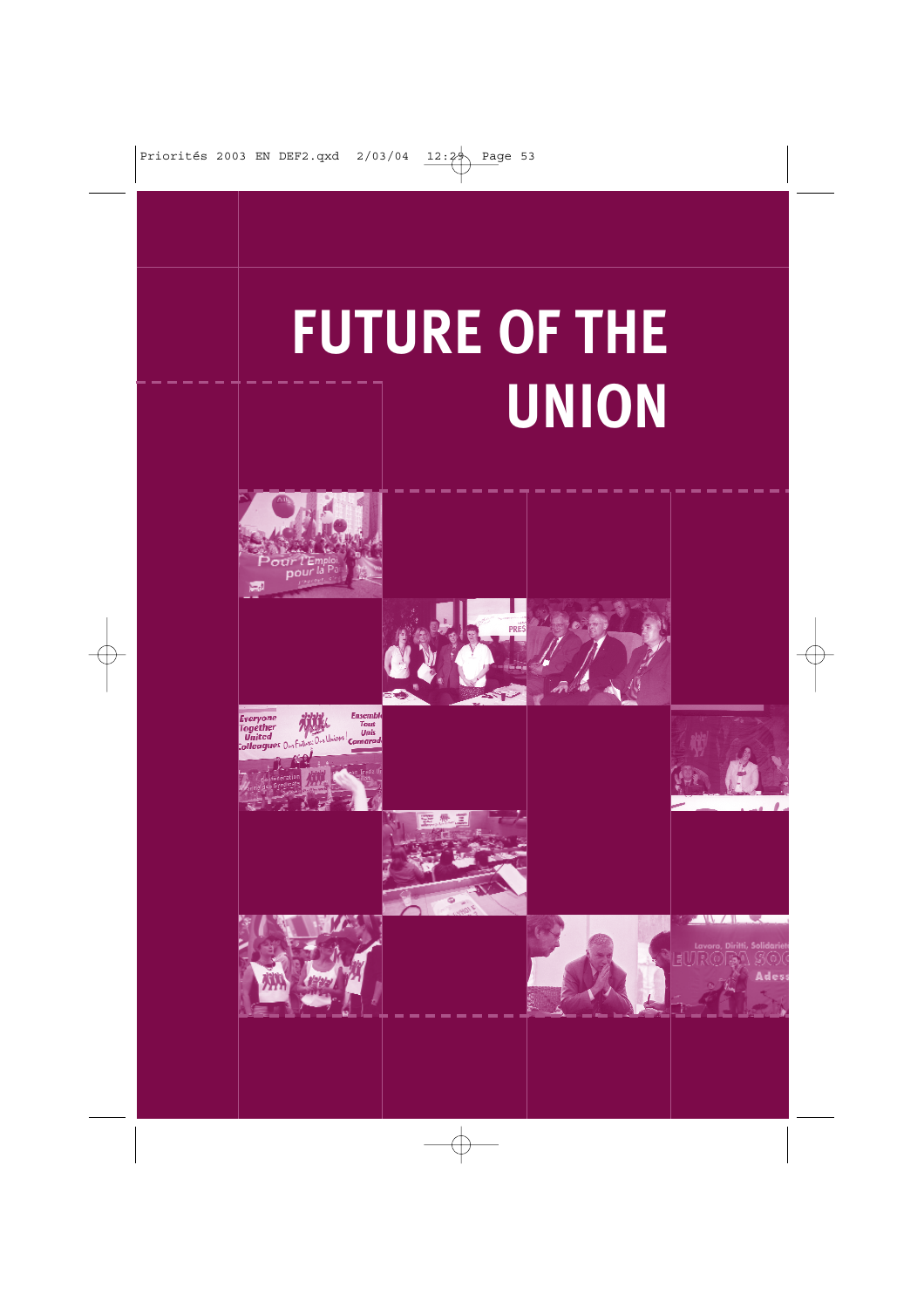## **ETUC VIEW<br>VIS THE IGC** Executive Committee . 16-17/10/2003

Europe is at a crossroads. The Constitutional Treaty, the result of the European Convention, has been transmitted to the Italian Presidency. Former ETUC General Secretary, Emilio Gabaglio, worked very actively in the Convention in his capacity as an observer and reported on the outcome at the last Steering Committee meeting. His preliminary assessment was circulated to all ETUC member organisations towards the end of July.

**1.** Since the end of the Convention, the discussion on the future of Europe has been focussing on the question of whether or not the IGC should modify the Convention text . Some are calling for the text to remain as it is, whilst others are demanding renewed debate and the introduction of amendments.

**2.** ETUC recognises that Part I and Part II of the Constitutional Treaty are indeed the result of a political compromise in a given political, social and economic situation, reflecting a balance of power which has not changed since the end of the Convention. These issues were discussed in depth at the Convention and constitute a fragile equilibrium and if such a Pandora's box is reopened at the IGC, it will be impossible to close again. The basic work of the Convention should not be jeopardized and the employment and social achievements are, in any case maintained.

**3.** However the discussions on Part III, concerned with EU policy, were subjected to time constraints and limited by the mandate, following the refusal of the Thessaloniki European Council in June 2003 to extend the deadline by several weeks and because the Council restricted any modifications to "some purely technical work". Therefore the Convention neither had the time, nor the mandate to work on Part III. This is why ETUC is asking the IGC to ensure consis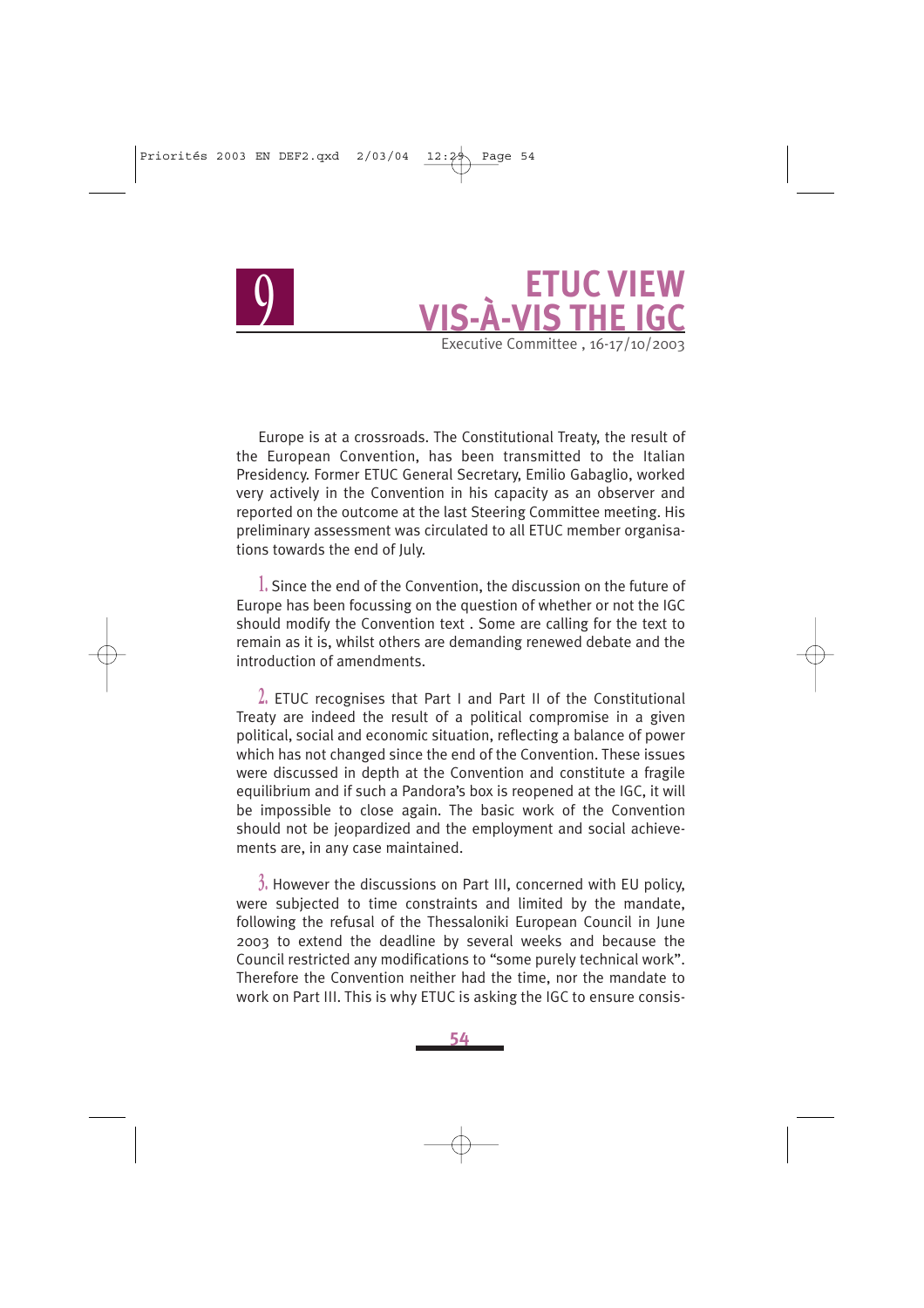tency between Part III and Part I and to make sure that the text better reflects the role of the social partners as recognised by Article I-47. This unfinished business requires further work to be done on details of Part III.

**4.** The challenges that Europe faces (economic recession, high unemployment, etc.) necessitate the delivery of effective instruments for improving the coordination of economic and employment policy. Therefore the Commission's role must be strengthened. As regards economic governance, the IGC should take further steps, especially with regard to the coordination of economic policy in the Euro zone.

**5.** EU decision-making must become more efficient. In an EU of 25 Member States it will prove almost impossible to reach unanimous decisions. This is particularly pertinent in certain areas of taxation and social policy, which are crucial to building a stronger social Europe. It is impossible to build a stronger EU on a weaker social pillar. Therefore ETUC is calling upon the IGC to extend qualified majority voting in these areas. And ETUC stresses the need to pay particular attention to gender equality in the Constitution.

**6.** ETUC is demanding that the language of Part III be made to correspond with Part I: The concept of full employment has to be introduced in the employment chapter (Articles 97, 98, 99, 100), and the concept of the social market economy needs to be incorporated in Articles 69, 70, 77. Consideration should also be given to awarding the social partners access to the European Court of Justice (Article 270, 274) and to wording the social partners' agreements more precisely (Article 106).

**7.** ETUC affiliates should put pressure on their governments to make Part III tally with Part I, especially as regards new tools for economic governance, qualified majority voting on social and fiscal policies, and the adaptation of Part III to the innovations introduced in Part I (for instance Part III is not in line with the provisions of Article I-14 on the coordination of economic and employment policies).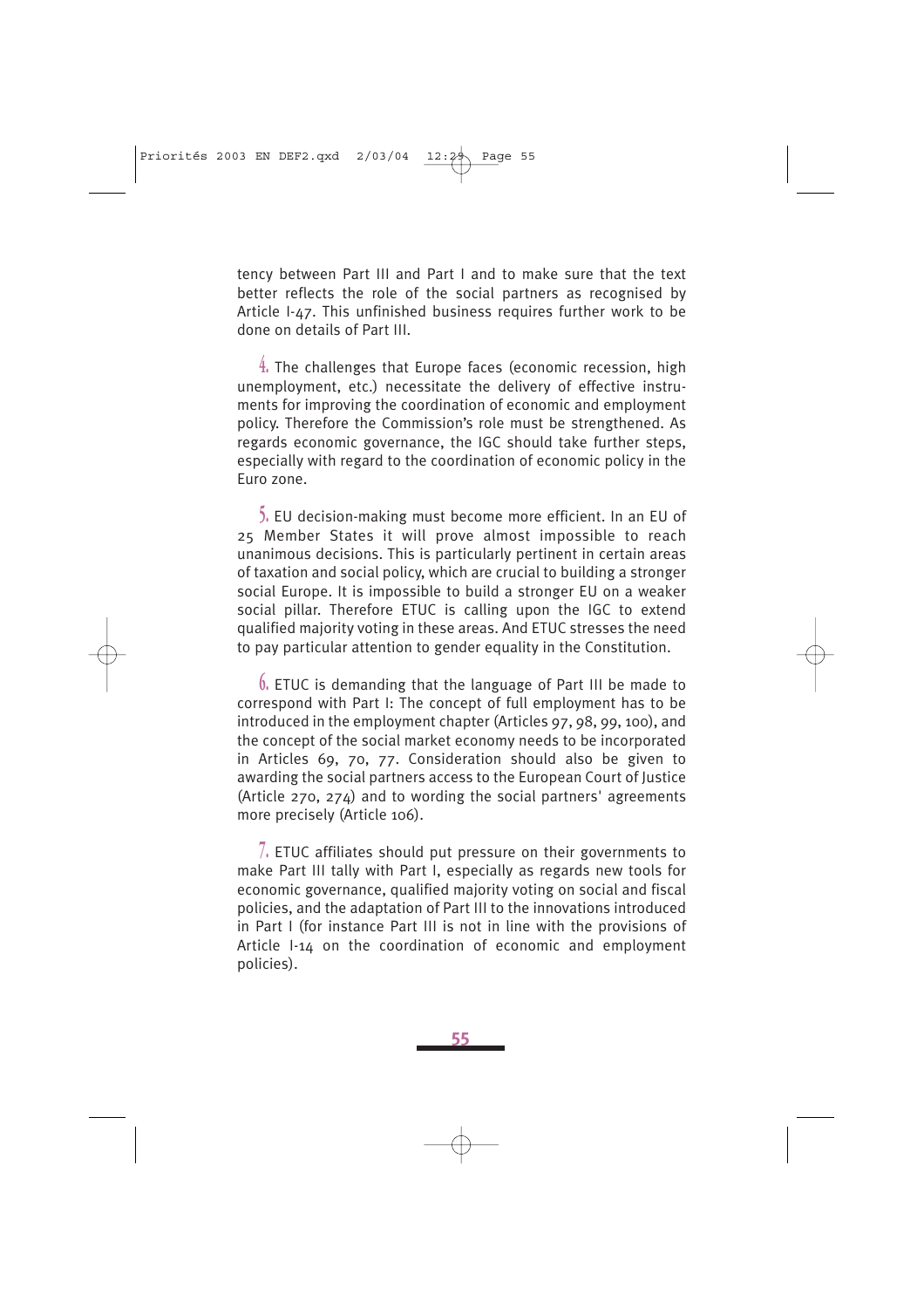**8.** As the ETUC has made absolutely clear to the Italian Presidency, trade union support will be heavily influenced by the consequential amendments made on Part III.

**9.** Finally ETUC strongly underlines the need for the IGC to work in an open, transparent manner so that the public is fully informed of its deliberations.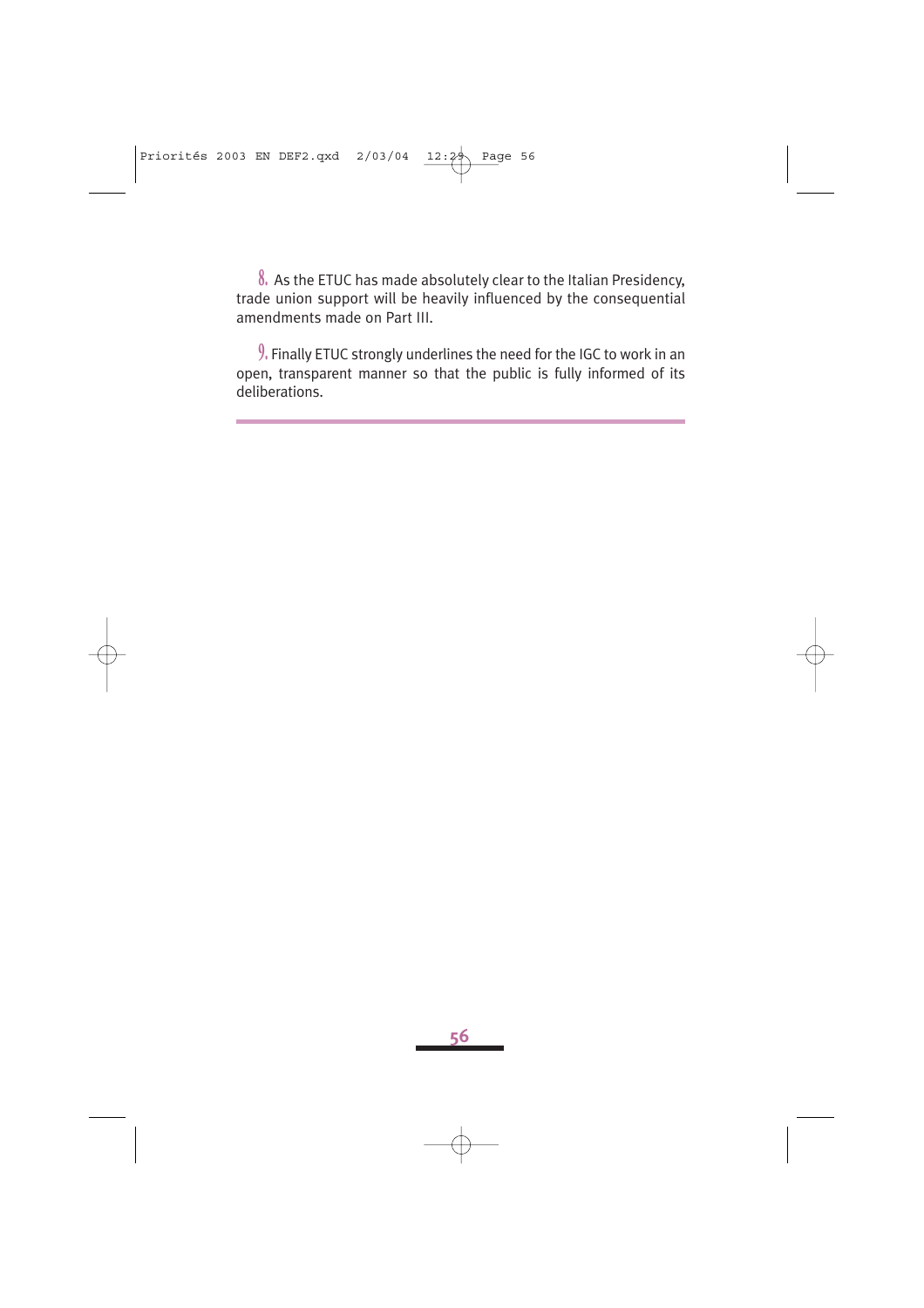## **EUROPE AND THE WORLD**

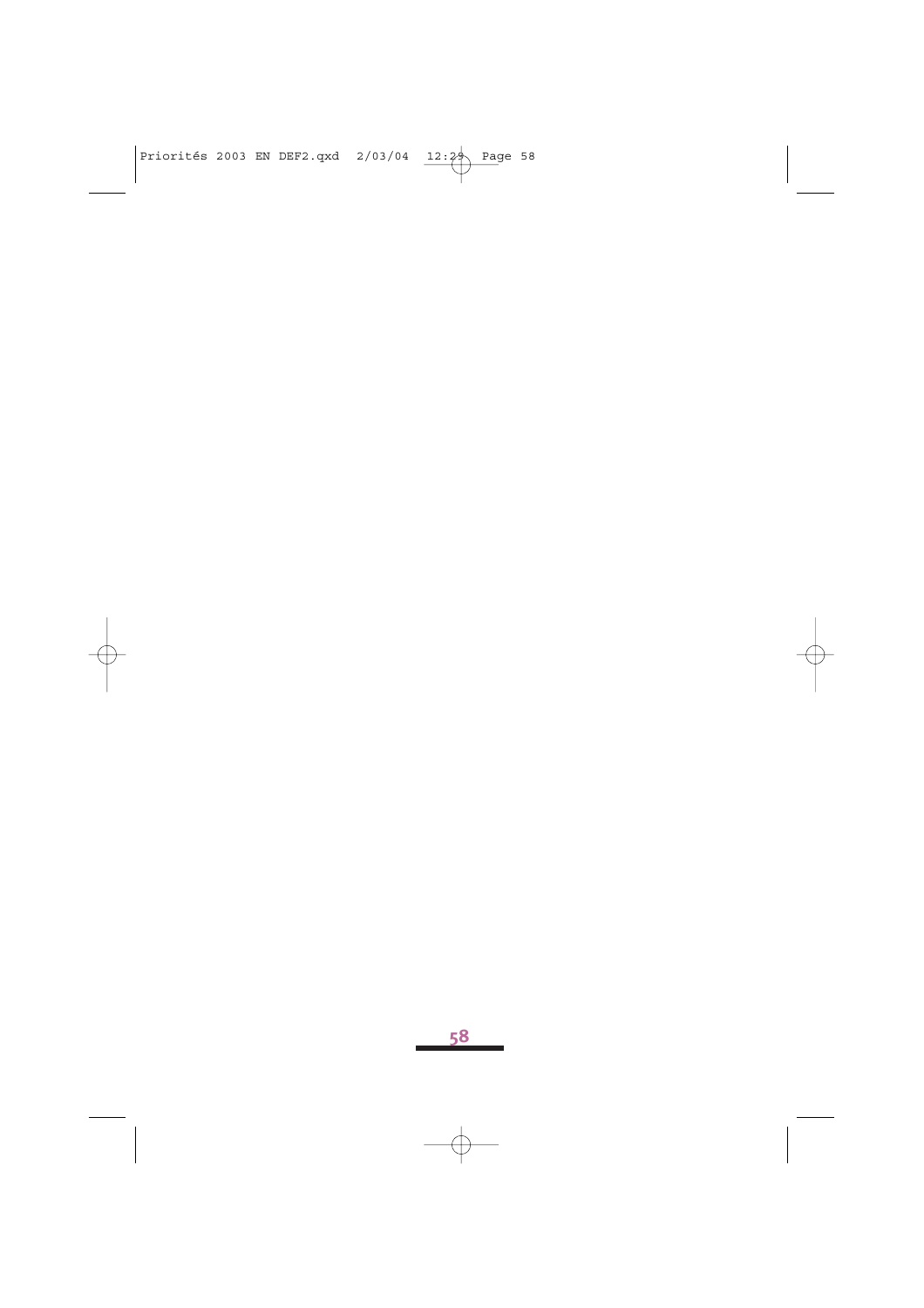

### **DEMOCRATIZING GLOBALIZATION A WORLD WITH PEACE, JOBS, RIGHTS AND SOCIAL JUSTICE**

Trade Union<sup>1</sup> Statement to the World Social Forum (Porto Alegre) and the World Economic Forum (Davos), January 2003

One year after the last meetings in Porto Alegre and Davos/New York the world has fallen still further away from achieving the objectives of decent work for all and the goals of the UN's Millennium Declaration, agreed to by all nations as basic objectives for a better world.

On present policies there is no prospect of eliminating poverty, launching sustainable development processes, creating more and better jobs, or improving the lives of working women and men. And deepening social injustice is fuelling intolerance, extremism, xenophobia, tensions and conflicts around the world. To the dangers of financial and economic instability is added the spectre of war.

The international trade union movement calls on all governments to make every effort to achieve, within the United Nations framework, a peaceful solution to the Iraq crisis, to avoid a devastating armed conflict. At the same time, Iraq must comply fully with all the relevant UN resolutions, particularly regarding arms of mass destruction.

<sup>&</sup>lt;sup>1</sup> This statement has been endorsed by the GLOBAL UNIONS GROUP - including the International Confederation of Free Trade Unions (ICFTU), the Global Union Federations (GUFs) and the Trade Union Advisory Committee (TUAC) to the OECD); the WORLD CONFEDERATION OF LABOUR (WCL); and the EUROPEAN TRADE UNION CONFEDERATION (ETUC). The Global Union Federations comprise UNI, IFBWW, IUF, IMF, PSI, EI, ITGLWF, IFJ, ITF and ICEM.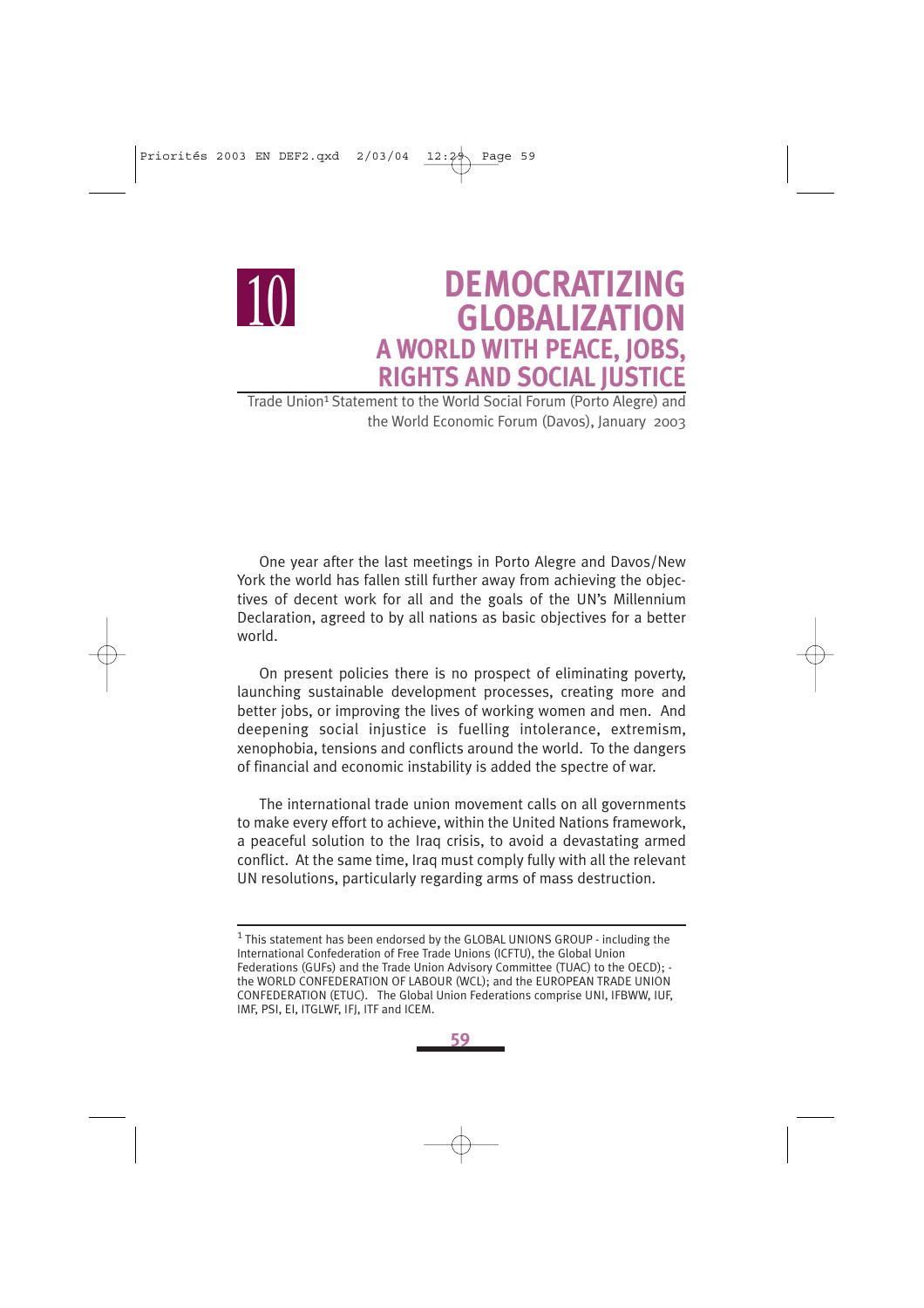The record of development today is one of failure in every respect. And unless the international community finds the capacity to react, the failures will continue and one year from now the achievement of better living standards, decent employment and the Millennium Development Goals will be a still more distant objective.

But that doesn't have to happen.

The international trade union movement calls for urgent action to provide effective governance of the global economy and to guarantee fundamental rights and the creation of decent work.

The illusion that an unregulated global market economy will provide a better life for all has been challenged increasingly, and today stands discredited. Our task is to overcome the self-interested resistance of those who refuse to accept that reality and to achieve implementation of the policies to take us towards a better world. Our responsibility is to combine protest against that which is unacceptable with engagement, dialogue and action to improve working conditions and living standards.

Corporate collapses such as Enron, and the huge fines imposed on Wall Street in recent times, have highlighted systematic failures of financial and corporate governance and the widespread existence of incentives for malpractice. Business leaders are not sufficiently accountable, as massive pensions fraud has shown, and vast numbers of employees have suffered grievously as a result. The multilateral system must ensure that they are fully accountable to all their stakeholders. The global market now needs binding rules anchored in established rights and responsibilities. The international community can no longer persist in its failure to put them in place and implement them fully.

Globalization needs governance so that citizens everywhere enjoy guarantees of their fundamental rights, and the rule of law. And governance has to be rooted firmly in democracy. Central to global governance is the need for the IMF, the World Bank and the WTO to act in concert with the UN system, and for these institutions to be made more transparent and democratically accountable.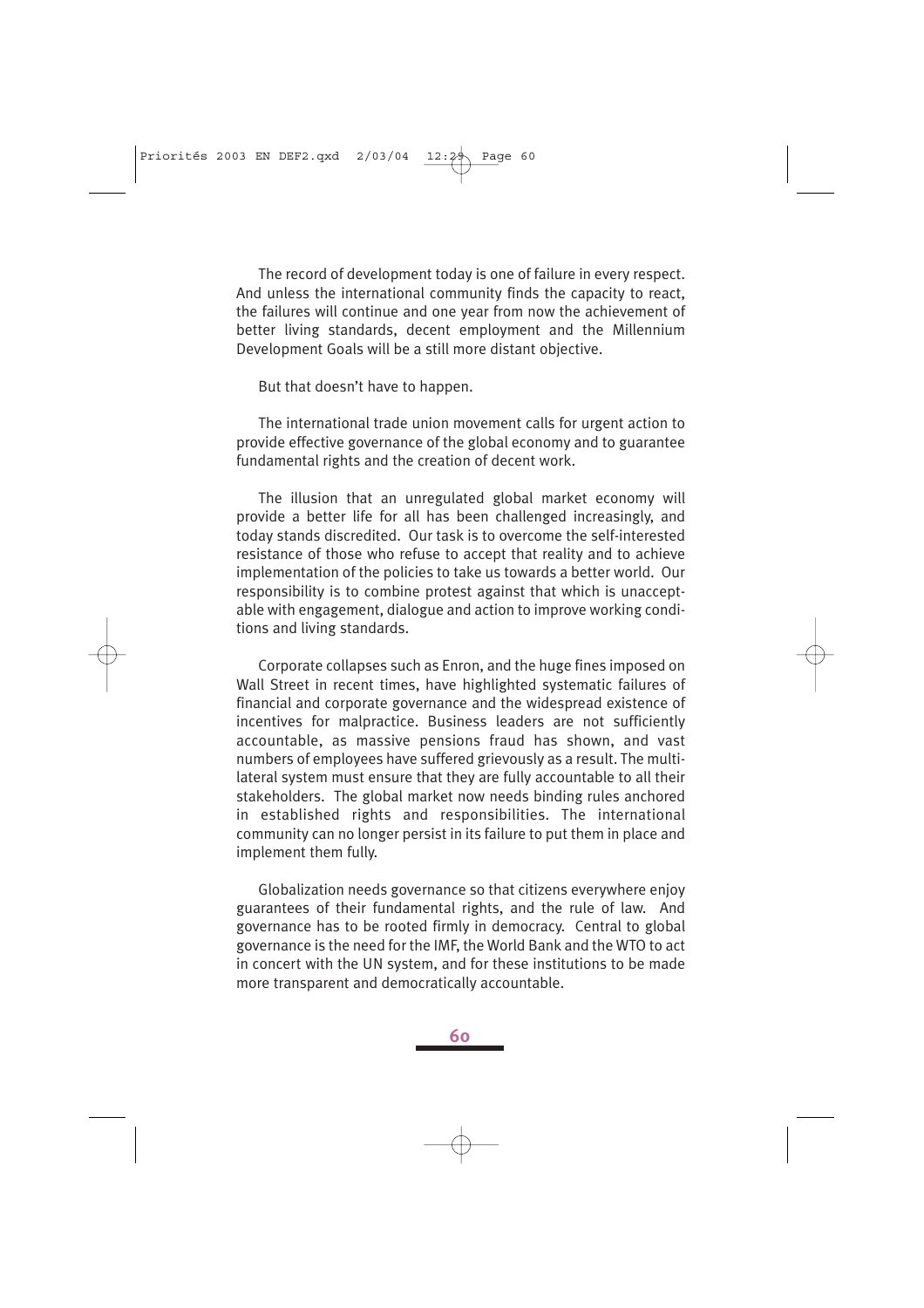Democratic and transparent governance needs to be established, on the basis of the involvement of the social partners in genuine social dialogue, and a strong role for the state and public authorities, particularly as concerns the quality of basic public services. Vital services like education, health, and water must not be subject to the dictates of the market and must be universally available for all citizens.

The international institutions must contribute to the balanced economic and social development of all countries, with trade and the use of natural resources taking place in the framework of sustainable development policies that respect the environment, in both producer and consumer countries.

Governments that deny their citizens their democratic rights, and particularly their rights as workers, need to be denounced as enemies of justice and development. A global system which pays no heed to those rights has to be condemned equally. Some will seek gain and profit from these injustices. But this situation cannot endure. Ultimately there is an overriding and shared interest in rights and democracy as the foundations of global governance. At the heart of that shared interest is the preservation of lasting peace.

Fair and balanced dialogue is central to achieving real results. Dialogue between nations. Dialogue between those with different perceptions of how to bring change. Dialogue between employers and unions, including negotiated agreements at global level, and tripartism on the basis of the principles of the ILO, as well as implementation of important standards like the OECD Guidelines for Multinational Enterprises. Dialogue built on trust, confidence and full recognition of workers' rights, especially fundamental rights such as the right to organize and to bargain collectively.

The international trade union movement has a common message to Porto Alegre and to Davos. Vision, political will and the necessary capacities must be brought together at the global level to attain development and guarantee decent work for the millions of workers who today live in precariousness and poverty without prospects of a better future. That will require resource commitments as well as commitments on paper. It will require governance systems to promote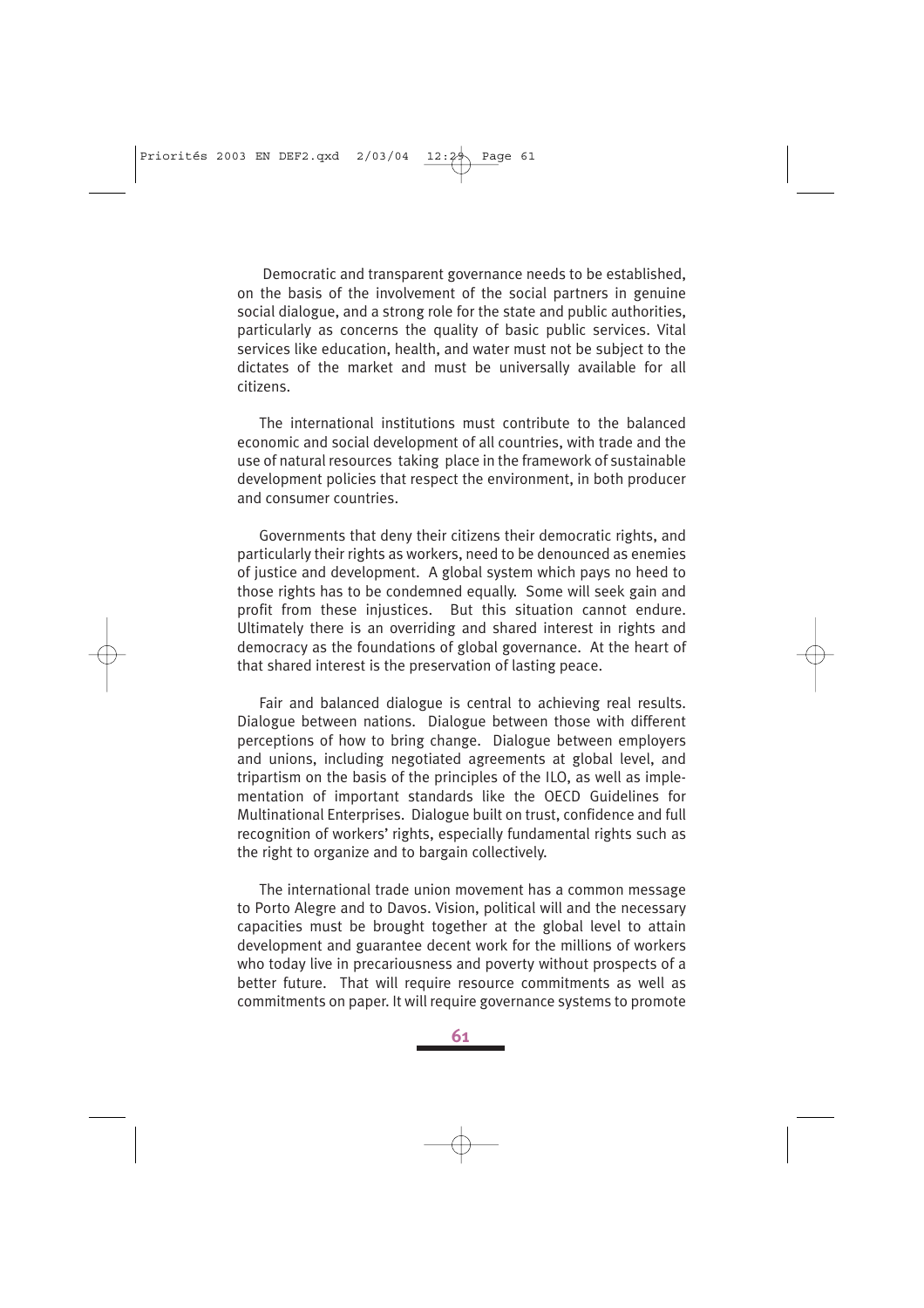our common good, our rights and democracy. It requires effective democratic processes, and it requires dialogue to make it happen. We will press the WEF to address the need to globalise social justice. At the same time, we will contribute in the WSF to finding constructive approaches to democratising globalisation in the interests of all working people.

Trade unions demand respect for working people and their families, dialogue, consultation and recognition of democratic and workers' rights. Change in living and working conditions will not come through charity or paternalism. Real progress can only come through the involvement of people in their own development and in defence of their own interests, and in reinforcing international solidarity (particularly to achieve an increase in development assistance and a reduction and, where possible, cancellation of the debt of developing countries). This requires organisation, inclusion and engagement rather than exclusion and impoverishment. It requires respect of the right of workers to form their own trade unions and to influence their own futures. It requires respect for the rights of all people and all peoples to live without discrimination and exploitation. It requires respect for the earth itself and for its resources. And it requires equity, justice, and solidarity.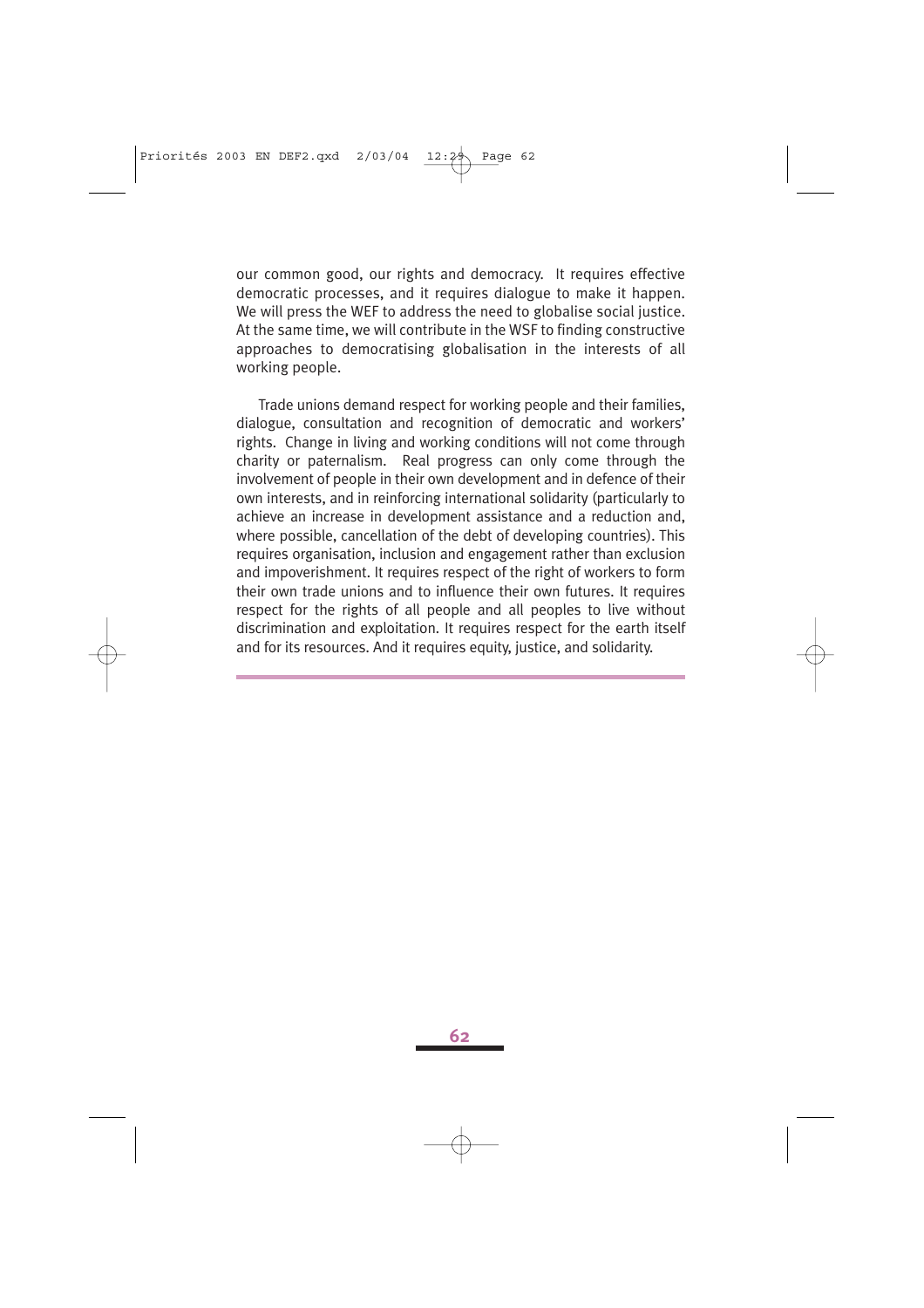<sup>11</sup> **EUROPEAN UNIONS SAY NO TO WAR** Steering Committee, 20/03/2003

The very moment the hostilities have started in Iraq, the ETUC reaffirms their opposition to this US, UK and Spanish led war which lacks international legitimacy.

The ETUC continues to believe that the legitimate goal of the international community to disarm the Saddam Hussein regime could have been achieved by peaceful means if the United Nations would have not been sidelined, the political process stopped and the inspectors prevented from completing their task.

The ETUC calls on its affiliated organisations to react to the outbreak of war by all means within their possibilities including work stoppages, strikes and demonstrations starting from tomorrow and continuing in the coming days as well as to join in other mass mobilisations to regain peace.

The ETUC deplores the divisions which have prevented the European Union to play a positive role for a peaceful outcome of the Iraq crisis and urges the European Council meeting in Brussels today and tomorrow to find the necessary convergence of views to ensure that the UN will be in charge of the reconstruction of post-war Iraq and in helping the Iraqi people to freely decide on the future of their country.

The ETUC urges the EU to make every possible effort to provide humanitarian support for refugees from Iraq and trade unions to contribute to relief funds for the war victims.

At the same time, convinced that a just solution of the Middle-East conflict is long overdue, the ETUC calls upon the European Council to

**63**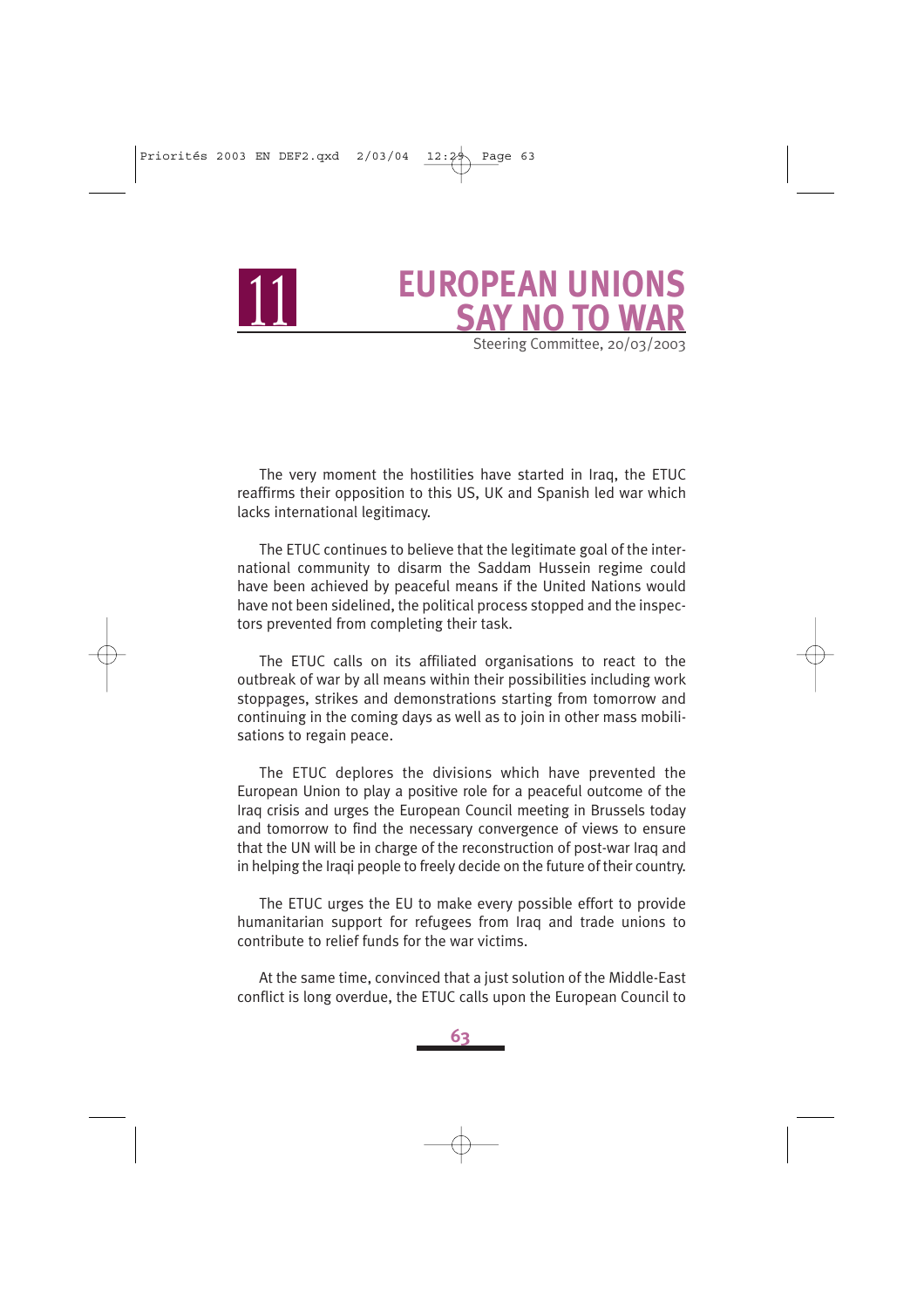give a strong commitment for the prompt implementation of the "road map" conducive to the establishment of an independant and viable Palestinian state alongside a state of Israel living in security.

This is the real response to be given for a future of peace and democracy in the Middle-East.

The ETUC will continue to uphold the role of the United Nations for the promotion of peace, rule of law and human rights. The ETUC stands ready to take further actions.